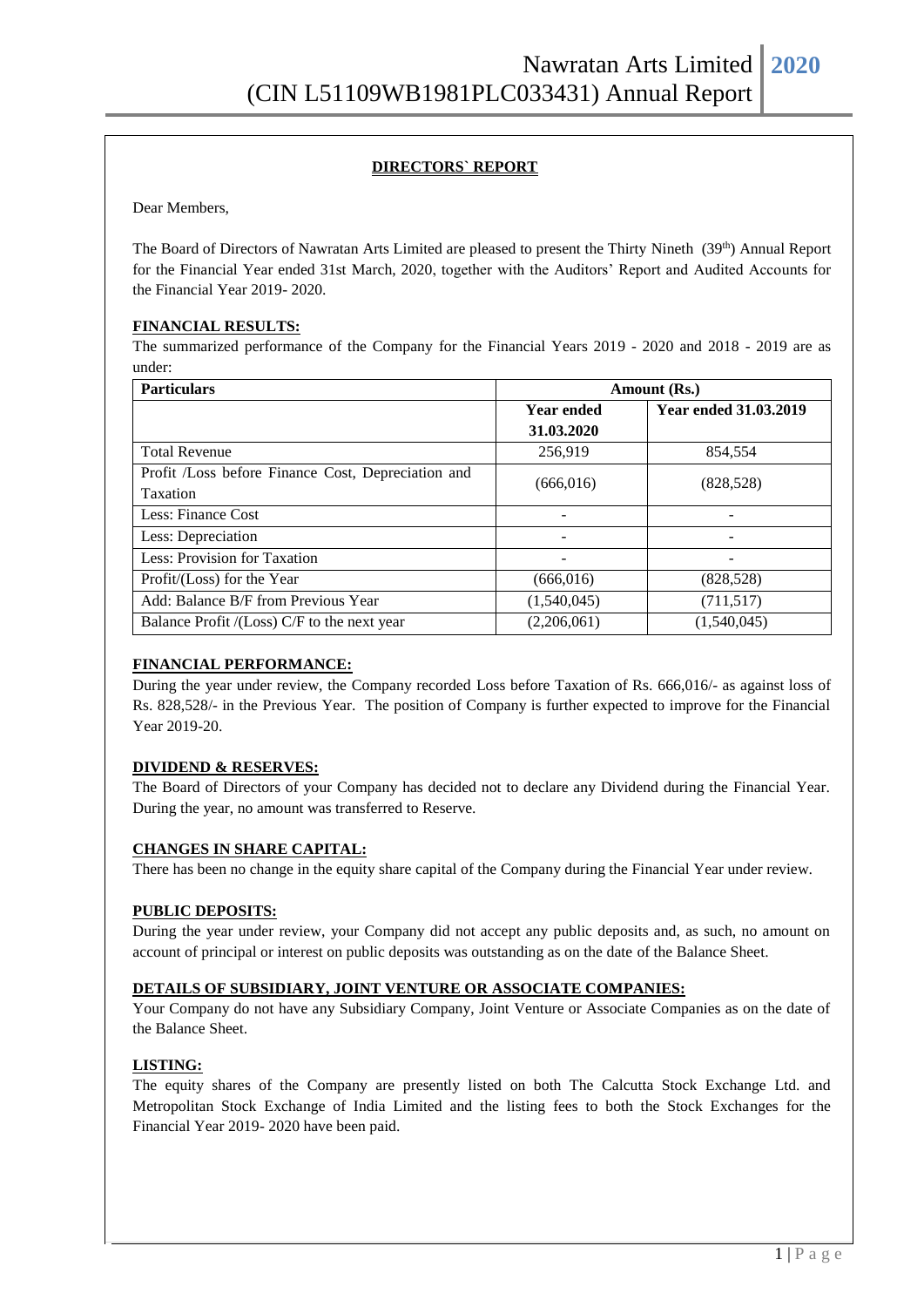# **STATE OF THE COMPANY'S AFFAIRS AND FUTURE OUTLOOK:**

The Company is solely concentrating in textile business and there has been no change in the business of the Company during the financial year ended 31st March, 2020.

# **MATERIAL CHANGES AND COMMITMENTS AFFECTING THE FINANCIAL POSITION OF THE COMPANY:**

No material changes and commitments affecting the financial position of the Company occurred between the end of the financial year to which this financial statement relates and the date of this report.

# **MANAGEMENT DISCUSSION AND ANALYSIS REPORT**

Management Discussion and Analysis report for the year under review, as stipulated under SEBI (LODR) Regulations, 2015 is set out in the annexure A forming part of the annual report

# **DISCLOSURES UNDER SEXUAL HARASSMENT OF WOMEN AT WORKPLACE (PREVENTION, PROHIBITION & REDRESSAL) ACT, 2013:**

The Company is committed to provide a safe and conducive work environment to its employees. During the year under review, no case of sexual harassment was reported.

# **DIRECTORS**

Ms. Tina Khaitan (DIN: 07092761) retires by rotation at the ensuing Annual General Meeting and being eligible offers herself, for re-appointment in compliance with the provisions of the Companies Act, 2013. Mr. Ashish Goenka was appointed as Director of the Company w.e.f 29<sup>th</sup> July, 2019.

# **CORPORATE SOCIAL RESPONSIBILITY (CSR):**

Since your Company does not fall under the threshold laid down in section 135 of the Companies Act, 2013, the provision of section 134(3)(o) of the Companies Act, 2013 is not applicable and no disclosure is required by the Board.

# **KEY MANAGERIAL PERSONNEL:**

The following persons are the Key Managerial Personnel (KMP) of the Company in compliance with the provisions of the Companies Act, 2013**:**

- A) Jaiprakash Gupta, (DIN 07207528), Whole Time Director
- B) Hemant Agarwal, Company Secretary
- C) Goutam Dey, Chief Financial Officer

Mr. Goutam Dey was appointed as Chief Financial Officer of the Company w.e.f 6<sup>th</sup> April, 2019 during the year under review. Ms. Titir Nag who was appointed as Company Secretary of the Company w.e.f  $7<sup>th</sup>$  May 2019, resigned w.e.f 31st October, 2019 from the Company. Mr, Hemant Agarwal was appointed Company Secretary of the Company w.ef  $17<sup>th</sup>$  December, 2019.

### **PARTICULARS OF EMPLOYEES:**

Statement of personnel particulars of employee's pursuant to Section 197(12) of the Companies Act, 2013 are not applicable since none of the employees are in receipt of remuneration in excess of the limits specified herein (Rs. 8,50,000/- per month or Rs. 1,02,00,000/- per annum) during the Financial Year under review.

### **DIRECTORS' RESPONSIBILITY STATEMENT:**

Pursuant to Section 134 of the Companies Act, 2013 the Board of Directors here by state and confirm that:-

 $\bullet$  In the preparation of the annual accounts, the applicable accounting standards have been followed along with proper explanation relating to material departures;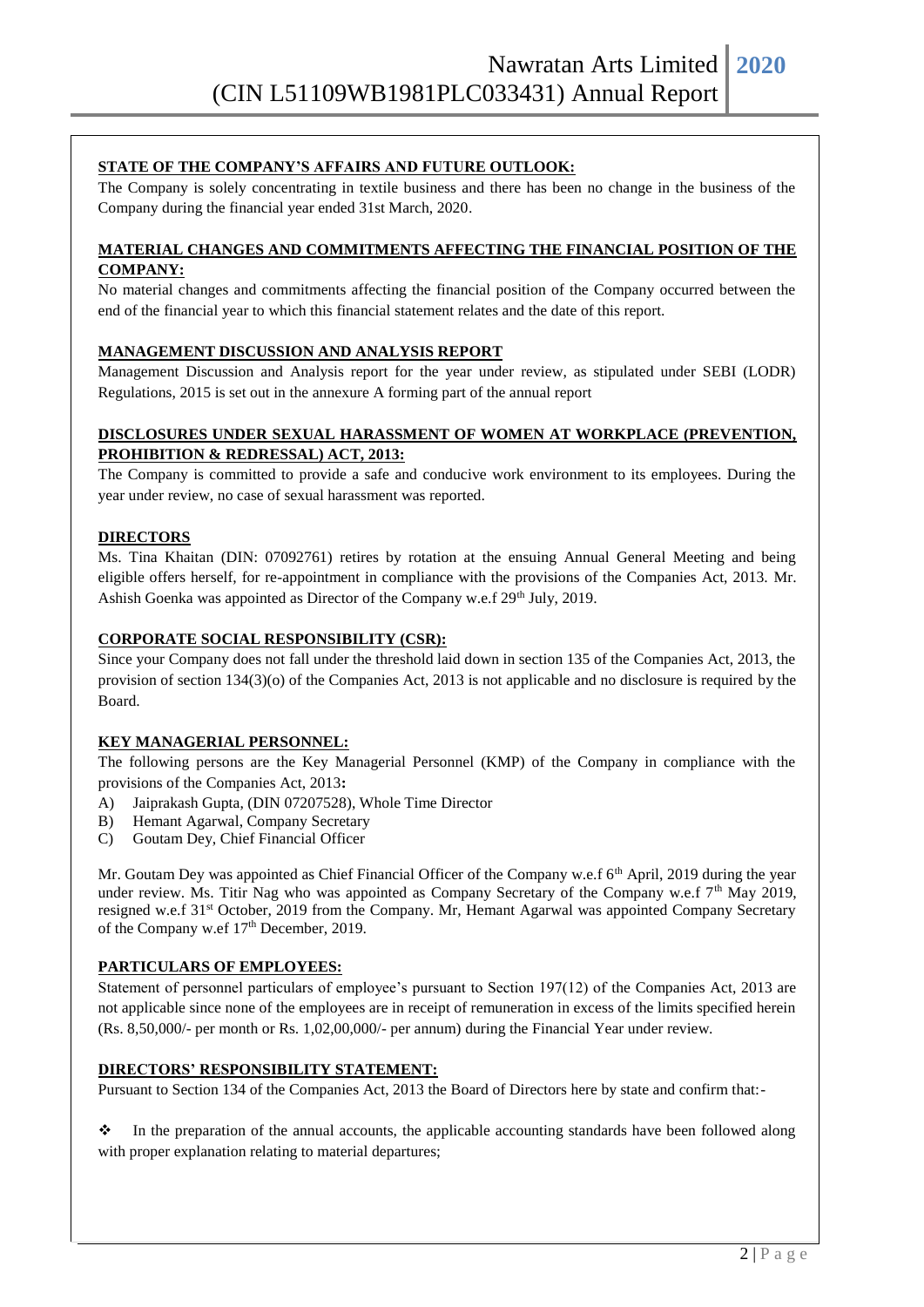The Directors had selected such accounting policies and applied consistently and have made judgements and estimates that are reasonable and prudent so as to give a true and fair view of the state of affairs of the Company as at 31.03.2020 and of the profit of the Company for the year ended 31.03.2020;

 The Directors had taken proper and sufficient care for the maintenance of adequate accounting records in accordance with the provisions of this Act for safeguarding the assets of the company and for preventing and detecting fraud and other irregularities;

• The Directors had prepared the annual accounts on a going concern basis;

\* The Directors, had laid down Internal financial controls to be followed by the Company and that such internal financial controls are adequate and were operating effectively; and

 The Directors had devised proper systems to ensure compliance with the provisions of all applicable laws and that such systems were adequate and operating effectively.

# **DETAILS OF BOARD MEETINGS:**

During the Financial Year under review, twelve meetings of Board of Directors was held i.e. on 06.04.2019, 24.04.2019, 07.05.2019, 28.05.2019, 29.07.2019, 12.08.2019, 02.09.2019, 28.09.2019, 31.10.2019, 14.11.2019, 17.12.2019, 13.02.2020 and its details are as follows:

| <b>Name of Directors</b> | No. of Board Meeting(s) attended |
|--------------------------|----------------------------------|
| KAMAL KHAITAN            | 12/12                            |
| TINA KHAITAN             | 12/12                            |
| JAIPRAKASH GUPTA         | 12/12                            |
| ASHISH GOENKA            | 08/08                            |

 The Company has duly complied with the provisions related to Notice, Minutes and Meetings as prescribed under the Companies Act, 2013 and Rules made there under, if any.

# **COMMITTEES OF BOARD:**

### **AUDIT COMMITTEE**:

In compliance with the provisions of section 177 of the Companies Act, 2013 and relevant rules made thereunder, the Company has constituted the Audit Committee and the details of composition of the Audit Committee of the Board of Directors are as under:

| <b>Name of Directors</b> | <b>Chairman/ Members</b> | No. of Meeting(s) attended |
|--------------------------|--------------------------|----------------------------|
| Kamal Khaitan            | Chairman                 | 4/4                        |
| Tina Khaitan             | <b>Members</b>           | 4/4                        |
| Ashish Goenka            | <b>Members</b>           | 3/3                        |

### **NOMINATION AND REMUNERATION COMMITTEE:**

In compliance with the provisions of section 178 of the Companies Act, 2013 and relevant rules made thereunder, the Company has constituted the Nomination and Remuneration Committee and the details of composition of the Nomination and Remuneration Committee of the Board of Directors are as under:

| <b>Name of Directors</b> | <b>Chairman/ Members</b> | No. of Meeting(s) attended |
|--------------------------|--------------------------|----------------------------|
| Kamal Khaitan            | Chairman                 |                            |
| Tina Khaitan             | <b>Members</b>           |                            |
| Ashish Goenka            | <b>Members</b>           |                            |

# **DECLARATION BY INDEPENDENT DIRECTOR:**

Mrs. Tina Khaitan and Mr. Kamal Khaitan and Mr. Ashish Goenka are Independent Director on the Board of the Company. The Non-Executive Independent Director fulfil the conditions of Independence specified in Section 149(6) of the Companies Act, 2013 and Rules made there under and meet with the requirement of the SEBI (LODR) Regulations, 2015 entered into with the Stock Exchanges. A formal letter of appointment to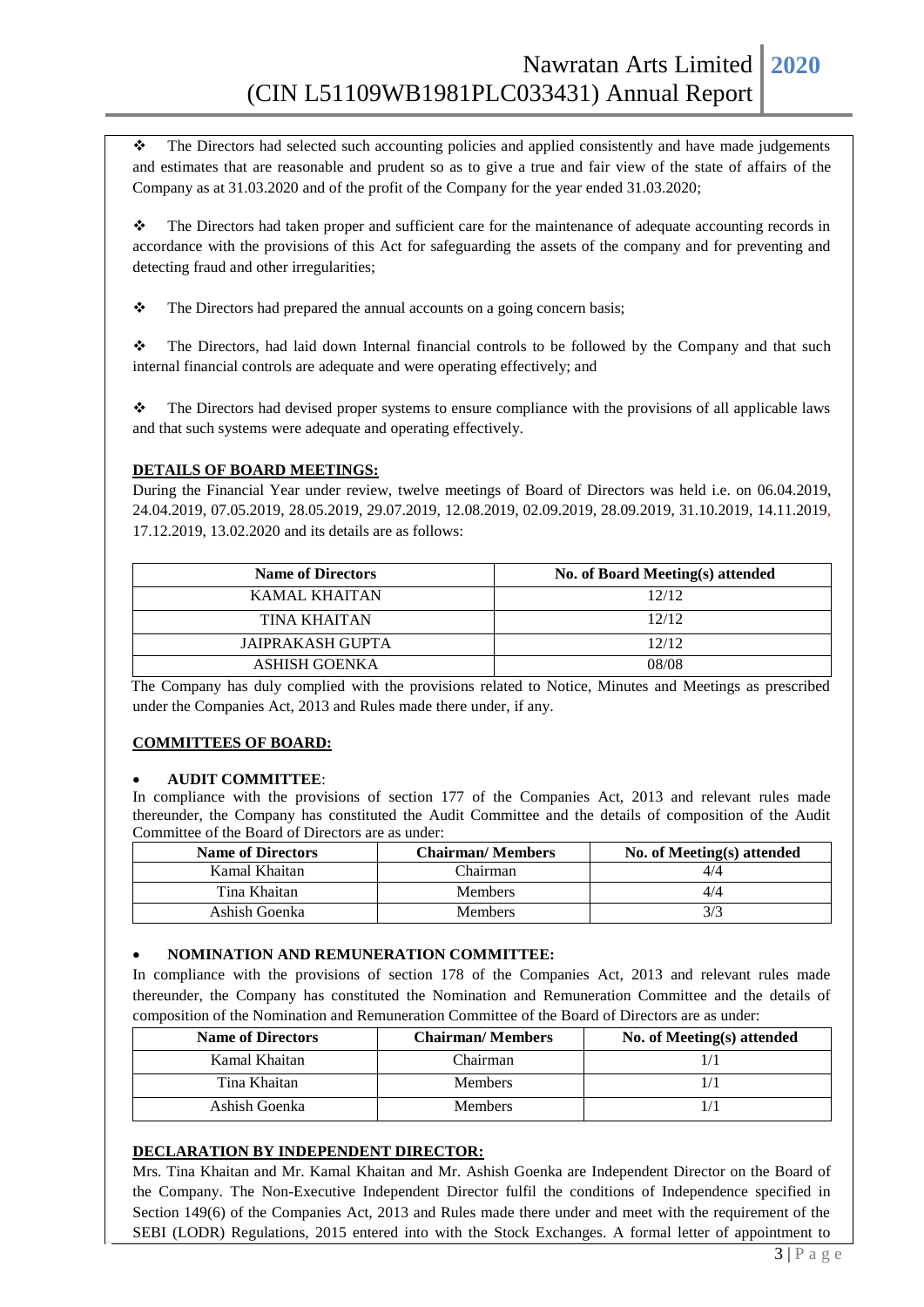Independent Director as provided in Companies Act, 2013 and the SEBI (LODR) Regulations, 2015 has been issued and disclosed on the website of the Company viz. www.nawratan.com. Further, the Independent Woman Director and the Independent Director of the Company, Mrs. Tina Khaitan, Mr. Kamal Khaitan and Mr. Ashish Goenka respectively, in the meeting held on 13.02.2020 has reviewed performance evaluation of Non-Independent Directors of the Company and other agendas in line with the requirement of the Listing Agreement read with applicable provisions of Schedule IV of the Companies Act, 2013 were transacted thereat.

# **STATUTORY AUDITORS, THEIR REPORT AND NOTES TO FINANCIAL STATEMENTS:**

M/s. Bijan Ghosh & Associates, Chartered Accountants, were appointed as Statutory Auditor of the Company, to hold office for a period of 5 years, from the conclusion of 38<sup>th</sup> Annual general Meeting till the conclusion of the 43<sup>rd</sup> Annual General Meeting of the Company. The Company has received letter from the Auditors to the effect that their appointment, is within the prescribed limits under the Companies Act, 2013 and that they are not disqualified.

# **EXTRACT OF ANNUAL RETURN:**

Pursuant to section 92(3) of the Companies Act, 2013 ('the Act') and rule 12(1) of the Companies (Management and Administration) Rules, 2014, extract of annual return is enclosed as Annexure B.

# **SECRETARIAL AUDIT:**

In terms of Section 204 of the Act and Rules made there under, Ms. Manisha Lath, Practicing Company Secretary had been appointed as a Secretarial Auditor of the Company. The Secretarial Audit Report, enclosed as Annexure C is self-explanatory and does not call for any further comments.

### **PARTICULARS OF LOANS, GUARANTEES OR INVESTMENTS:**

Your Company has given loan, guarantee and made investment in accordance with the Section 186 of the Companies Act, 2013.

### **WHISTLE BLOWER POLICY/ VIGIL MECHANISM SYSTEM:**

The Company as per the section 177 of the Companies Act, 2013 and applicable provisions of the Listing Regulations formulated the Vigil (Whistle Blower) Mechanism which aims to provide a channel to the Directors and employees to report to the management instances of unethical behaviour, actual or unsuspected fraud or violation of the Company's code of conduct. The policy provides adequate safeguard against victimization of employees and Directors who avail of Whistle Blower/Vigil Mechanism and also provide for direct access to the Chairman of the Audit Committee etc.

# **RELATED PARTY TRANSACTIONS:**

All related party transactions that were entered into during the financial year ended 31st March, 2020 were on an arm's length basis and were in the ordinary course of business. Therefore, the provisions of Section 188 of the Companies Act, 2013 were not attracted. Further, there are no materially significant related party transactions during the Financial Year under review made by the Company with Promoters, Directors, Key Managerial Personnel or other designated persons which may have a potential conflict with the interest of the Company at large.

### **PERFORMANCE EVALUATION:**

Pursuant to the provisions of the Companies Act 2013, the Board has carried out an annual performance evaluation of its own performance, the directors individually as well as the evaluation of the working of its Audit, Nomination & Remuneration and Stakeholders Committee. The Board of Directors expressed their satisfaction with the evaluation process.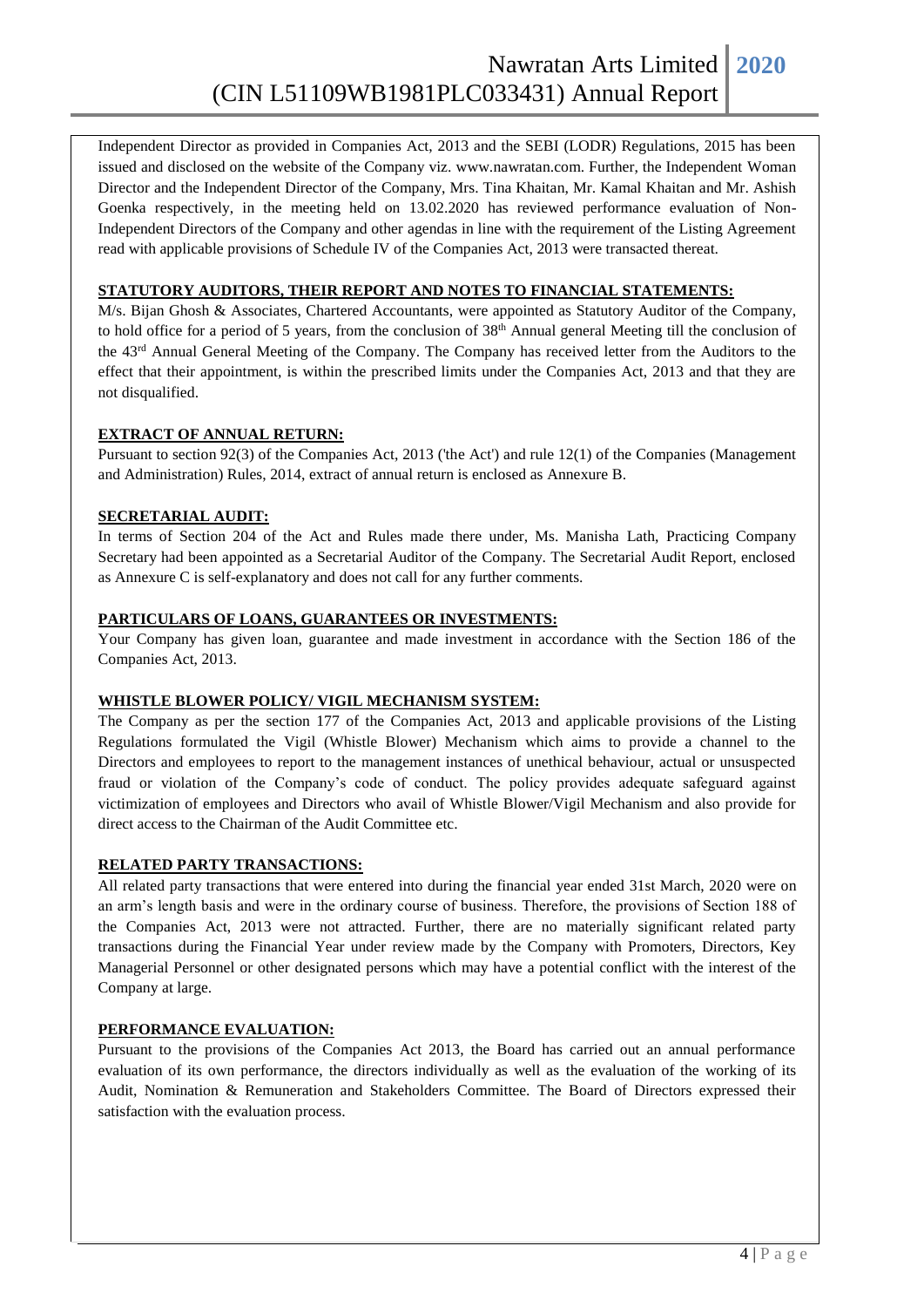# **COMPANY'S POLICY ON APPOINTMENT AND REMUNERATION**

The Nomination and Remuneration Committee of the Board has formulated the Nomination and Remuneration Policy, which broadly laid down the various principles for selection, appointment and payment of remuneration. The said policy provides the procedure for selection and appointment of Board Members,

Key Managerial Personnel (KMPs) and Senior Management Personnel (SMPs) of your Company along with detailed framework for remuneration to be paid to the members of the Board of Directors, Key Managerial Personnel (KMPs) and the Senior Management Personnel (SMP) of the Company.

The Nomination and Remuneration Committee identifies suitable candidates in the event of a vacancy being created on the Board on account of retirement, resignation or demise of an existing Board member. Based on the recommendations of the Committee, the Board evaluates the candidate(s) and decide on the selection of the appropriate member. The Committee along with the Board, reviews on an annual basis, appropriate skills, characteristics and experience required of the Board as a whole and its individual members. The Board members should be qualified, independent and have positive attributes. Brief aforesaid Policy has been produced as hereunder:

(i) The remuneration policy aims to enable the Company to attract, retain and motivate highly qualified members for the Board and other executive level.

(ii) The remuneration policy seeks to enable the Company to provide a well-balanced and performance-related compensation package, taking into account shareholder's interests, industry standards and relevant Indian corporate regulations.

(iii) The remuneration policy will ensure that the interests of the Board members & senior executives are aligned with the business strategy and risk tolerance, objectives, values and long-term interests of the Company and will be consistent with the "pay-for-performance" principle.

(iv) Remuneration package largely consists of basic remuneration, perquisites, allowances and performance incentives. The components of remuneration vary for different employee grades and are governed by industry patterns, qualifications and experience of the employee, responsibilities handled by him, his individual performances, etc.

### **INTERNAL FINANCIAL CONTROL:**

The Company's internal control system is designed to ensure operational efficiency, protection and conservation of resources, accuracy and promptness in financial reporting and compliance with laws and regulations. Efforts are made by the management to maintain a sound financial and commercial practice capable of improving the efficiency of the operations and sustainability of the business. The system ensures that all the assets are safeguarded and protected against loss from unauthorized use or disposition and those are authorized, recorded and reported correctly. All operating parameters are monitored and controlled. The Audit Committee of the Board of Directors also reviews the adequacy and effectiveness of internal control systems and suggests improvement for strengthening them, from time to time.

# **RISK MANAGEMENT POLICY:**

Risk Management is the process of identification, assessment and prioritization of risks followed by coordinated efforts to minimize, monitor and mitigate/control the probability and/or impact of unfortunate events or to maximize the realization of opportunities. The Company has laid down a comprehensive Risk

Assessment and Minimization Procedure which is reviewed by the Board from time to time. These procedures are reviewed to ensure that executive management controls risk through means of a properly defined framework.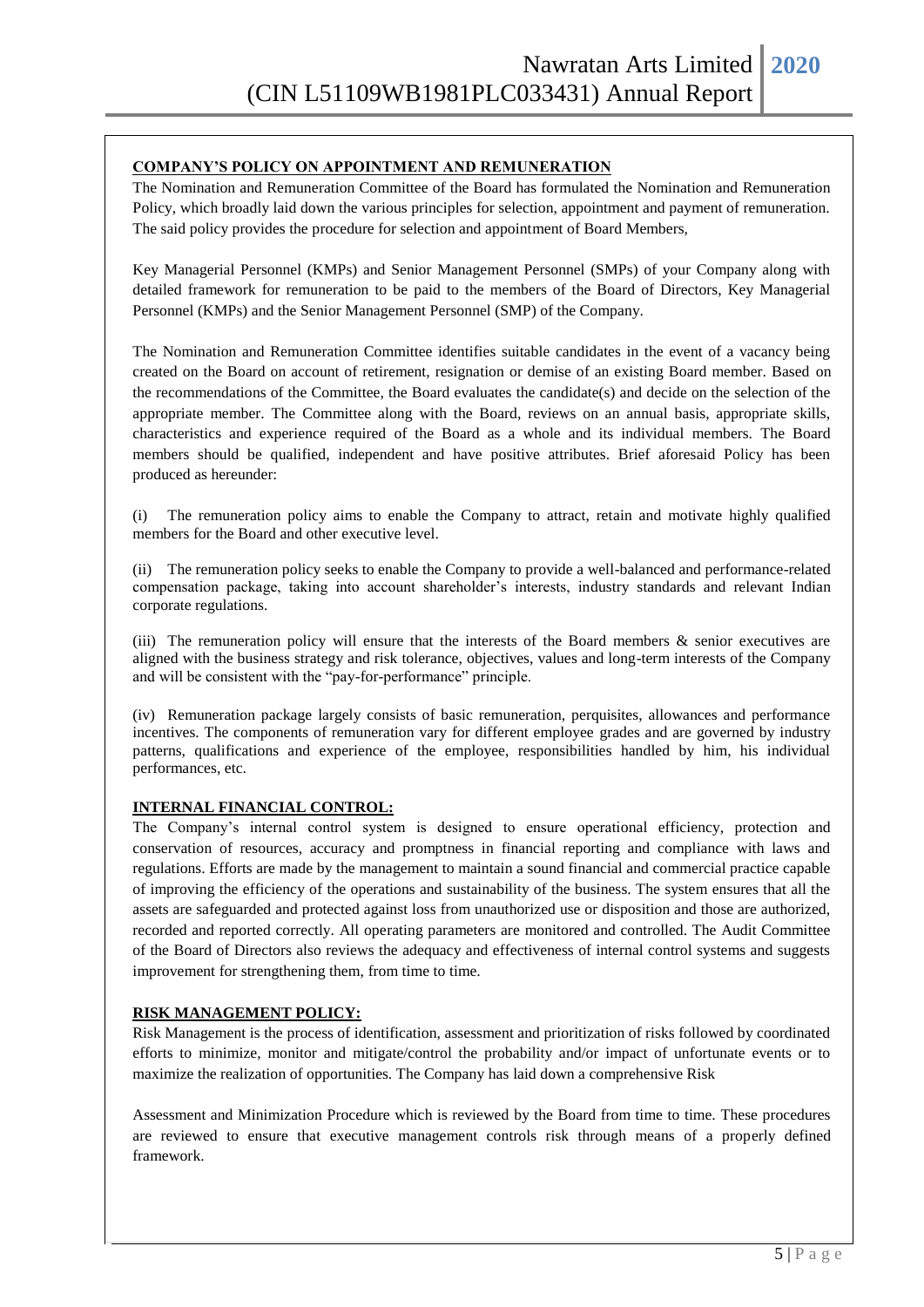# **SIGNIFICANT AND MATERIAL ORDERS PASSED BY THE REGULATORS:**

There are no significant and material orders passed by the Regulators/Courts that would impact the going concern status of the Company and its future operations.

# **CONSERVATION OF ENERGY, TECHNOLOGICAL ABSORPTION AND FOREIGN EXCHANGE EARNINGS & OUTGO:**

As required under Section 134(3)(m) of the Companies Act, 2013 read with the and Rule 8(3) of Companies (Accounts) Rules, 2014 the Company has no activity involving conservation of energy or technology absorption, foreign exchange earnings and outgo.

# **BUSINESS RESPONSIBILITY REPORTING:**

The Business Responsibility Reporting as required by Regulation 34 of the SEBI Listing Regulation is not applicable to your Company for the financial year ended 31st March, 2020.

# **PREVENTION OF INSIDER TRADING:**

The Company has adopted a Code of Conduct for Prevention of Insider Trading with a view to regulate trading in securities by the Directors, Officers and designated employees of the Company. The Code requires preclearance for dealing in the Company's shares and prohibits the purchase or sale of Company shares by the Directors, Officers and the designated employees while in possession of unpublished price sensitive information in relation to the Company and during the period when the Trading Window is closed. The Board is responsible for implementation of the Code.

All Board of Directors and the designated employees have confirmed compliance with the Code.

# **ACKNOWLEDGEMENT:**

Your Directors wish to place on record their appreciation of the contribution of employees at all levels. Your Directors also take this opportunity to thank the Company's Bankers, Shareholders and all others concerned for their valuable support and co-operation extended to the Company.

| Date: 30.06.2020 | For and on behalf of the Board | For and on behalf of the Board |
|------------------|--------------------------------|--------------------------------|
| Place: Kolkata   | S/d                            | S/d                            |
|                  | Jaiprakash Gupta               | Tina Khaitan                   |
|                  | <b>Wholetime Director</b>      | <b>Director</b>                |

**Director DIN: [07207528](http://www.mca.gov.in/mcafoportal/companyLLPMasterData.do) DIN: [07092761](http://www.mca.gov.in/mcafoportal/companyLLPMasterData.do)**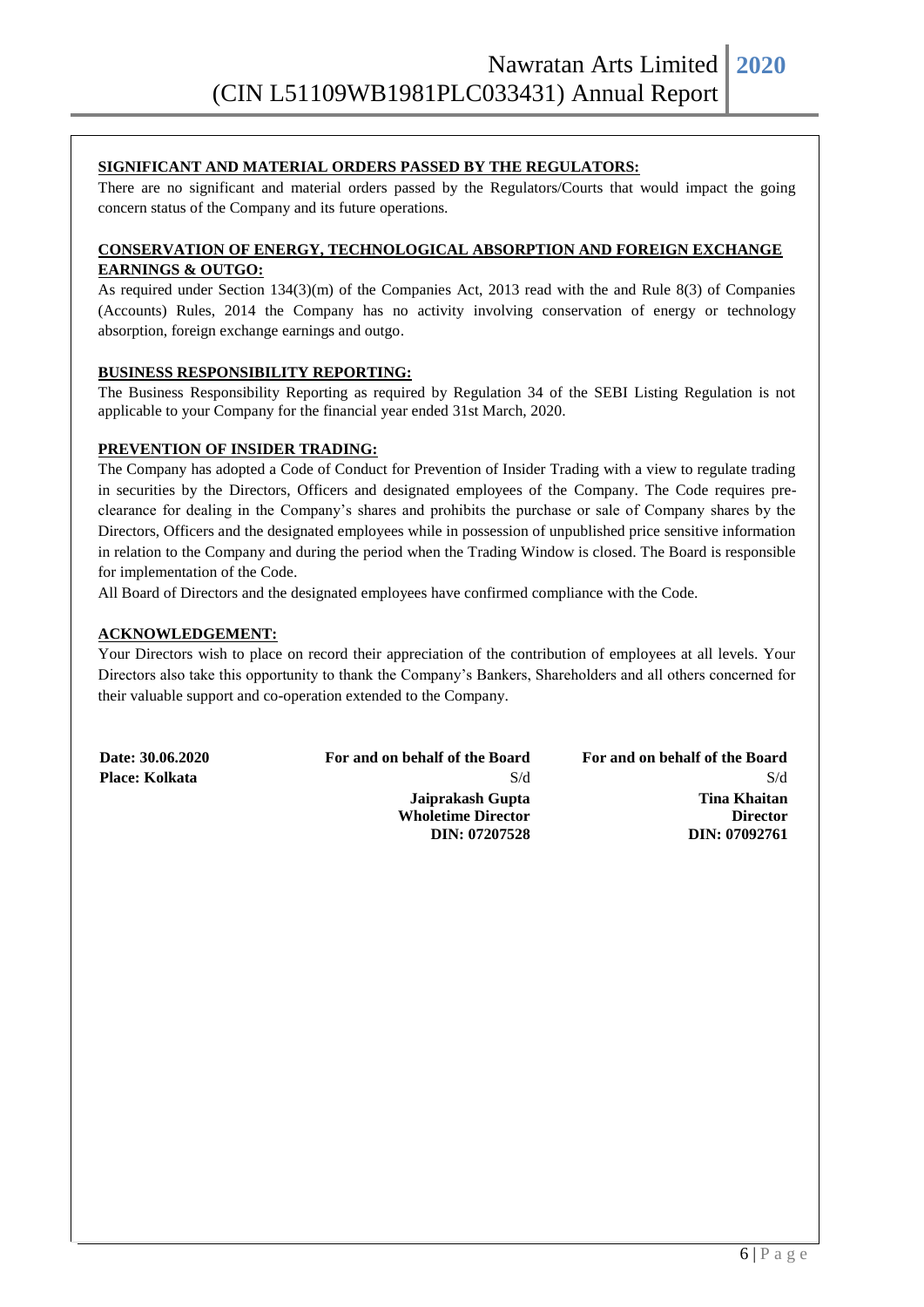# **MANAGEMENT DISCUSSION & ANALYSIS REPORT Annexure – 'A'**

(Forming part of Directors' Report for the financial year ended 31st March, 2020)

Industry Structure and Development: India's textile sector is one of the oldest industries in the Indian economy and has an overwhelming presence in the economic life of the country. It plays a vital role in employment generation, export earnings and in industrial output. India is among the few textile manufacturing countries in the world which is fully integrated from fiber to finished products.

### **Opportunities and Threats**:

The future for the Indian textile industry looks promising, buoyed by strong domestic consumption. The long awaited National Textile policy to be announced shortly will further accelerate growth in this sector.

However, there are several challenges ahead for the Textile industry for enhancing its competitive strength and global positioning in terms of inflexible labour laws, poor infrastructure, and competition from low cost neighboring countries which will have to be addressed to sustain the growth momentum of the industry.

Non availability of skilled labours and increase in input costs like raw material and power poses a threat to textile industry in India.

**Outlook :** During the current year, it is expected that there will be a good demand of finished products of textiles in the domestic as well as export markets and the industry will be able to absorb the impact of rising input costs like power, labour, interest etc. The division is taking all efforts to improve the quality and productivity to remain competitive. In view of the above the outlook for the division seems to be stable.

**Risks and Concerns:** The continual increase in input costs such as raw material, power, labor, interest costs, shortage of skilled workers and uncertainty of global markets are main concerns of the textile industry.

#### **Internal Control Systems and their Adequacy**:

The company has laid down guidelines, procedures and policies for better management control which are periodically tested and supplemented by an extensive internal audit program. Significant findings are placed before the Audit Committee and the corrective measures are recommended for implementation. In the opinion of the management, the existing internal checks and controls are effective and adequate.

**Information regarding Human Resources/ Industrial Relations**: The relationships at both the Divisions were cordial with the employees throughout the year.

**Cautionary Statement:** The forward looking statements and the views expressed in the Management Discussion and Analysis Report are based on certain assumptions. The actual results, performances or achievements may differ materially from those stated therein. The Company would not be held liable, in any manner, if the future turns out to be quite different, even materially.

**Date:30.06.2020 Place: Kolkata**

**For and on behalf of the Board** S/d **Jaiprakash Gupta Wholetime Director**

**For and on behalf of the Board**  $S/d$ **Tina Khaitan Director DIN: [07207528](http://www.mca.gov.in/mcafoportal/companyLLPMasterData.do) DIN: [07092761](http://www.mca.gov.in/mcafoportal/companyLLPMasterData.do)**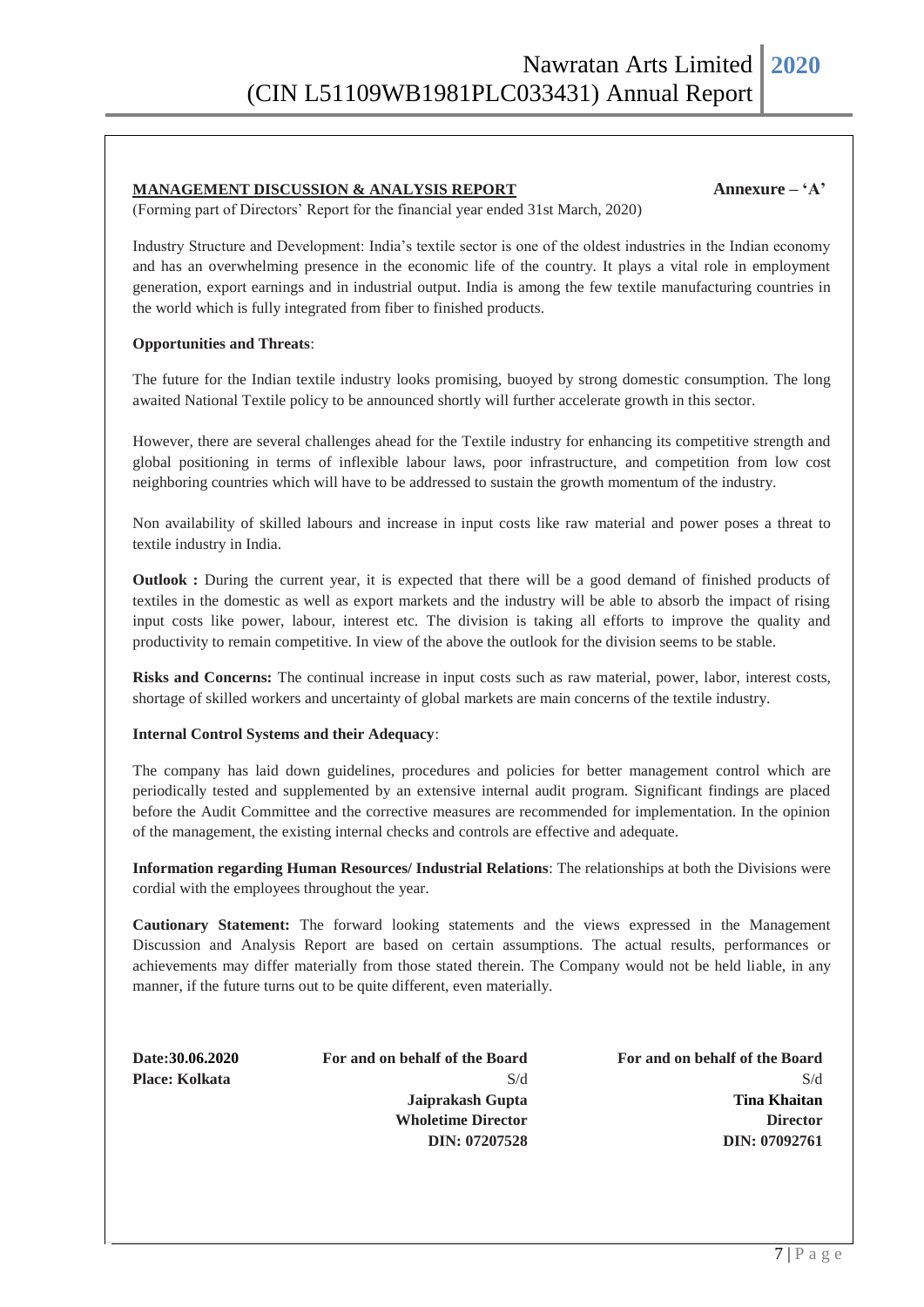### **CERTIFICATE OF NON-DISQUALIFICATION OF DIRECTORS**

(Pursuant to Regulation 34(3) and Schedule V Para C clause (10) (i) of the SEBI (Listing Obligations and Disclosure Requirements) Regulations, 2015)

To,

The Members of Nawratan Arts Limited. 119/B, Muktaram Babu Street, 2 nd Floor Kolkata - 700007

I have examined the relevant registers, records, forms, returns and disclosures received from the Directors of Nawratan Arts Limited having (CIN: L51109WB1981PLC033431) and having registered office at 119/B, Muktaram Babu Street, Kolkata - 700007 (hereinafter referred to as 'the Company'), produced before me by the Company for the purpose of issuing this Certificate, in accordance with Regulation 34(3) read with Schedule V Para-C Sub clause 10(i) of the Securities Exchange Board of India (Listing Obligations and Disclosure Requirements) Regulations, 2015. In my opinion and to the best of my/our information and according to the verifications (including Directors Identification Number (DIN) status at the portal www.mca.gov.in) as considered necessary and explanations furnished to me by the Company & its officers, I hereby certify that none of the Directors on the Board of the Company as stated below for the Financial Year ending on 31st March, 2020 have been debarred or disqualified from being appointed or continuing as Directors of companies by the Securities and Exchange Board of India, Ministry of Corporate Affairs, or any such other Statutory Authority.

| Sl.No. | Name of Director | DIN      | Date of appointment |
|--------|------------------|----------|---------------------|
|        | Tina Khaitan     | 07092761 | 12.02.2015          |
|        | Kamal Khaitan    | 02758017 | 30.09.2016          |
|        | Ashish Goenka    | 06985775 | 29.07.2019          |
|        | Gaiendra Pandev  | 03533928 | 30.06.2020          |

Ensuring the eligibility of for the appointment / continuity of every Director on the Board is the responsibility of the management of the Company. Our responsibility is to express an opinion on these based on our verification. This certificate is neither an assurance as to the future viability of the Company nor of the efficiency or effectiveness with which the management has conducted the affairs of the Company.

 **Date: 30.06.2020 Place: Kolkata** S/d

 **Manisha Lath Practicing Company Secretary Membership No. 15614 C.P. No. 16768 UDIN: A015614B000402660**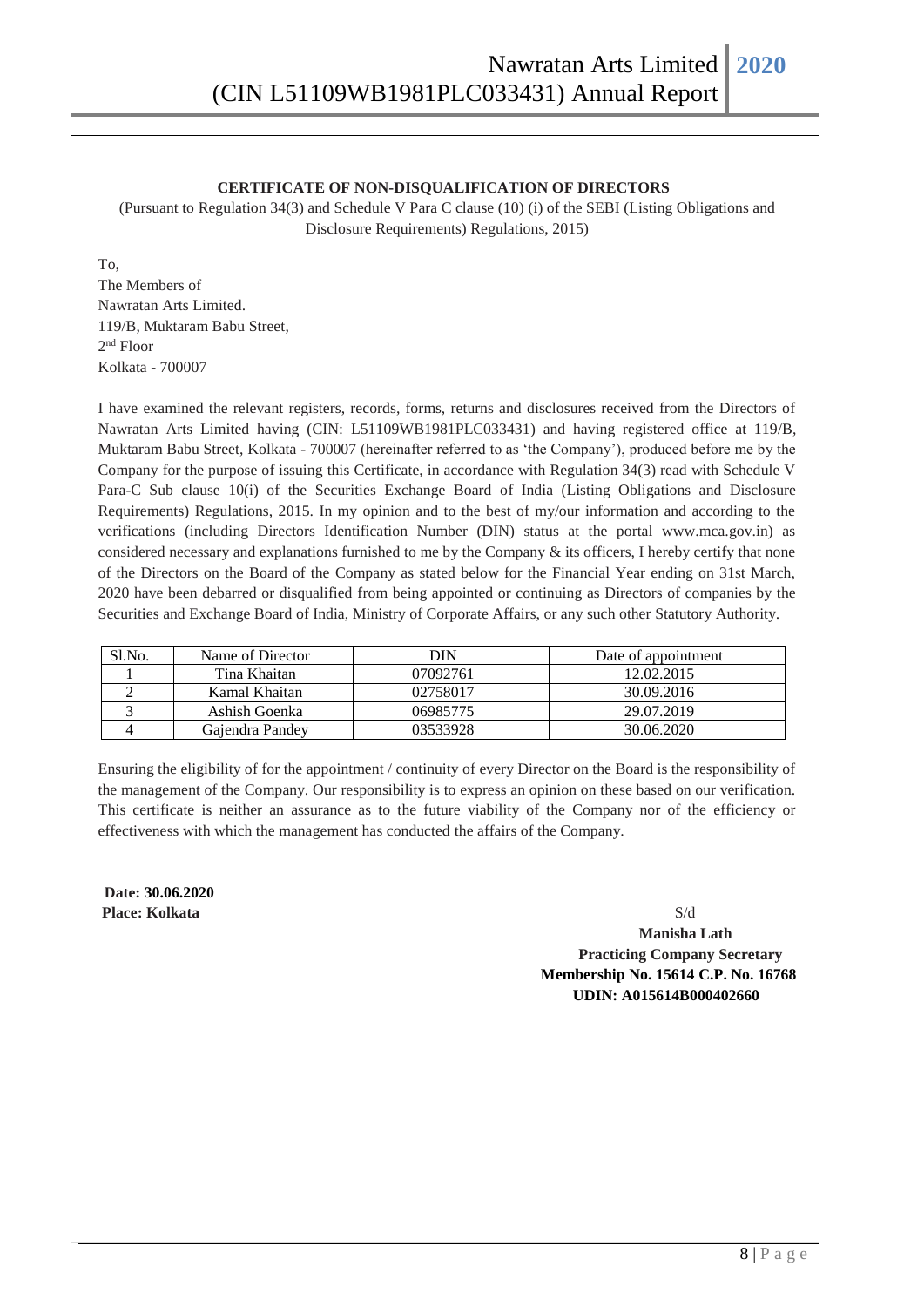### **FORM NO. MGT 9 EXTRACT OF ANNUAL RETURN**

as on financial year ended on 31st March, 2020

Pursuant to Section 92(3) of the Companies Act, 2013 and rule 12(1) of the Company (Management & Administration) Rules, 2014

#### **I. REGISTRATION & OTHER DETAILS :**

|      | CIN                                                | L51109WB1981PLC033431                                                                                                             |
|------|----------------------------------------------------|-----------------------------------------------------------------------------------------------------------------------------------|
| ii.  | <b>Registration Date</b>                           | 12-03-81                                                                                                                          |
| iii. | Name of the Company                                | <b>NAWRATAN ARTS LIMITED</b>                                                                                                      |
| iv.  | Ctegory/Sub-category of the Company                | Company limited by shares                                                                                                         |
| v.   | Address of the Registered Office & Contact details | 119/B, Muktaram Babu Street, Kolkata - 700007                                                                                     |
| vi.  | Whether listed company                             | Yes                                                                                                                               |
| vii. |                                                    | Name, Address & Contact details of the Registrar & M/s. Maheshwari Datamatics Private Limited, 23,R.N. Mukherjee Road, 5th Floor, |
|      | Transfer Agent, if any.                            | Kolkata-700001                                                                                                                    |

# **PRINCIPAL BUSINESS ACTIVITIES OF THE COMPANY II.**

All the business activities contributing 10% or more of the total turnover of the company shall be stated.

| SL No. | Name & Description of main Products/Services | NIC Code of the<br>Product/ Service | % to total turnover of the<br>Company. |  |
|--------|----------------------------------------------|-------------------------------------|----------------------------------------|--|
|        | Retail sale of textiles                      | 52321                               | 100.00%                                |  |

#### **III. PARTICULARS OF HOLDING, SUBSIDIARY & ASSOCIATE COMPANIES : NA**

| SL No. | Name & Address of the Company | $\text{CIN}/\text{GIN}$ | HOLDING/<br><b>SUBSIDIARY/</b><br><b>ASSOCIATE</b> | % OF<br><b>SHARES</b><br><b>HELD</b> | <b>APPLICABLE</b><br><b>SECTION</b> |
|--------|-------------------------------|-------------------------|----------------------------------------------------|--------------------------------------|-------------------------------------|
|        |                               |                         |                                                    |                                      |                                     |

| iv) Shareholding of Promoters- |                           |                         |                                                        |                                                                  |                         |                                                                                               |                                                                           |                                                        |                   |
|--------------------------------|---------------------------|-------------------------|--------------------------------------------------------|------------------------------------------------------------------|-------------------------|-----------------------------------------------------------------------------------------------|---------------------------------------------------------------------------|--------------------------------------------------------|-------------------|
|                                |                           |                         | the year [As on $01/04/2019$ ]                         |                                                                  |                         | Shareholding at the beginning of Shareholding at the end of the year<br>[As on $31/03/2020$ ] |                                                                           |                                                        |                   |
| <b>SINo</b>                    | <b>Shareholder's Name</b> | No. of<br><b>Shares</b> | % of total<br><b>Shares of the encumber</b><br>Company | $%$ of<br><b>Shares</b><br>Pledged /<br>ed to<br>total<br>shares | No. of<br><b>Shares</b> | % of total<br><b>Shares of the</b><br>Company                                                 | $%$ of<br><b>Shares</b><br>Pledged /<br>encumber<br>ed to total<br>shares | % change<br>in share<br>ho kling<br>during the<br>Year | <b>PAN</b>        |
|                                | 1 LHP PRIVATE LIMITED     |                         | 0.0000                                                 | 0.0000                                                           |                         | 0.0000                                                                                        | 0.0000                                                                    |                                                        | 0.0000 AAACL9250G |
|                                | 2 SHAMBHA VI GOENKA       |                         | 0.0000                                                 | 0.0000                                                           |                         | 0.0000                                                                                        | 0.0000                                                                    |                                                        | 0.0000 AKQPG8111J |
|                                | <b>3 VEDANTA GOENKA</b>   |                         | 0.0000                                                 | 0.0000                                                           |                         | 0.0000                                                                                        | 0.0000                                                                    |                                                        | 0.0000 AKQPG8112M |
|                                | 4 PRADEEP GOENKA          | 15000                   | 1.3636                                                 | 0.0000                                                           | 15000                   | 1.3636                                                                                        | 0.0000                                                                    | 0.0000                                                 | AAFHP2259D        |
|                                | 5 MINAKKSHI GOENKA        |                         | 0.0000                                                 | 0.0000                                                           |                         | 0.0000                                                                                        | 0.0000                                                                    |                                                        | 0.0000 ACZPG6885A |
|                                | 6 PRADEEP GOENKA          |                         | 0.0000                                                 | 0.0000                                                           |                         | 0.0000                                                                                        | 0.0000                                                                    |                                                        | 0.0000 AEBPG8302C |
|                                | <b>TOTAL</b>              | 15000                   | 1.3636                                                 |                                                                  | 15000                   | 1.3636                                                                                        | 0.0000                                                                    | 0.0000                                                 |                   |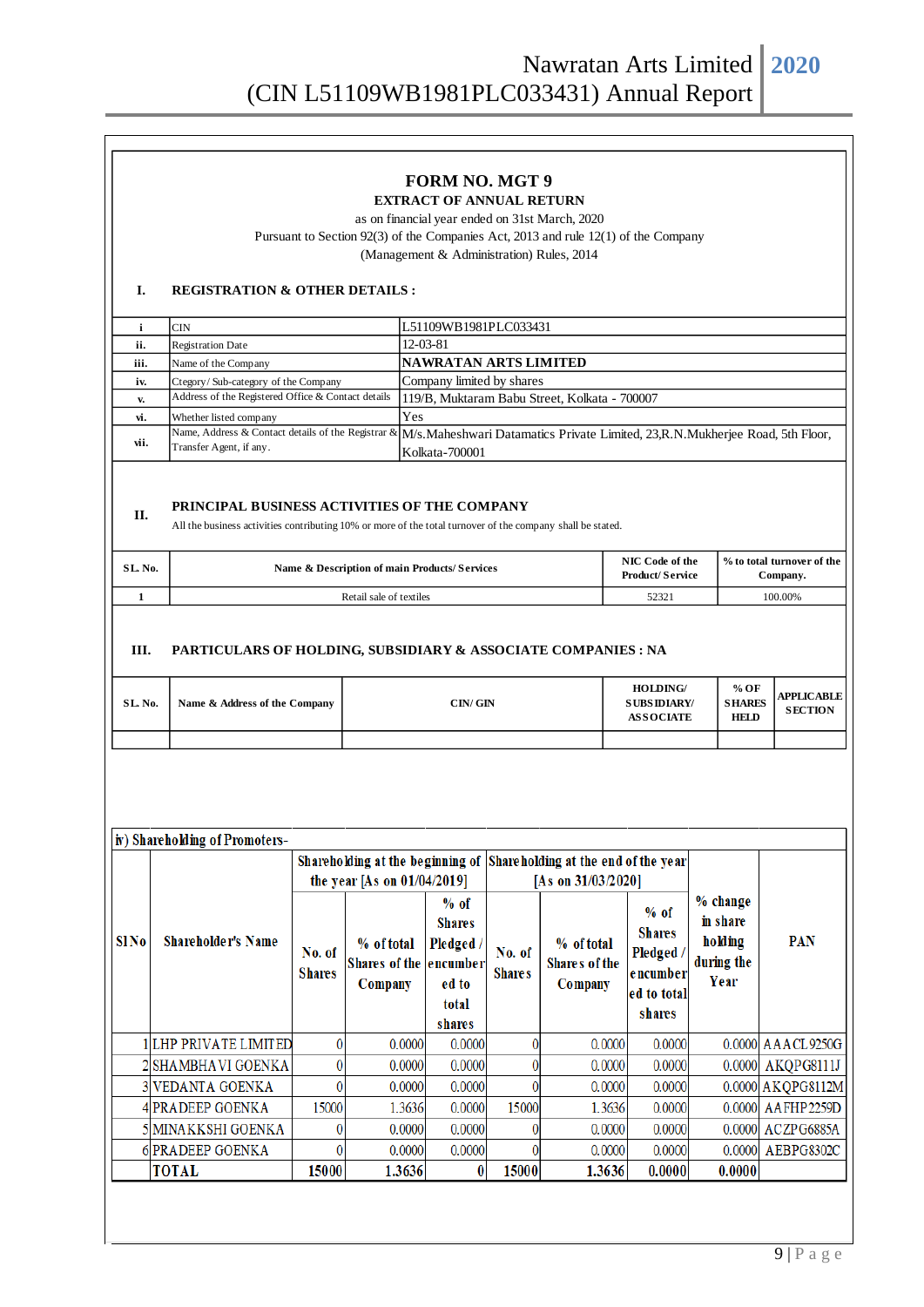Nawratan Arts Limited (CIN L51109WB1981PLC033431) Annual Report **2020**

|                  | v) Change in Promoters' Shareholding (please specify, if there is no change) |  |                  |                                                                                     |                                                                                                 |                                                |            |
|------------------|------------------------------------------------------------------------------|--|------------------|-------------------------------------------------------------------------------------|-------------------------------------------------------------------------------------------------|------------------------------------------------|------------|
| Sl <sub>No</sub> | <b>Name</b>                                                                  |  |                  | Shareholding at the<br>beginning<br>$[01/04/2019]$ /end of<br>the year [31/03/2020] | <b>Cumulative</b><br><b>Shareholding</b><br>during the year<br>$[01/04/2019]$ to<br>31/03/2020] |                                                | <b>PAN</b> |
|                  |                                                                              |  | No. of<br>shares | % of total<br>shares of the<br>company                                              | No. of<br><b>shares</b>                                                                         | $%$ of<br>total<br>shares<br>of the<br>company |            |
|                  |                                                                              |  |                  |                                                                                     |                                                                                                 |                                                |            |
|                  |                                                                              |  |                  |                                                                                     |                                                                                                 |                                                |            |
|                  |                                                                              |  |                  |                                                                                     |                                                                                                 |                                                |            |
|                  |                                                                              |  |                  |                                                                                     |                                                                                                 |                                                |            |
|                  |                                                                              |  |                  | <b>NONE</b>                                                                         |                                                                                                 |                                                |            |
|                  |                                                                              |  |                  |                                                                                     |                                                                                                 |                                                |            |
|                  |                                                                              |  |                  |                                                                                     |                                                                                                 |                                                |            |
|                  |                                                                              |  |                  |                                                                                     |                                                                                                 |                                                |            |
|                  |                                                                              |  |                  |                                                                                     |                                                                                                 |                                                |            |
|                  |                                                                              |  |                  |                                                                                     |                                                                                                 |                                                |            |
|                  |                                                                              |  |                  |                                                                                     |                                                                                                 |                                                |            |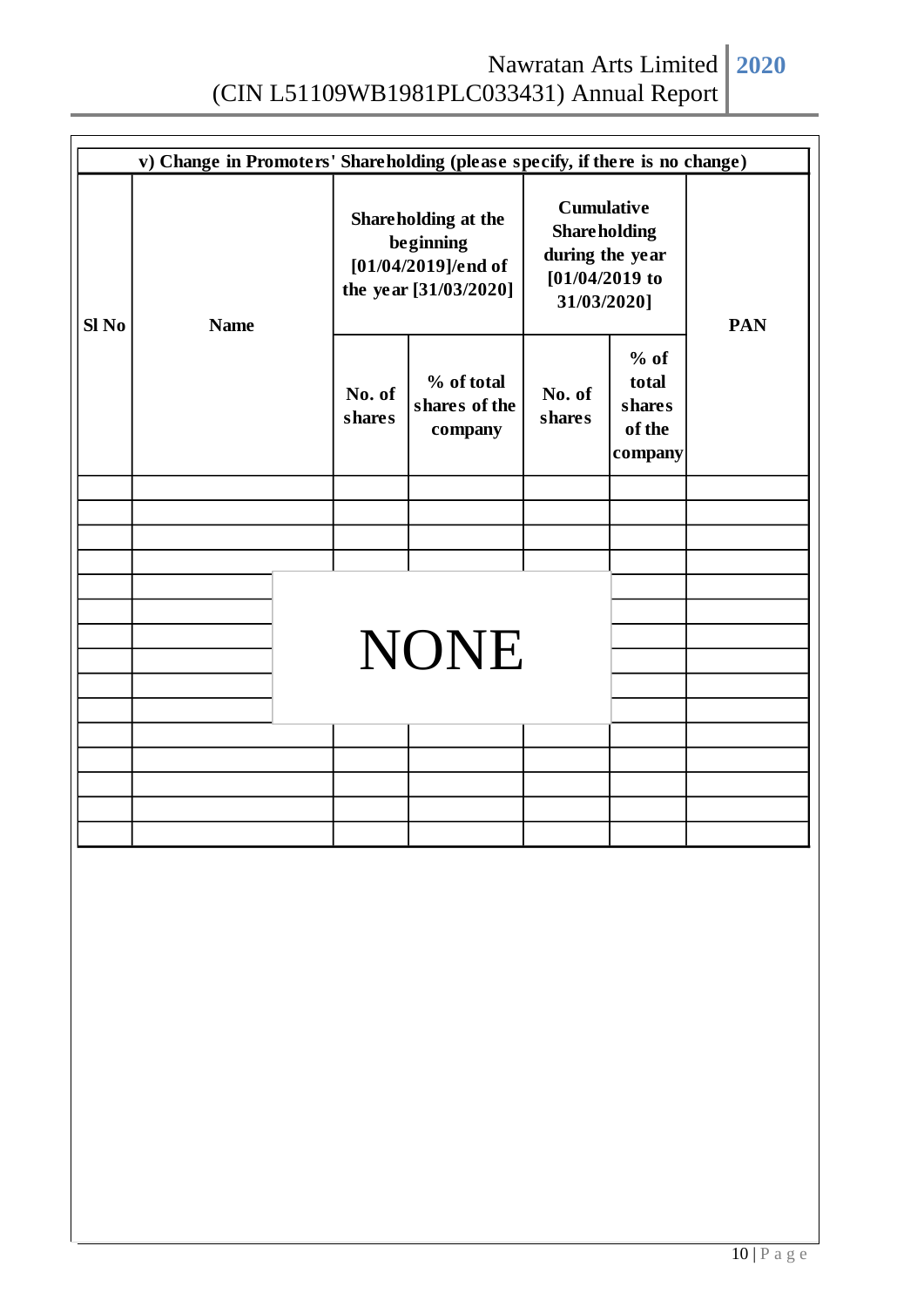# Nawratan Arts Limited **2020** (CIN L51109WB1981PLC033431) Annual Report

| vi) SHARE HOLDING PATTERN (Equity Share Capital Breakup as percentage of Total Equity)<br>i) Category-wise Share Holding |                    |                    |                     |                                                     |                                                                 |                    |                     |                             |                        |
|--------------------------------------------------------------------------------------------------------------------------|--------------------|--------------------|---------------------|-----------------------------------------------------|-----------------------------------------------------------------|--------------------|---------------------|-----------------------------|------------------------|
| <b>Category of Shareholders</b>                                                                                          |                    |                    | on 01/04/2019]      | No. of Shares held at the beginning of the year [As | No. of Shares held at the end of the year [As on<br>31/03/2020] |                    |                     |                             | % change<br>during the |
|                                                                                                                          | Demat              | <b>Physical</b>    | Total               | % of Total<br><b>Shares</b>                         | Demat                                                           | <b>Physical</b>    | Total               | % of Total<br><b>Shares</b> | Year                   |
| A. Promoters                                                                                                             |                    |                    |                     |                                                     |                                                                 |                    |                     |                             |                        |
| $(1)$ Indian                                                                                                             |                    |                    |                     |                                                     |                                                                 |                    |                     |                             |                        |
| a) Individual/HUF<br>b) Central Govt                                                                                     | 15000              | $\mathbf{0}$       | 15000               | 1.3636                                              | 15000                                                           | $\mathbf{0}$       | 15000               | 1.3636                      | 0.0000                 |
|                                                                                                                          |                    |                    |                     |                                                     |                                                                 |                    |                     |                             |                        |
| c) State $Govt(s)$<br>d) Bodies Corp.                                                                                    | $\mathbf{0}$       | $\mathbf{0}$       | $\mathbf{0}$        | 0.0000                                              | $\overline{0}$                                                  | $\overline{0}$     | $\overline{0}$      | 0.0000                      | 0.0000                 |
| e) Banks/Fi                                                                                                              |                    |                    |                     |                                                     |                                                                 |                    |                     |                             |                        |
| f) Any other                                                                                                             |                    |                    |                     |                                                     |                                                                 |                    |                     |                             |                        |
| Sub-total $(A)(1)$                                                                                                       | 15000              | $\bf{0}$           | 15000               | 1.3636                                              | 15000                                                           | $\bf{0}$           | 15000               | 1.3636                      | 0.0000                 |
| (2) Foreign                                                                                                              |                    |                    |                     |                                                     |                                                                 |                    |                     |                             |                        |
| a) NRIs - Individuals                                                                                                    |                    |                    |                     |                                                     |                                                                 |                    |                     |                             |                        |
| b) Other - Individuals                                                                                                   |                    |                    |                     |                                                     |                                                                 |                    |                     |                             |                        |
| c) Bodies Corp.                                                                                                          |                    |                    |                     |                                                     |                                                                 |                    |                     |                             |                        |
| d) Banks/FI                                                                                                              |                    |                    |                     |                                                     |                                                                 |                    |                     |                             |                        |
| e) Any other                                                                                                             |                    |                    |                     |                                                     |                                                                 |                    |                     |                             |                        |
| Sub-total $(A)(2)$                                                                                                       | $\bf{0}$           | $\bf{0}$           | $\bf{0}$            | 0.0000                                              | $\bf{0}$                                                        | $\bf{0}$           | $\bf{0}$            | 0.0000                      | 0.0000                 |
| <b>Total shareholding of Promoter</b><br>$(A)=(A)(1)+(A)(2)$                                                             | 15000              | $\bf{0}$           | 15000               | 1.3636                                              | 15000                                                           | 0                  | 15000               | 1.3636                      | 0.0000                 |
|                                                                                                                          |                    |                    |                     |                                                     |                                                                 |                    |                     |                             |                        |
| <b>B.</b> Public Shareholding                                                                                            |                    |                    |                     |                                                     |                                                                 |                    |                     |                             |                        |
| 1. Institutions                                                                                                          |                    |                    |                     |                                                     |                                                                 |                    |                     |                             |                        |
| a) Mutual Funds                                                                                                          |                    |                    |                     |                                                     |                                                                 |                    |                     |                             |                        |
| b) Banks/FI                                                                                                              |                    |                    |                     |                                                     |                                                                 |                    |                     |                             |                        |
| c)Central Govt                                                                                                           |                    |                    |                     |                                                     |                                                                 |                    |                     |                             |                        |
| d) State Govt(s)                                                                                                         |                    |                    |                     |                                                     |                                                                 |                    |                     |                             |                        |
| e) Venture Capital Funds                                                                                                 |                    |                    |                     |                                                     |                                                                 |                    |                     |                             |                        |
| f) Insurance Companies                                                                                                   |                    |                    |                     |                                                     |                                                                 |                    |                     |                             |                        |
| g) FIIs                                                                                                                  |                    |                    |                     |                                                     |                                                                 |                    |                     |                             |                        |
| h) Foreign Venture Capital Funds                                                                                         |                    |                    |                     |                                                     |                                                                 |                    |                     |                             |                        |
| i) Others (specify)                                                                                                      |                    |                    |                     |                                                     |                                                                 |                    |                     |                             |                        |
| Alternate Investment Funds                                                                                               |                    |                    |                     |                                                     |                                                                 |                    |                     |                             |                        |
| Foreign Portfolio Investors                                                                                              |                    |                    |                     |                                                     |                                                                 |                    |                     |                             |                        |
| Provident Funds / Pension Funds                                                                                          |                    |                    |                     |                                                     |                                                                 |                    |                     |                             |                        |
| Qualified Foreign Investor                                                                                               |                    |                    |                     |                                                     |                                                                 |                    |                     |                             |                        |
| Sub-total $(B)(1)$ :                                                                                                     | $\bf{0}$           | $\bf{0}$           | $\bf{0}$            | 0.0000                                              | $\bf{0}$                                                        | $\bf{0}$           | $\bf{0}$            | 0.0000                      | 0.0000                 |
| 2. Non-Institutions                                                                                                      |                    |                    |                     |                                                     |                                                                 |                    |                     |                             |                        |
| a) Bodies Corp.                                                                                                          |                    |                    |                     |                                                     |                                                                 |                    |                     |                             |                        |
| i) Indian                                                                                                                | 207000             | 21200              | 228200              | 20.7455                                             | 207000                                                          | 21200              | 228200              | 20.7455                     | 0.0000                 |
| ii) Overseas                                                                                                             |                    |                    |                     |                                                     |                                                                 |                    |                     |                             |                        |
| b) Individuals                                                                                                           |                    |                    |                     |                                                     |                                                                 |                    |                     |                             |                        |
| i) Individual shareholders holding nominal                                                                               | $\Omega$           | 150950             | 150950              |                                                     | $\mathbf{0}$                                                    | 150950             | 150950              |                             | 0.0000                 |
| share capital upto Rs. 1 lakh<br>ii) Individual shareholders holding nominal                                             |                    |                    |                     | 13.7227                                             |                                                                 |                    |                     | 13.7227                     |                        |
| share capital in excess of Rs. 1 lakh                                                                                    |                    |                    |                     |                                                     |                                                                 |                    |                     |                             |                        |
|                                                                                                                          | 620750             | 85100              | 705850              | 64.1682                                             | 620750                                                          | 85100              | 705850              | 64.1682                     | 0.0000                 |
| c) Others (Specify)                                                                                                      |                    |                    |                     |                                                     |                                                                 |                    |                     |                             |                        |
| Non Resident Indians                                                                                                     |                    |                    |                     |                                                     |                                                                 |                    |                     |                             |                        |
| Qualified Foreign Investor                                                                                               |                    |                    |                     |                                                     |                                                                 |                    |                     |                             |                        |
| Custodian of Enemy Property                                                                                              |                    |                    |                     |                                                     |                                                                 |                    |                     |                             |                        |
| <b>Foreign Nationals</b>                                                                                                 |                    |                    |                     |                                                     |                                                                 |                    |                     |                             |                        |
| <b>Clearing Members</b>                                                                                                  | $\mathbf{0}$       | $\boldsymbol{0}$   | $\vert$ 0           | 0.0000                                              | $\boldsymbol{0}$                                                | $\mathbf{0}$       | $\mathbf{0}$        | 0.0000                      | 0.0000                 |
| Trusts                                                                                                                   |                    |                    |                     |                                                     |                                                                 |                    |                     |                             |                        |
| Foreign Bodies-D R                                                                                                       |                    |                    |                     |                                                     |                                                                 |                    |                     |                             |                        |
| Foreign Portfolio Investors<br>NBFCs registered with RBI                                                                 |                    |                    |                     |                                                     |                                                                 |                    |                     |                             |                        |
|                                                                                                                          |                    |                    |                     |                                                     |                                                                 |                    |                     |                             |                        |
| <b>Employee Trusts</b><br>Domestic Corporate Unclaimed Shares                                                            |                    |                    |                     |                                                     |                                                                 |                    |                     |                             |                        |
| Account                                                                                                                  |                    |                    |                     |                                                     |                                                                 |                    |                     |                             |                        |
| Investor Education and Protection Fund                                                                                   |                    |                    |                     |                                                     |                                                                 |                    |                     |                             |                        |
| Authority                                                                                                                |                    |                    |                     |                                                     |                                                                 |                    |                     |                             |                        |
| Sub-total $(B)(2)$ :-                                                                                                    | 827750             | 257250             | 1085000             | 98.6364                                             | 827750                                                          | 257250             | 1085000             | 98.6364                     | 0.0000                 |
| <b>Total Public Shareholding</b>                                                                                         |                    |                    |                     |                                                     |                                                                 |                    |                     |                             |                        |
| $(B)=(B)(1)+(B)(2)$                                                                                                      | 827750             | 257250             | 1085000             | 98.6364                                             | 827750                                                          | 257250             | 1085000             | 98.6364                     | 0.0000                 |
| C. Shares held by Custodian for                                                                                          |                    |                    |                     |                                                     |                                                                 |                    |                     |                             |                        |
| <b>GDRs &amp; ADRs</b><br>Grand Total $(A+B+C)$                                                                          | $\bf{0}$<br>842750 | $\bf{0}$<br>257250 | $\bf{0}$<br>1100000 | 0.0000<br>100.0000                                  | $\bf{0}$<br>842750                                              | $\bf{0}$<br>257250 | $\bf{0}$<br>1100000 | 0.0000<br>100.0000          | 0.0000<br>0.0000       |
|                                                                                                                          |                    |                    |                     |                                                     |                                                                 |                    |                     |                             |                        |
|                                                                                                                          |                    |                    |                     |                                                     |                                                                 |                    |                     |                             |                        |

**NOTE : This is in reference to information submitted under Table I & II of the captioned Shareholding Pattern for the quarter ended 31.03.2020, we would like to state that M/s LHP Pvt. Ltd. has sold 157000 equity shares held in demat mode only on 24.03.2017 and since the acquirer has no demat account till 31.03.2020 and accordingly these shares are lying under trust with LHP only with no voting rights attached thereto. Hence, the promoter/promoters group collectively held in aggregate 15000 equity shares representing 1.36% of the equity and voting share capital of Nawratan Arts Ltd. as on 31.03.2020.**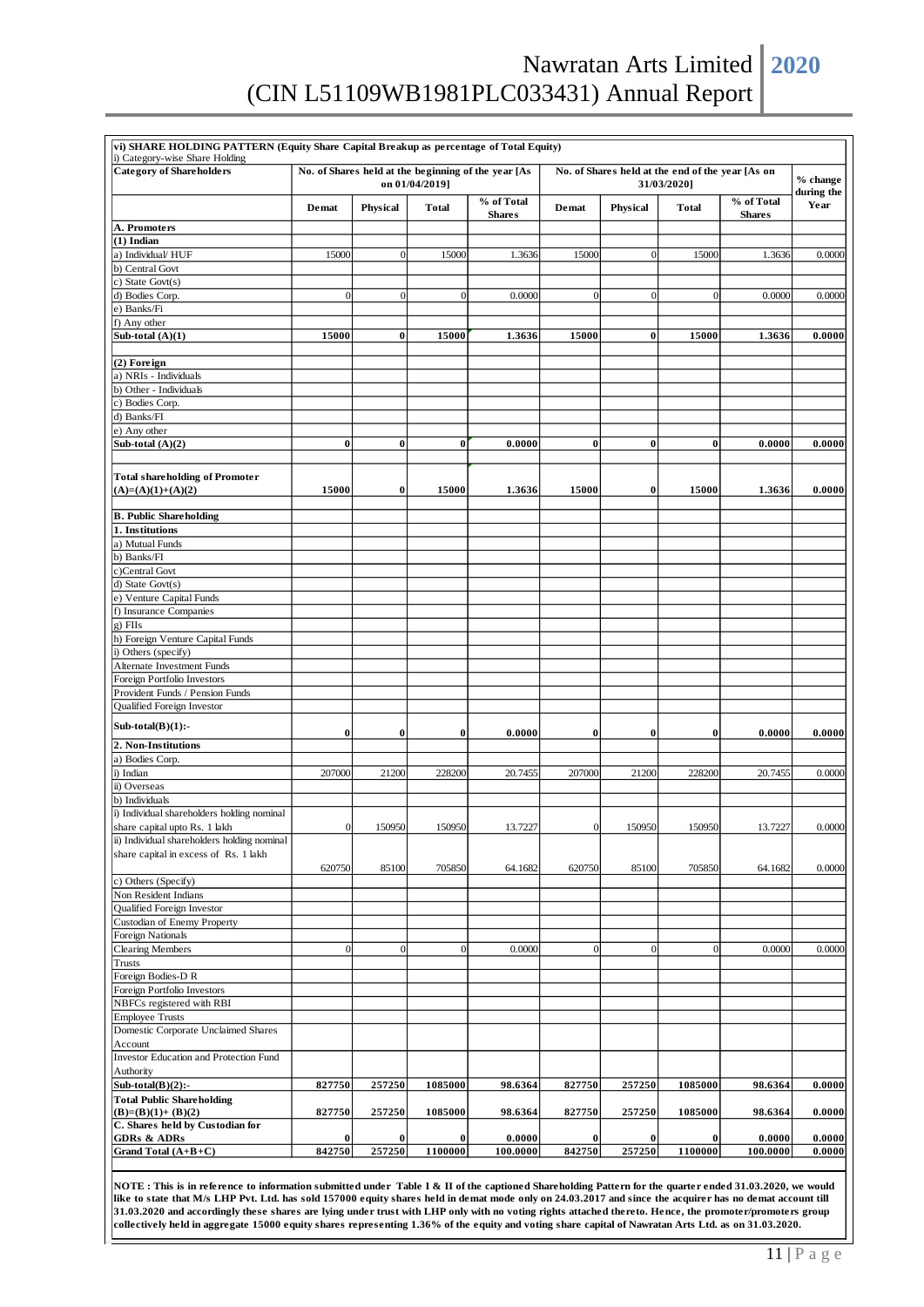#### Nawratan Arts Limited (CIN L51109WB1981PLC033431) Annual Report **2020**

|                | vii) Shareholding Pattern of top ten Shareholders<br>(Other than Directors, Promoters and Holders of GDRs and ADRs): |                                                              |               |                                 |                |                                 |                  |                                   |                                |            |
|----------------|----------------------------------------------------------------------------------------------------------------------|--------------------------------------------------------------|---------------|---------------------------------|----------------|---------------------------------|------------------|-----------------------------------|--------------------------------|------------|
|                |                                                                                                                      |                                                              |               |                                 |                | Shareholding at the beginning   |                  |                                   | <b>Cumulative Shareholding</b> |            |
|                |                                                                                                                      |                                                              |               | $[01/04/2019]$ /end of the year |                |                                 |                  | during the year $[01/04/2019]$ to |                                |            |
|                |                                                                                                                      |                                                              |               |                                 |                | [31/03/2020]                    |                  |                                   | 31/03/2020]                    |            |
| Sl No          |                                                                                                                      | <b>Name</b>                                                  |               | No. of                          |                | % of total<br>shares of the     | No. of shares    |                                   | % of total shares              |            |
|                |                                                                                                                      |                                                              |               | shares                          |                | company                         |                  |                                   | of the company                 | PAN        |
| 1              |                                                                                                                      | PANKAJ DHANUKA (HUF)                                         |               |                                 |                |                                 |                  |                                   |                                | AAOHP8856M |
|                | $01-04-19$                                                                                                           |                                                              |               |                                 | 61000          | 5.5455                          |                  | 61000                             | 5.5455                         |            |
|                | $31 - 03 - 20$                                                                                                       |                                                              |               |                                 | 61000          | 5.5455                          |                  | 61000                             | 5.5455                         |            |
| 2              |                                                                                                                      | <b>NITA AGARWAL</b>                                          |               |                                 |                |                                 |                  |                                   |                                | AVWPA5435A |
|                | $01-04-19$                                                                                                           |                                                              |               |                                 | 60500          | 5.5000                          |                  | 60500                             | 5.5000                         |            |
|                | $31 - 03 - 20$                                                                                                       |                                                              |               |                                 | 60500          | 5.5000                          |                  | 60500                             | 5.5000                         |            |
| 3              |                                                                                                                      | <b>SUBODH KUMAR SINGHANIA (HUF)</b>                          |               |                                 |                |                                 |                  |                                   |                                | ABAHS7071N |
|                | $01-04-19$                                                                                                           |                                                              |               |                                 | 54000          | 4.9091                          |                  | 54000                             | 4.9091                         |            |
|                | $31 - 03 - 20$                                                                                                       |                                                              |               |                                 | 54000          | 4.9091                          |                  | 54000                             | 4.9091                         |            |
| $\overline{4}$ |                                                                                                                      | PAWAN KUMAR SUREKA (HUF)                                     |               |                                 |                |                                 |                  |                                   |                                | AAOHP8856M |
|                | $01-04-19$                                                                                                           |                                                              |               |                                 | 54000          | 4.9091                          |                  | 54000                             | 4.9091                         |            |
|                | $31 - 03 - 20$                                                                                                       |                                                              |               |                                 | 54000          | 4.9091                          |                  | 54000                             | 4.9091                         |            |
| 5              |                                                                                                                      | PAWAN KUMAR SUREKA                                           |               |                                 |                |                                 |                  |                                   |                                | ALQPS6815C |
|                | $01-04-19$                                                                                                           |                                                              |               |                                 | 54000          | 4.9091                          |                  | 54000                             | 4.9091                         |            |
|                | $31 - 03 - 20$                                                                                                       |                                                              |               |                                 | 54000          | 4.9091                          |                  | 54000                             | 4.9091                         |            |
|                |                                                                                                                      |                                                              |               |                                 |                |                                 |                  |                                   |                                |            |
| 6              | $01-04-19$                                                                                                           | <b>ROHIT BAGARIA</b>                                         |               |                                 | 51440          | 4.6764                          |                  | 51440                             | 4.6764                         | CKIPB0194G |
|                | $31 - 03 - 20$                                                                                                       |                                                              |               |                                 | 51440          | 4.6764                          |                  | 51440                             | 4.6764                         |            |
|                |                                                                                                                      |                                                              |               |                                 |                |                                 |                  |                                   |                                |            |
| 7              | $01-04-19$                                                                                                           | DENTAX (INDIA) LIMITED                                       |               |                                 | 50000          | 4.5455                          |                  | 50000                             | 4.5455                         | AABCD1191K |
|                | 31-03-20                                                                                                             |                                                              |               |                                 | 50000          | 4.5455                          |                  | 50000                             | 4.5455                         |            |
|                |                                                                                                                      |                                                              |               |                                 |                |                                 |                  |                                   |                                |            |
| 8              |                                                                                                                      | PREMCHAND BAGARIA                                            |               |                                 |                |                                 |                  |                                   |                                | BAHPB8619J |
|                | $01 - 04 - 19$<br>$31 - 03 - 20$                                                                                     |                                                              |               |                                 | 50000<br>50000 | 4.5455<br>4.5455                |                  | 50000<br>50000                    | 4.5455<br>4.5455               |            |
|                |                                                                                                                      |                                                              |               |                                 |                |                                 |                  |                                   |                                |            |
| 9              |                                                                                                                      | <b>CHANDAN AGARWAL</b>                                       |               |                                 |                |                                 |                  |                                   |                                | BKBPA9840E |
|                | $01-04-19$<br>$31 - 03 - 20$                                                                                         |                                                              |               |                                 | 52850<br>52850 | 4.8045<br>4.8045                |                  | 52850<br>52850                    | 4.8045<br>4.8045               |            |
|                |                                                                                                                      |                                                              |               |                                 |                |                                 |                  |                                   |                                |            |
| 10             |                                                                                                                      | <b>LAXMI KANT BAGARIA</b>                                    |               |                                 |                |                                 |                  |                                   |                                | AGUPB6783B |
|                | $01-04-19$                                                                                                           |                                                              |               |                                 | 49560          | 4.5055                          |                  | 49560                             | 4.5055                         |            |
|                | $31 - 03 - 20$                                                                                                       |                                                              |               |                                 | 49560          | 4.5055                          |                  | 49560                             | 4.5055                         |            |
|                |                                                                                                                      |                                                              |               |                                 |                |                                 |                  |                                   |                                |            |
|                |                                                                                                                      | viii) Shareholding of Directors and Key Managerial Personnel |               |                                 |                |                                 |                  |                                   |                                |            |
|                |                                                                                                                      |                                                              |               |                                 |                | Shareholding at the beginning   |                  |                                   | <b>Cumulative Shareholding</b> |            |
|                |                                                                                                                      |                                                              |               |                                 |                | $[01/04/2019]$ /end of the year |                  |                                   | during the year $[01/04/2019]$ |            |
|                |                                                                                                                      |                                                              |               | [31/03/2020]                    |                |                                 |                  |                                   | to 31/03/2020]                 |            |
| $SI$ No        |                                                                                                                      | <b>Name</b>                                                  |               |                                 |                |                                 |                  |                                   |                                | <b>PAN</b> |
|                |                                                                                                                      |                                                              | No. of        |                                 |                | % of total shares               | No. of           |                                   | % of total shares              |            |
|                |                                                                                                                      |                                                              | <b>shares</b> |                                 |                | of the company                  | shares           |                                   | of the company                 |            |
| 1              |                                                                                                                      | TINA KHAITAN                                                 |               | $\boldsymbol{0}$                |                | 0.00                            | $\bf{0}$         |                                   | $\boldsymbol{0}$               |            |
| $\overline{c}$ |                                                                                                                      | <b>KAMAL KHAITAN</b>                                         |               | $\theta$                        |                | 0.00                            | $\theta$         |                                   | $\theta$                       |            |
| 3              |                                                                                                                      | <b>JAIPRAKASH GUPTA</b>                                      |               | 10100                           |                | 0.9182                          | 10100            |                                   | 0.9182                         | AGJPG5316J |
| $\overline{4}$ |                                                                                                                      | <b>ASHISH GOENKA</b>                                         |               | $\boldsymbol{0}$                |                | 0.00                            | $\mathbf{0}$     |                                   | $\overline{0}$                 |            |
| 5              |                                                                                                                      | <b>GOUTAM DEY</b>                                            |               | $\boldsymbol{0}$                |                | 0.00                            | $\boldsymbol{0}$ |                                   | $\boldsymbol{0}$               |            |
| 6              |                                                                                                                      | JYOTI YADAV                                                  |               | $\boldsymbol{0}$                |                | 0.00                            | $\overline{0}$   |                                   | $\boldsymbol{0}$               |            |
|                |                                                                                                                      |                                                              |               |                                 |                |                                 |                  |                                   |                                |            |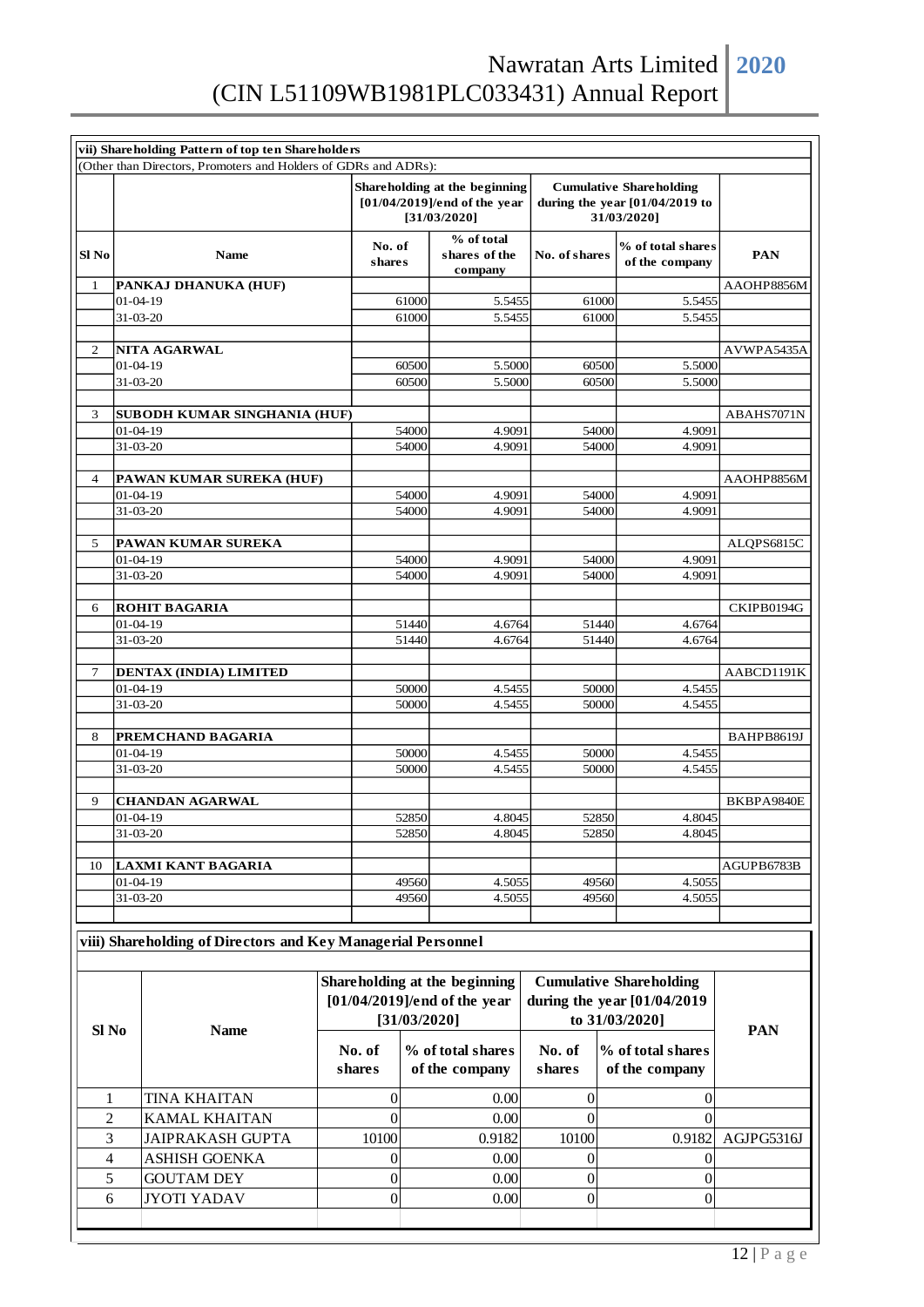# Nawratan Arts Limited **2020** (CIN L51109WB1981PLC033431) Annual Report

|                   | ix) INDEBTEDNESS: Not Applicable                                                           |                                           |                                                      |                                           |                                                      |                                            |
|-------------------|--------------------------------------------------------------------------------------------|-------------------------------------------|------------------------------------------------------|-------------------------------------------|------------------------------------------------------|--------------------------------------------|
|                   | Indebtedness of the Company including interest outstanding/accrued but not due for payment |                                           |                                                      |                                           |                                                      |                                            |
|                   |                                                                                            | <b>Secured Loans</b>                      | <b>Unsecured</b>                                     |                                           |                                                      | <b>Total</b>                               |
|                   |                                                                                            | excluding                                 | Loans                                                | <b>Deposits</b>                           |                                                      | <b>Indebtedness</b>                        |
|                   |                                                                                            | deposits                                  |                                                      |                                           |                                                      |                                            |
|                   | Indebtness at the beginning of the financial year                                          |                                           |                                                      |                                           |                                                      |                                            |
|                   | i) Principal Amount                                                                        | <b>NIL</b>                                | <b>NIL</b>                                           | <b>NIL</b>                                |                                                      | <b>NIL</b>                                 |
|                   | ii) Interest due but not paid                                                              | <b>NIL</b>                                | <b>NIL</b>                                           | <b>NIL</b>                                |                                                      | <b>NIL</b>                                 |
|                   | iii) Interest accrued but not due                                                          | <b>NIL</b>                                | <b>NIL</b>                                           | <b>NIL</b>                                |                                                      | <b>NIL</b>                                 |
|                   |                                                                                            |                                           |                                                      |                                           |                                                      |                                            |
| Total (i+ii+iii)  |                                                                                            | <b>NIL</b>                                | <b>NIL</b>                                           | <b>NIL</b>                                |                                                      | <b>NIL</b>                                 |
|                   |                                                                                            |                                           |                                                      |                                           |                                                      |                                            |
|                   | Change in Indebtedness during the financial year                                           |                                           |                                                      |                                           |                                                      |                                            |
| <b>Additions</b>  |                                                                                            | <b>NIL</b>                                | <b>NIL</b>                                           | <b>NIL</b>                                |                                                      | <b>NIL</b>                                 |
| Reduction         |                                                                                            | <b>NIL</b>                                | <b>NIL</b>                                           | <b>NIL</b>                                |                                                      | <b>NIL</b>                                 |
| <b>Net Change</b> |                                                                                            | <b>NIL</b>                                | <b>NIL</b>                                           | <b>NIL</b>                                |                                                      | <b>NIL</b>                                 |
|                   | Indebtedness at the end of the financial year                                              |                                           |                                                      |                                           |                                                      |                                            |
|                   |                                                                                            |                                           |                                                      |                                           |                                                      |                                            |
|                   | i) Principal Amount                                                                        | <b>NIL</b>                                | NIL                                                  | <b>NIL</b>                                |                                                      | <b>NIL</b>                                 |
|                   | ii) Interest due but not paid                                                              | <b>NIL</b>                                | <b>NIL</b>                                           | <b>NIL</b>                                |                                                      | <b>NIL</b>                                 |
|                   | iii) Interest accrued but not due                                                          | <b>NIL</b>                                | <b>NIL</b>                                           | <b>NIL</b>                                |                                                      | <b>NIL</b>                                 |
|                   |                                                                                            |                                           |                                                      |                                           |                                                      |                                            |
| Total (i+ii+iii)  |                                                                                            | <b>NIL</b>                                | <b>NIL</b>                                           | <b>NIL</b>                                |                                                      | <b>NIL</b>                                 |
|                   | x) REMUNERATION OF DIRECTORS AND KEY MANAGERIAL PERSONNEL:                                 |                                           |                                                      |                                           |                                                      |                                            |
| А.                | Remuneration to Company Secretary, Whole time director and/or Manager, CEO, CFO:           |                                           |                                                      |                                           |                                                      |                                            |
| Sl.No             | <b>Particulars of Remuneration</b>                                                         |                                           | Name of the KMP                                      |                                           |                                                      |                                            |
| 1                 | <b>Gross salary</b>                                                                        |                                           |                                                      | Hemant Agarwal (COMPANY SECRETARY)        |                                                      | <b>Total</b><br>Amount                     |
|                   | (a) Salary as per provisions contained in                                                  | 48,775                                    | $\sim$                                               | $\overline{a}$                            |                                                      | 48,775                                     |
|                   | (b) Value of perquisites $u/s$ 17(2) of the                                                |                                           |                                                      |                                           |                                                      |                                            |
|                   | (c) Profits in lieu of salary under section                                                | $\overline{\phantom{a}}$                  | $\overline{\phantom{a}}$                             | $\overline{\phantom{a}}$                  | $\overline{\phantom{a}}$                             | $\overline{\phantom{a}}$                   |
| 2                 | Stock option                                                                               |                                           | $\sim$                                               |                                           |                                                      |                                            |
| 3                 | <b>Sweat Equity</b>                                                                        | $\overline{a}$                            | $\sim$                                               | $\sim$                                    | $\overline{\phantom{a}}$                             | $\overline{a}$                             |
| $\overline{4}$    | Commission                                                                                 |                                           |                                                      |                                           |                                                      |                                            |
|                   | as % of profit<br>others (specify)                                                         | $\sim$<br>$\overline{\phantom{a}}$        | $\overline{\phantom{a}}$<br>$\overline{\phantom{a}}$ | $\sim$<br>$\overline{a}$                  | $\sim$                                               | $\overline{\phantom{a}}$<br>$\overline{a}$ |
| 5                 | Others, please specify                                                                     | $\overline{\phantom{a}}$                  | $\overline{\phantom{a}}$                             | $\overline{\phantom{a}}$                  | $\overline{\phantom{a}}$                             |                                            |
|                   | Total (A)                                                                                  | 48,775                                    |                                                      |                                           |                                                      | 48,775                                     |
|                   | Ceiling as per the Act                                                                     | 48,775                                    | $\overline{\phantom{a}}$                             |                                           | $\overline{\phantom{a}}$                             | 48,775                                     |
| Sl.No             | <b>Particulars of Remuneration</b>                                                         |                                           | Name of the KMP                                      |                                           |                                                      |                                            |
| $\mathbf 1$       | <b>Gross salary</b>                                                                        |                                           |                                                      | Titir Nag (COMPANY SECRETARY)             |                                                      | <b>Total</b><br>Amount                     |
|                   | (a) Salary as per provisions contained in                                                  | 157,500                                   | $\overline{\phantom{a}}$                             | $\overline{\phantom{a}}$                  | $\blacksquare$                                       | 157,500                                    |
|                   | (b) Value of perquisites $u/s$ 17(2) of the                                                | $\overline{\phantom{a}}$                  | $\overline{\phantom{a}}$                             | $\overline{\phantom{a}}$                  | $\overline{\phantom{a}}$                             | $\qquad \qquad -$                          |
|                   | (c) Profits in lieu of salary under section                                                | $\overline{a}$                            | $\overline{\phantom{a}}$                             | $\overline{\phantom{a}}$                  | $\overline{\phantom{a}}$                             |                                            |
| $\mathbf{2}$      | Stock option                                                                               | $\frac{1}{2}$                             | $\equiv$                                             | $\bar{\phantom{a}}$                       | $\overline{\phantom{a}}$                             | $\overline{\phantom{a}}$                   |
| 3                 | <b>Sweat Equity</b>                                                                        | $\overline{\phantom{a}}$                  | $\overline{\phantom{a}}$                             | $\equiv$                                  | $\overline{\phantom{a}}$                             | $\overline{\phantom{a}}$                   |
| 4                 | Commission                                                                                 | $\overline{\phantom{a}}$                  | $\overline{\phantom{a}}$                             | $\overline{\phantom{a}}$                  | $\overline{\phantom{a}}$                             | $\overline{a}$                             |
|                   | as % of profit<br>others (specify)                                                         | $\overline{\phantom{a}}$<br>$\mathcal{L}$ | $\overline{\phantom{a}}$<br>$\bar{z}$                | $\overline{\phantom{a}}$<br>$\frac{1}{2}$ | $\overline{\phantom{a}}$<br>$\overline{\phantom{a}}$ | $\overline{\phantom{a}}$                   |
| 5                 | Others, please specify                                                                     | $\overline{\phantom{a}}$                  | $\overline{\phantom{a}}$                             | $\overline{\phantom{a}}$                  | $\overline{\phantom{a}}$                             | $\overline{\phantom{a}}$                   |
|                   | Total (A)                                                                                  | 157,500                                   | $\blacksquare$                                       | $\qquad \qquad \blacksquare$              | $\blacksquare$                                       | 157,500                                    |
|                   | Ceiling as per the Act                                                                     | 157,500                                   | $\overline{\phantom{a}}$                             | $\overline{\phantom{a}}$                  | $\overline{\phantom{a}}$                             | 157,500                                    |

**Date: 30.06.2020 Place: Kolkata**

**For and on behalf of the Board** S/d **Jaiprakash Gupta Wholetime Director**

**For and on behalf of the Board** S/d **Tina Khaitan Director DIN: [07207528](http://www.mca.gov.in/mcafoportal/companyLLPMasterData.do) DIN[: 07092761](http://www.mca.gov.in/mcafoportal/companyLLPMasterData.do)**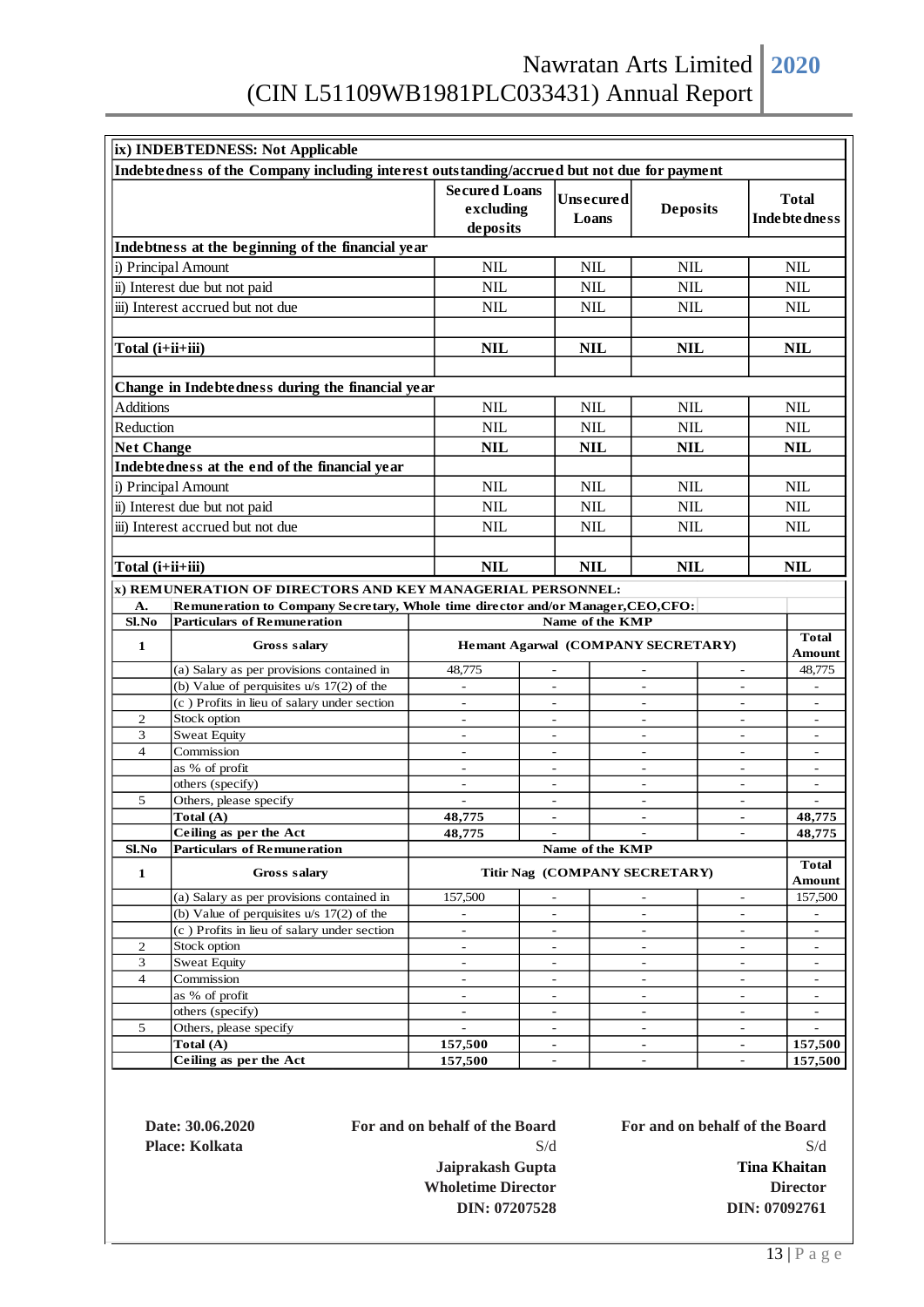# **Form No. MR - 3**

# **SECRETARIAL AUDIT REPORT**

# **FOR THE FINANCIAL YEAR ENDED 31st MARCH, 2020**

(Pursuant to section 204(1) of the Companies Act, 2013 and rule No.9 of the Companies (Appointment and Remuneration of Managerial Personnel) Rules, 2014

To, The Members, Nawratan Arts Ltd. 119/B Muktaram Babu Street, 2nd floor Kolkata – 700 007.

I have conducted the secretarial audit of the compliance of applicable statutory provisions and the adherence to good corporate practices by M/s **Nawratan Arts Ltd** (hereinafter called the company). Secretarial Audit was conducted in a manner that provided us a reasonable basis for evaluating the corporate conducts/statutory compliances and expressing our opinion thereon.

Based on my verification of the Company's books, papers, minute books, forms and returns filed and other records maintained by the company and also the information provided by the Company, its officers, agents and authorized representatives during the conduct of secretarial audit, I hereby report that in my opinion, the company has, during the audit period covering the financial year ended on 31st March, 2020 complied with the statutory provisions listed hereunder and also that the Company has proper Board-processes and compliancemechanism in place to the extent, in the manner and subject to the reporting made hereinafter:

I have examined the books, papers, minute books, forms and returns filed and other records maintained by the Company for the financial year ended on  $31<sup>st</sup>$  March, 2020 according to the provisions of:

- i) The Companies Act, 2013 (the Act) and the rules made there under;
- ii) The Securities Contracts (Regulation) Act, 1956 ('SCRA') and the rules made thereunder;
- iii) The Depositories Act, 1996 and the Regulations and Bye-laws framed thereunder;
- iv) Foreign Exchange Management Act, 1999 and the rules and regulations made thereunder to the extent of Foreign Direct Investment, Overseas Direct Investment and External Commercial Borrowings, wherever applicable**(Foreign Direct Investment and Overseas Direct Investment not applicable during the audit period)**
- v) The following Regulations and Guidelines prescribed under the Securities and Exchange Board of India Act, 1992 ('SEBI Act'):
	- a)The Securities and Exchange Board of India (Substantial Acquisition of Shares and Takeovers) Regulations, 2011;
	- b)The Securities and Exchange Board of India (Prohibition of Insider Trading) Regulations, 2015
	- c)The Securities and Exchange Board of India (Listing Obligations and Disclosure Requirements) Regulations, 2015;
	- d)The Securities and Exchange Board of India (Employee Stock Option Scheme and Employee Stock Purchase Scheme) Guidelines, 1999;

**Not Applicable\***

- e)The Securities and Exchange Board of India (Issue and Listing of Debt Securities) Regulations, 2008; **Not Applicable\***
- f) The Securities and Exchange Board of India (Registrars to an Issue and Share Transfer Agents) Regulations, 1993 regarding the Companies Act and dealing with client;
- g)The Securities and Exchange Board of India (Delisting of Equity Shares) Regulations, 2009; **Not Applicable\***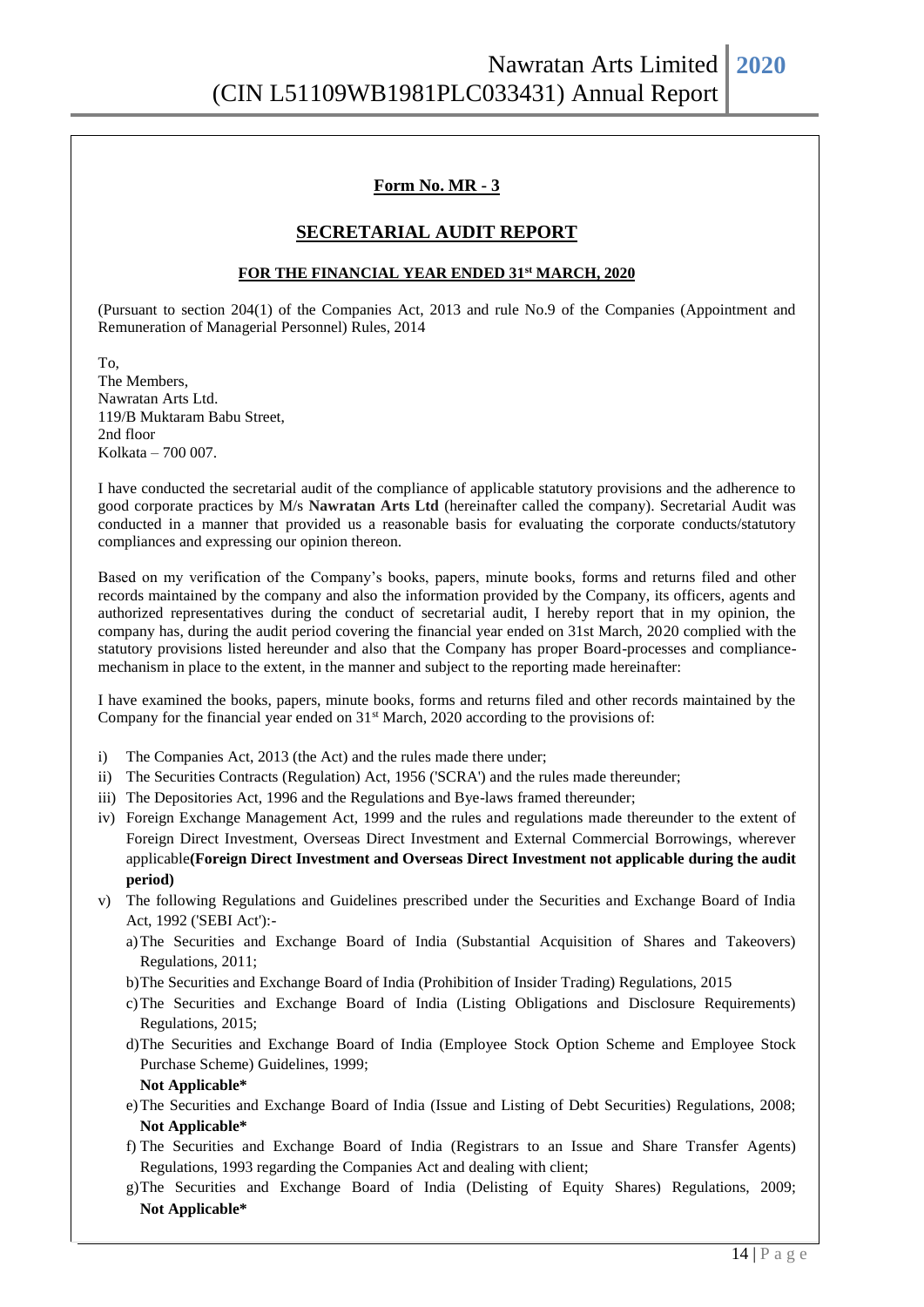- h)The Securities and Exchange Board of India (Buyback of Securities) Regulations, 1998;- **Not Applicable\***
- vi) And other applicable laws like Payment of Gratuity Act, 1972, Payment of Wages Act, 1936, Payment of Bonus Act, 1965, The West Bengal Tax on Professions, Trades, Callings and Employments Act, 1979, West Bengal Shops & establishment Act, 1963 etc.

I have also examined compliance with the applicable clauses of the following:

- 1. Secretarial Standards issued by The Institute of Company Secretaries of India.
- 2. The Securities and Exchange Board of India (Listing Obligations and Disclosure Requirements) Regulations, 2015.

During the period under review the Company has complied with the provisions of the Act, Rules, Regulations, Guidelines, Standards, etc. mentioned above except to the extent as mentioned below.

### **i. The Company has not appointed any Internal Auditor under section 138 of the Companies Act 2013.**

### **I further report that**

The Board of Directors of the Company is duly constituted with proper balance of Executive Directors, Non-Executive Directors and Independent Directors. The changes in the composition of the Board of Directors that took place during the period under review were carried out in compliance with the provisions of the Act.

Adequate notice is given to all directors to schedule the Board Meetings, agenda and detailed notes on agenda were sent at least seven days in advance, and a system exists for seeking and obtaining further information and clarifications on the agenda items before the meeting and for meaningful participation at the meeting.

Majority decision is carried through while the dissenting members' views are captured and recorded as part of the minutes.

**I further report that** there are adequate systems and processes in the company commensurate with the size and operations of the company to monitor and ensure compliance with applicable laws, rules, regulations and guidelines.

This Report is to be read with our letter of even date which is annexed **"Annexure A"** and forms an Integral Part of this Report.

 **Date: 30.06.2020** S/d **Place: Kolkata**

 **Manisha Lath Practicing Company Secretary Membership No.:15614 C. P. No.: 16768 UDIN: A015614B000402550**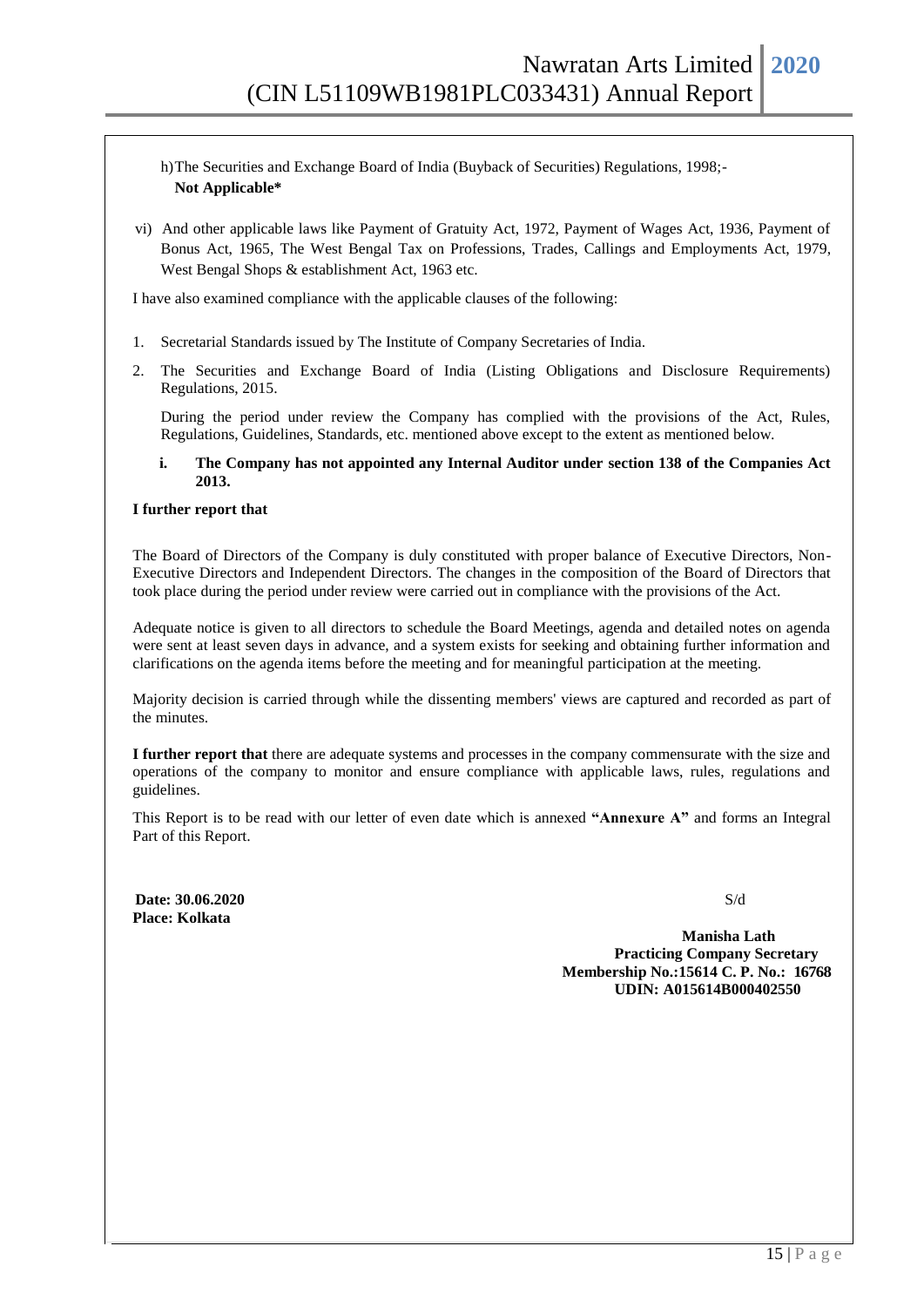#### **Annexure 'A' to the Secretarial Audit Report**

To, The Members, **Nawratan Arts Limited.**

Our report of even date is to be read along with this letter.

- 1. Maintenance of Secretarial Records is the responsibility of the Management of the Company. Our responsibility is to express an opinion on the secretarial records based on our audit.
- 2. I have followed the Audit practices and processes as where appropriate to obtain reasonable assurance about the correctness of the contents of the Secretarial records. The verification was done on test basis to ensure that correct facts are reflected in secretarial Records. I believe that the processes and practices, I followed provide the reasonable basis for our opinion.
- 3. I have not verified the correctness and appropriateness of financial records and Books of Accounts of the Company.
- 4. Wherever required, I have obtained the Management Representation about the compliance of laws, rules and regulations and happening of events etc.
- 5. The compliance of the provisions of corporate and other applicable laws, rules, regulations and standards is the responsibilities of the management. Our examination was limited to the verification of procedures on test basis.
- 6. The Secretarial Audit Report is neither an assurance as to the future viability of the Company nor of the efficacy or effectiveness with which the management has conducted the affairs of the Company.

**Date: 30.06.2020** 

S/d

**Place: Kolkata Manisha Lath Practicing Company Secretary Membership No.:15614, C. P. No.: 16768 UDIN: A015614B000402550**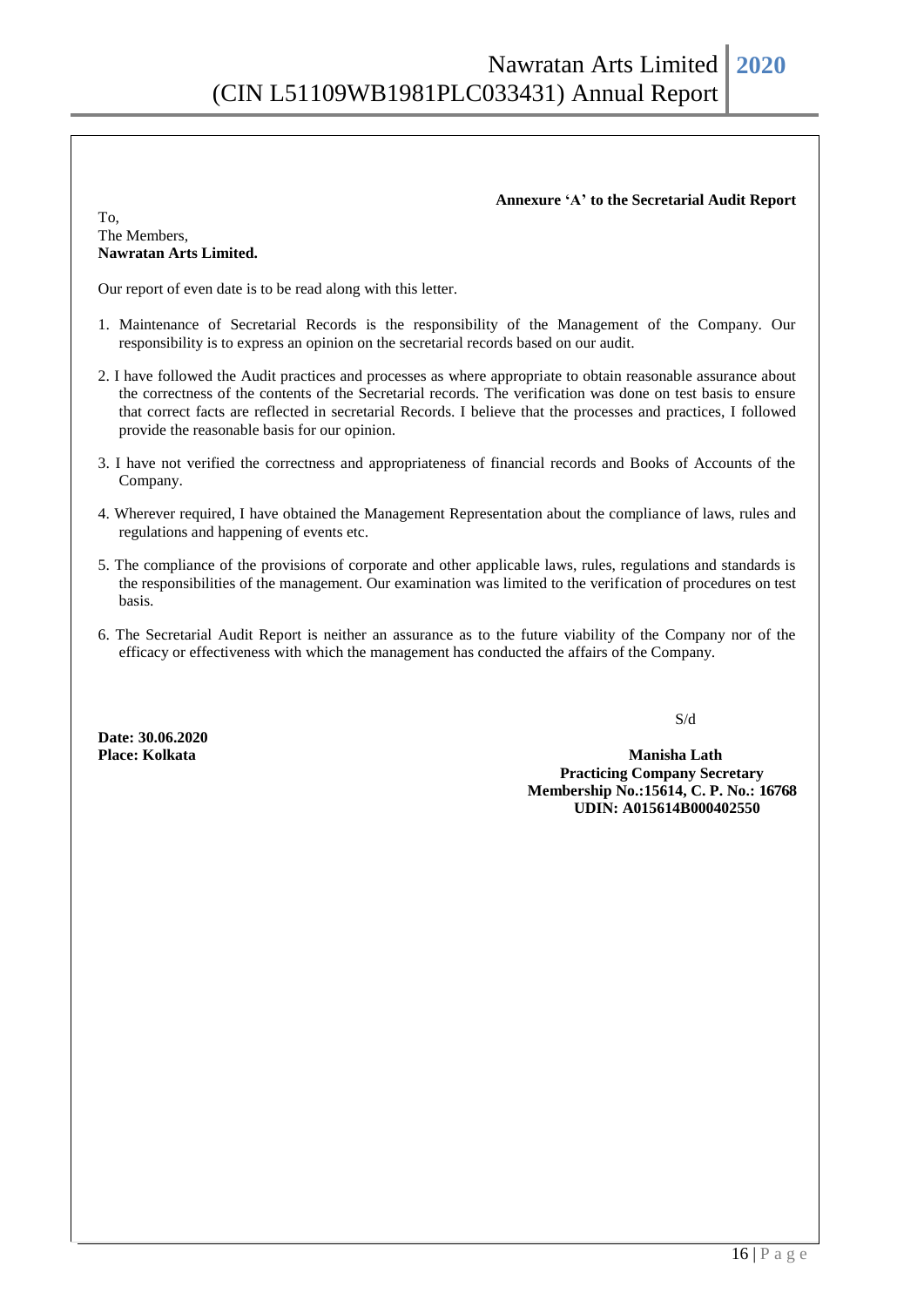

*Bijan Ghosh & Associates* Chartered Accountants

**Independent Auditor's Report**

**To The Members of M/s. Nawratan Arts Limitd.**

# **REPORT ON THE STANDALONE FINANCIAL STATEMENTS**

We have audited the accompanying financial statements of Nawratan Arts Limited ("the Company"), which comprise the Balance Sheet as at 31st March, 2020, the Statement of Profit and Loss, the statement of change in equity, the statement of Cash Flow statement for the year then ended and notes to the financial statements, including a summary of significant accounting policies and other explanatory information.

In our opinion and to the best of our information and according to the explanations given to us, the aforesaid financial statements give the information required by the Companies Act, 2013('the Act') in the manner so required and gives a true and fair view in conformity with the accounting principles generally accepted in India, of the state of affairs of the Company as at March 31, 2020, its Profit, changes and its cash flows for the year ended on that date.

# **BASIS FOR OPINION**

We conducted our audit in accordance with the Standards on Auditing (SAs) specified u/s 143(10) of the Act. Our responsibilities under those SAs are further described in the Auditor's Responsibilities for the Audit of the Financial Statements section of our report. We are independent of the Company in accordance with the Code of Ethics issued by the Institute of Chartered Accountants of India together with the ethical requirement that are relevant to our audit of the financial statements under the provisions of the Act and the rules thereunder, and we have fulfilled our other ethical responsibilities in accordance with these requirements and the Code of Ethics. We believe that the audit evidence we have obtained is sufficient and appropriate to provide a basis for our opinion on the financial statements.

# **INFORMATION OTHER THAN THE FINANCIAL STATEMENT AND AUDITOR'S REPORT THEREON**

The Company's board of directors is responsible for the preparation of the other information. The other information comprises the information included in the Board's Report including Annexures to Board's Report, Business Responsibility Report but does not include the financial statements does not cover the other auditor's report thereon.

Our opinion on the financial statements does not cover the other information and we do not express any form of assurance conclusion thereon.

In connection with our audit of the financial statements, our responsibility is to read the other information and, in doing so, consider whether the other information is materially inconsistent with the financial statements or our knowledge obtained during the course of our audit or otherwise appears to be materially misstated.

If, based on the work we have performed, we conclude that there is a material misstatement of this other information, we are required to report that fact. We have nothing to report in this regard.

# **MANAGEMENT'S RESPONSIBILITY FOR THE FINANCIAL STATEMENTS**

The Company's Board of Directors is responsible for the matters stated in section 134(5) of the Companies Act, 2013 (''the Act'') with respect to the preparation of these financial statements that give a true and fair view of the financial position, financial performance and cash flows of the Company in accordance with the Accounting principles generally accepted in India, including the Accounting Standards specified under section 133 of the Act, read with Rule 7 of the Companies (Accounts) Rules, 2014. This responsibility includes maintenance of adequate accounting records in accordance with the provisions of the Act for safeguarding the assets of the Company and for preventing and detecting frauds and other irregularities; selection and application of appropriate accounting policies making judgments and estimates that are reasonable and prudent; and the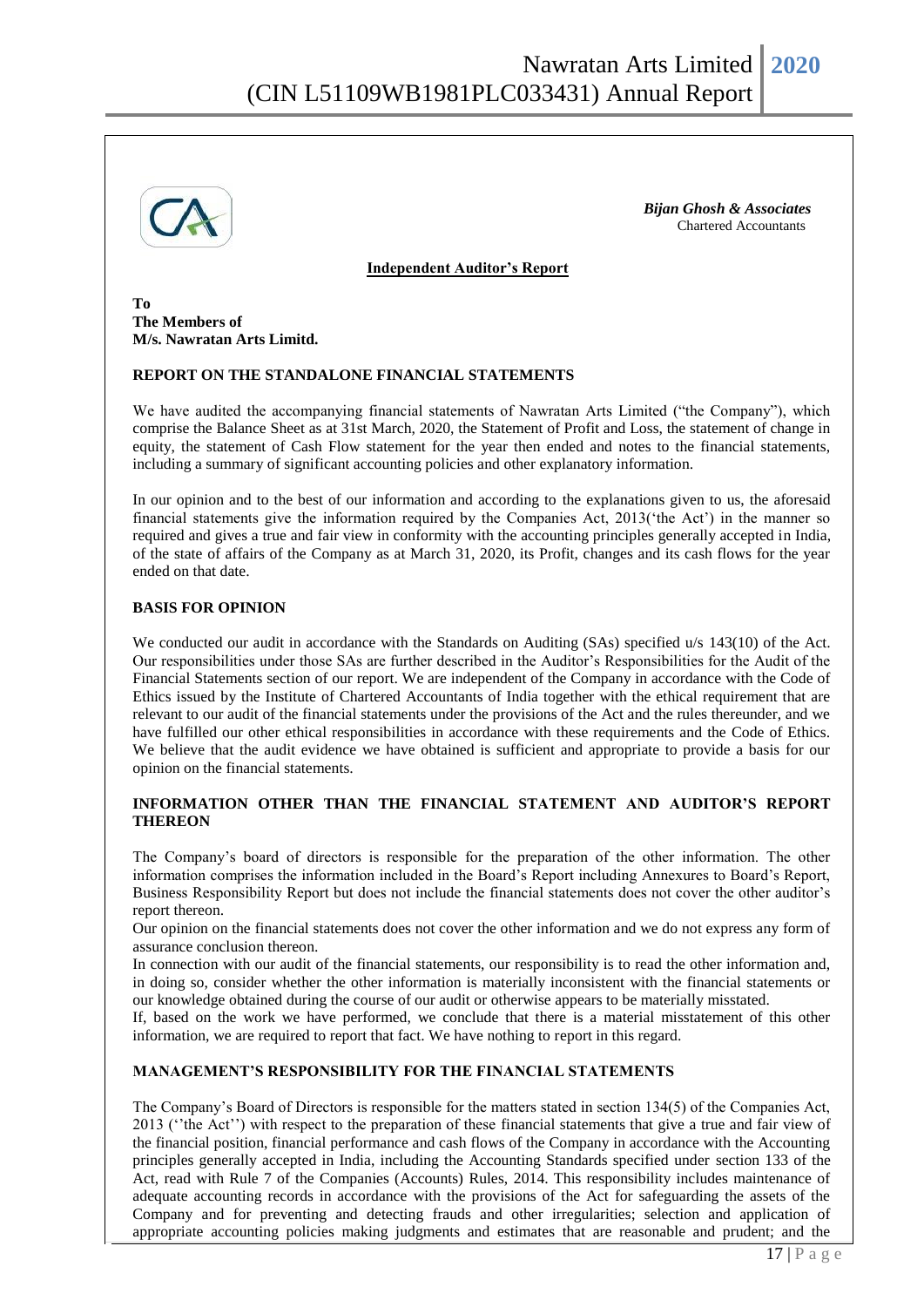design, implementation and maintenance of internal financial controls, that were operating effectively for ensuring the accuracy and completeness of the accounting records, relevant to the preparation and presentation of the financial statements that give a true and fair view and are free from material misstatement, whether due to fraud or error.

In preparing the financial statements, management is responsible for assessing the Company's ability to continue as a going concern, disclosing, as applicable, matters related to going concern and using the going concern basis of accounting unless management either intends to liquidated the Company or to cease operations, or has no realistic alternative but to do so.

The board of directors are also responsible for overseeing the Company's financial reporting process.

# **AUDITORS' RESPONSIBILITY FOR THE AUDIT OF FINANCIAL STATEMENTS**

Our objectives are to obtain reasonable assurance about whether the financial statements as a whole are free from material misstatement whether due to fraud or error, and to issue an auditor's report that includes our opinion. Reasonable assurance a high level of assurance, but is not a guarantee that an audit conducted in accordance with SAs will always detect a material misstatement when it exists. Misstatements can arise from fraud or error and are considered material i individually or in the aggregate, they could reasonably be expected to Influence the economic decisions of users taken on the basis of these financial statements

As part of an audit in accordance with SA we exercise professional judgment and maintain professional skepticism throughout the audit. We also:

• Identify and assess the risks of material misstatement of the financial statements, whether due to fraud or error, design and perform audit procedures responsive to those risks, and obtain audit evidence that is sufficient and appropriate to provide a basis for our opinion. The risk of not detecting a material misstatement resulting from fraud is higher than for one resulting from error, as fraud may Involve collusion, forgery, Intentional omissions, misrepresentations, or the override of Internal control.

• Obtain an understanding of internal control relevant to the audit in order to design audit procedures that are appropriate in the circumstances. Under section 143(3)() of the Companies Act, 2013, we are also responsible for expressing your opinion on whether the company has adequate internal financial controls system in place and the operating effectiveness of such controls

• Evaluate the appropriateness of accounting policies used and the reasonableness of accounting estimates and related disclosures made by management

• Conclude on the appropriateness of management's use of the going concern basis of accounting and based on the audit evidence obtained, whether a material uncertainty exists related to events or conditions that may cast significant doubt on the Company's ability to continue as a going concern. If we conclude that a material uncertainty exists, we are required to draw attention in our auditor's report to the related disclosures in the financial statements or, if such disclosures are inadequate, to modify our opinion. Our conclusions are based on the audit evidence obtained up to the date of our auditor's report However, future events or conditions may cause the Company to cease to continue as a going concern.

• Evaluate the overall presentation, structure and content of the financial statements, Including the disclosures, and whether the financial statements represent the underlying transactions and events in a manner that achieves fair presentation

We communicate with those charged with governance regarding among other matters, the planned scope and timing of the audit and significant audit findings, including any significant deficiencies in Internal control that we identify during our audit.

We also provide those charged with governance with a statement that we have complied with relevant ethical requirements regarding independence, and to communicate with them all relationships and other matters that may reasonably be thought to bear on our independence, and where applicable, related safeguards.

From the matters communicated with those charged with governance, we determine those matters that were of most significance in the audit of the financial statements of the current period and are therefore the key audit matters. We describe these matters in our auditor's report unless law or regulation precludes public disclosure about the matter or when, in extremely rare circumstances, we determine that a matter should not be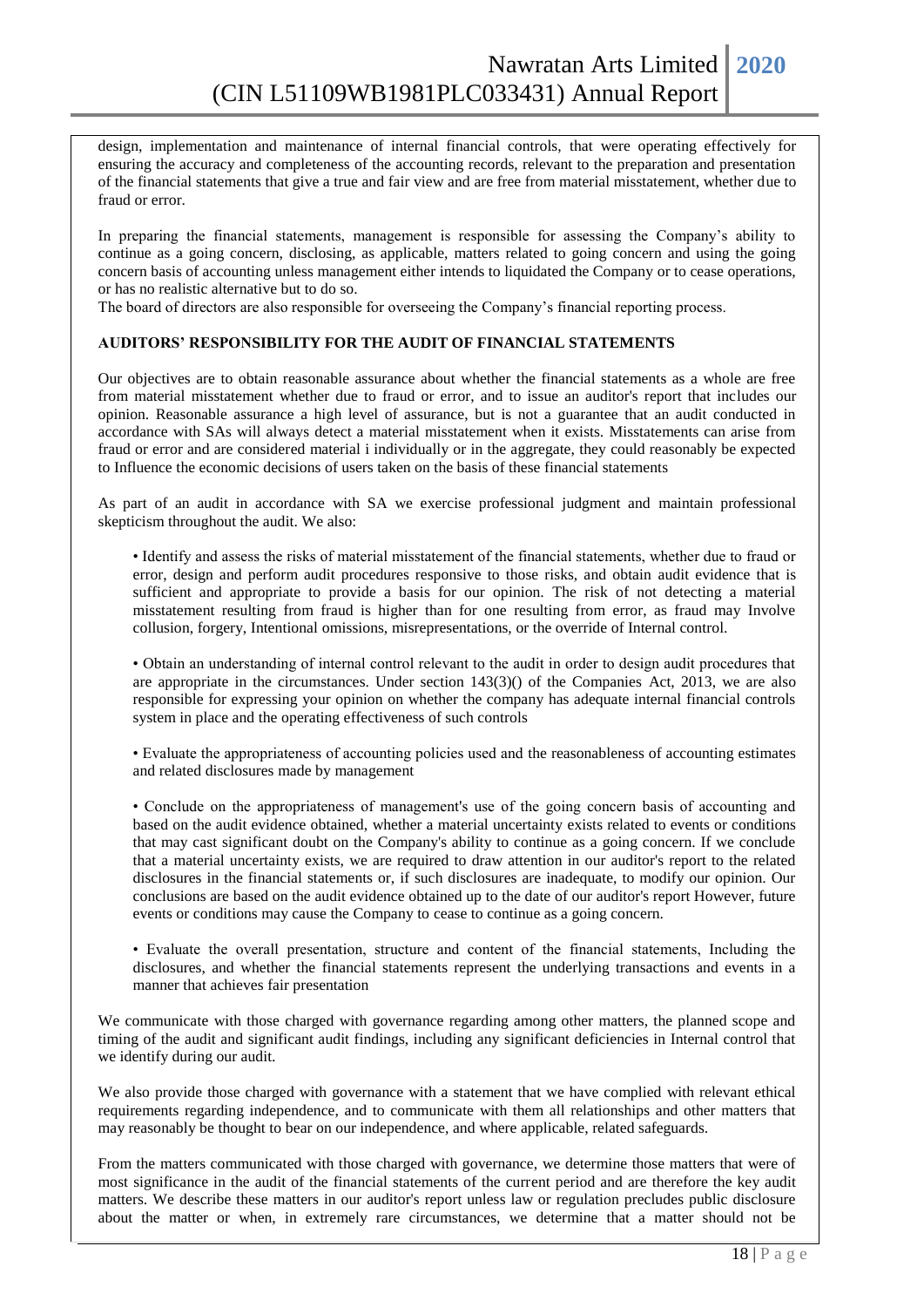communicated in our report because the adverse consequences of doing so would reasonably be expected to outweigh the public interest benefits of such communication.

# **Report on Other Legal and Regulatory Requirements**

1. As required by the Companies (Auditor's Report) Order, 2016 ("the Order") issued by the Central Government of India in terms of sub-section (11) of section 143 of the Act, we give in the Annexure A, statement on the matters specified in Paragraphs 3 and 4 of the Order.

2. As required by section 143(3) of the Act, we report that;

a) We have sought and obtained all the information and explanations which to the best of our knowledge and belief were necessary for the purposes of our audit.

b) In our opinion proper books of account as required by law have been kept by the Company so far as it appears from our examination of those books.

c) The Balance Sheet, the Statement of Profit and Loss and Cash flow Statement dealt with by this Report are in agreement with the books of account.

d) In our opinion, the Balance Sheet and the Statement of Profit & Loss and Cash Flow Statement comply with the Accounting Standard referred to in section 133 of the Act, read with Rule 7 of the Companies (Accounts) Rules, 2014.

e) On the basis of the written representations received from the directors as on 31st March, 2020 and taken on record by the Board of Directors, none of the directors is disqualified as on March 31,2020 from being appointed as a director in terms of section 164 ( 2) of the Companies Act, 2013.

f) With respect to the adequacy of the internal financial control over financial reporting of the Company and the operating effectiveness of such controls, refer to our separate report in (Annexure –B).

g) With respect to the other matters included in the auditor's report and to best of our information and according to the explanation given to us.

i. The company have no pending litigation on its financial position in its financial statement.

- ii. The company has made provisions, as required under the applicable law or Accounting Standards, for material foreseeable losses, if any, and long term contracts including derivative contracts.
- iii. Since the Company has incurred Loss during the Financial Year ending on 31-03-2020, there is no declaration of Dividend.

**For, Bijan Ghosh & Associates Chartered Accountants Firm's registration number: 323214E**

S/d

**CA. Bijan Ghosh Membership No: 009491 Place: Kolkata Date: The 30th day of June, 2020 UDIN: 20009491AAAABO5764**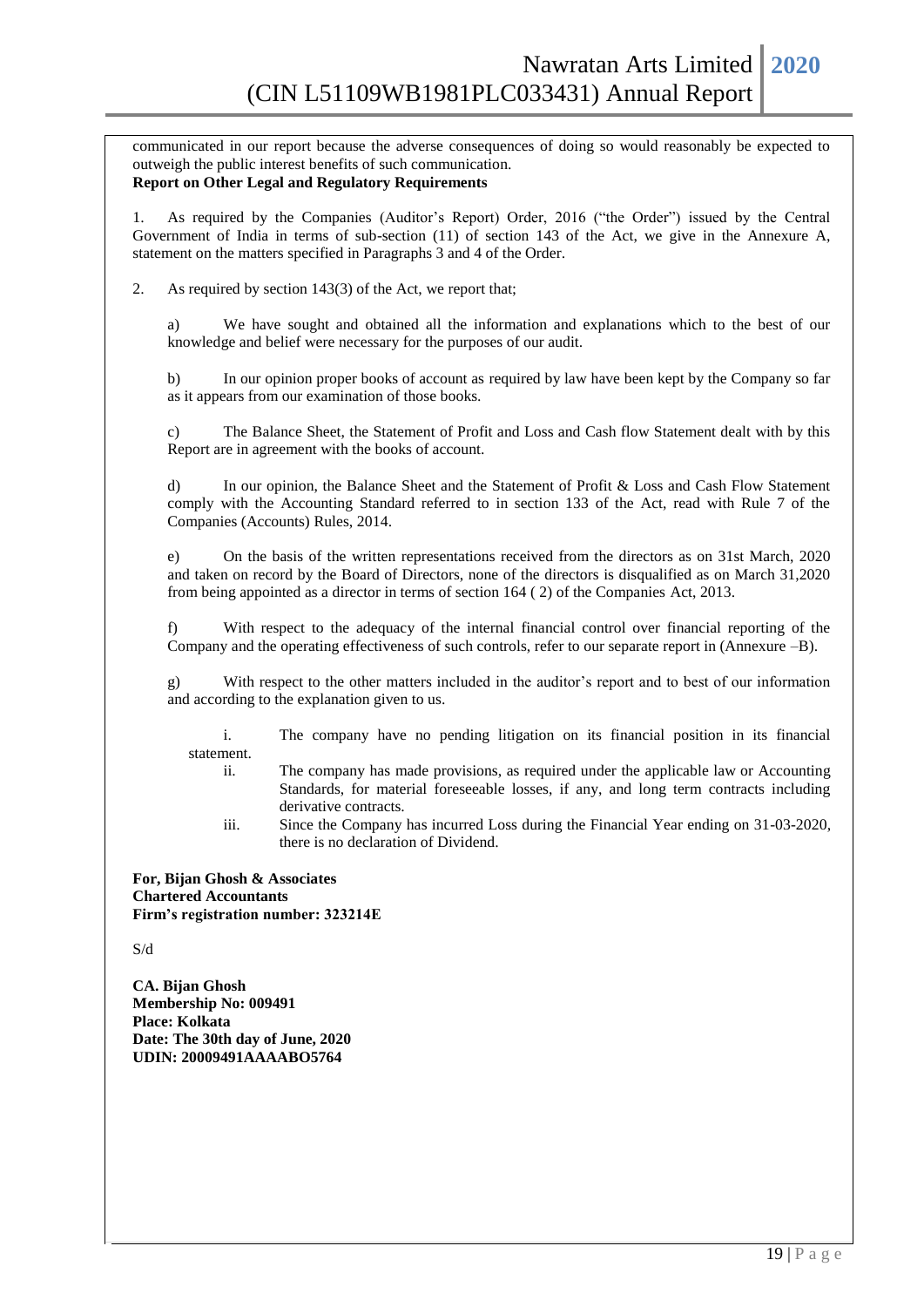

*Bijan Ghosh & Associates* Chartered Accountants

# **Annexure A" to the Independent Auditors' Report**

**(Referred to in paragraph 1 under 'Report on other legal and regulatory requirements' section of our report to the members of NAWRATAN ARTS LIMITED of even date).**

The Annexure Referred to our Independent Auditor' Report to the members of the Company **NAWRATAN ARTS LIMITED** on the standalone Financial Statements for the year ended 31st March, 2020, we report that;

- 1) The Company has no Fixed Assets; therefore the physical verification of Assets does not arise.
- 2) (a) The inventory has been physically verified by the management during the year. In our opinion the frequency of verification is reasonable.
- (b) In our opinion and according to the information & explanations given to us, the procedures of physical verification of inventories followed by the Management are reasonable and adequate in relation to the size of the Company and nature of its business.
- (c) On the basis of our examination of records of inventory and in our opinion, the Company is maintaining proper records of inventory. The discrepancies noticed on verification between the physical stocks and the book records were not material in relation to the operation of the company.
- 3) In our opinion and according to the information and explanations given to us, there is an adequate internal control system commensurate with size of the company and the nature of its business with regard to purchase of fixed assets and sale of services. We have not observed any major weakness in the internal control system during the course of the audit.
- 4) The Company has not granted any loans, secured or unsecured to companies, firms, Limited Liability partnerships or other parties covered in the Register maintained under section 189 of the Act. Accordingly, the provisions of clause 3 (iii) (a) to (C) of the Order are not applicable to the Company.
- 5) In our opinion and according to the information and explanations given to us, the company has complied with the provisions of section 185 and 186 of the Companies Act, 2013 in respect of loans, investments, guarantees, and security.
- 6) The Company has not accepted any deposits from the public.
- 7) As informed to us, the maintenance of Cost Records has not been prescribed by the Central Government under sub-section (1) of Section 148 of the Act, in respect of the activities carried on by the company.

a. According to the books and records as produced and examined by us in accordance with generally accepted auditing practices in India and also based on Management representations, undisputed statutory dues including Provident Fund, Employees 'state Insurance Dues, Income Tax, GST, Sales Tax, Wealth Tax, Service Tax, Custom Duty, Excise Duty, Value Added Tax, Cess and Other material Statutory dues have generally been regularly deposited, by the Company during the year with the appropriate authorities in India. According to the information and explanation given to us, no undisputed amounts payable in respect of the aforesaid dues were outstanding as at 31st March, 2020 for a period of more than six months from the date of becoming payable.

b. As at 31st March, 2020, there have been no disputed dues which have not been deposited with the respective authorities in respect of Income Tax, Wealth Tax, Service Tax, Sales Tax, Custom Duty, Excise Duty, Value Added Tax, GST and Cess.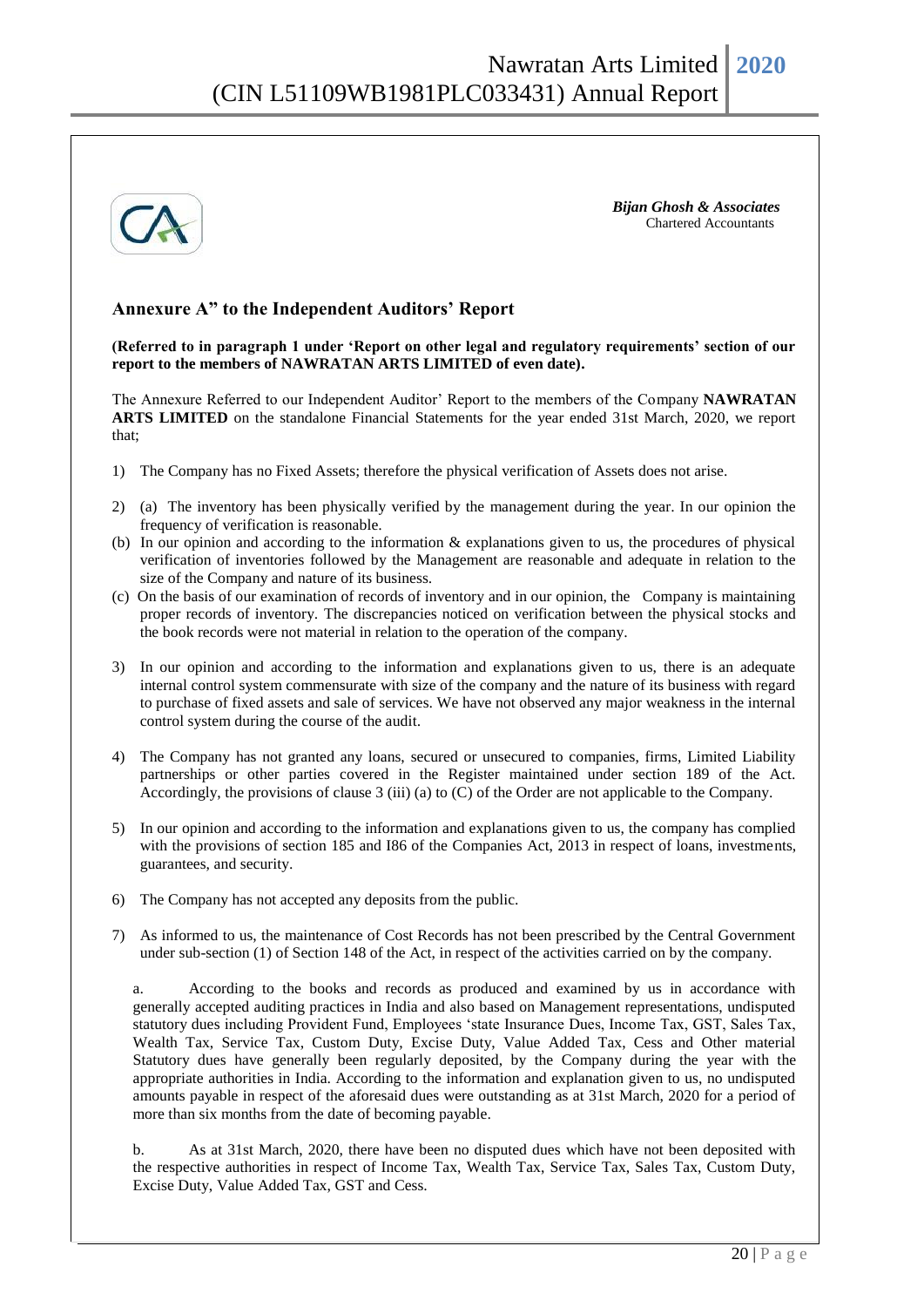- 8) In our opinion and according to the information and explanations given to us, the Company has not taken any loan either from banks, financial institutions or from the government and has not issued any debentures.
- 9) The Company has accumulated losses at the end of the financial year.
	- 10) In our opinion and according to the information and the explanations given to us, the Company has not given any guarantee for loans taken by other from banks or financial institutions.
	- 11) Based upon the audit procedures performed and the information and explanations given by the management, the company has not raised moneys by way of initial public offer or further public offer including debt instruments and term Loans. Accordingly, the provisions of clause 3(ix) of the Order are not applicable.
	- 12) Based upon the audit procedures performed and the information and explanations given by the management we report that no fraud by the Company or on the company by its officers or employees has been noticed or reported during the year.
	- 13) Based upon the audit procedures performed and the information and explanations given by the management, the managerial remuneration has been paid or provided in accordance with the requisite approvals mandated by the provisions of section 197 read with Schedule V to the Companies Act;
	- 14) In our opinion, all transactions with the related parties are in compliance with section 177 and 188 of Companies Act, 2013 and the details have been disclosed in the Financial Statements as required by the applicable accounting standards.
	- 15) In our opinion, the Company is not a Nidhi Company. Therefore, the provisions of clause 4 (xii) Of the Order are not applicable to the Company.
	- 16) In our opinion and according to the information given to us, and based on our examination of the Records of the company, company has not made any preferential allotment or private placement of Shares or fully or partly convertible debentures during the year.
	- 17) Based upon the audit procedures performed and the information and explanations given by the management, the company has not entered into any non-cash transactions with directors or persons connected with him. Accordingly, the provisions of clause 3 (xv) of the Order are not applicable to the Company and hence not commented upon.
	- 18) In our opinion, the company is not required to be registered under section 45 IA of the Reserve Bank of India Act, 1934 and accordingly, the provisions of clause 3 (xvi) of the Order are not applicable to the Company and hence not commented upon.

**For, Bijan Ghosh & Associates Chartered Accountants Firm's registration number: 323214E**

S/d

**CA. Bijan Ghosh Membership No: 009491 Place: Kolkata Date: The 30th day of June, 2020 UDIN: 20009491AAAABO5764**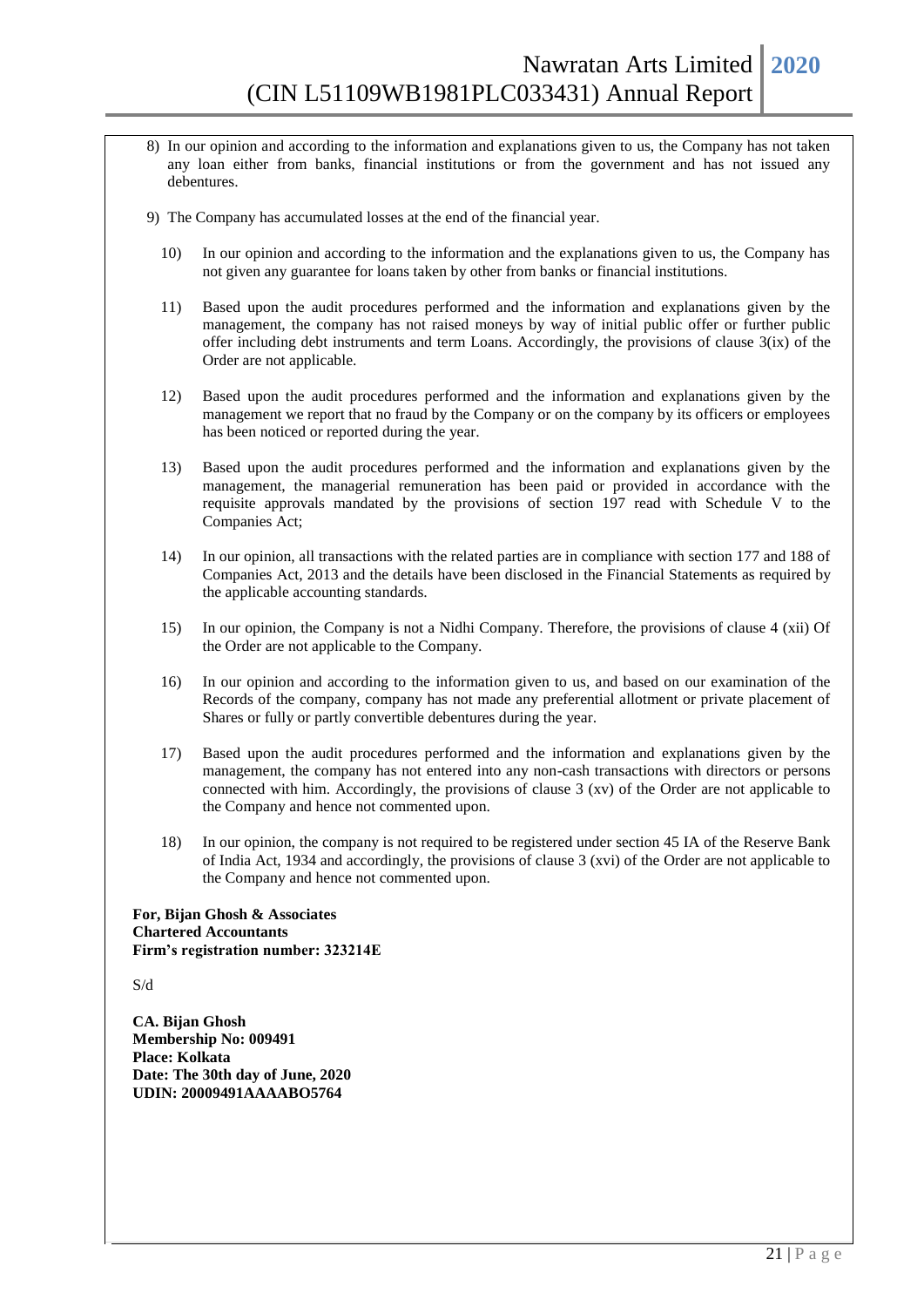

*Bijan Ghosh & Associates* Chartered Accountants

# **"Annexure B" to the Independent Auditor's Report of even date on the Standalone Financial Statements**

**Report on the Internal Financial Controls under Clause (i) of Sub-section 3 of Section 143 of the Companies Act, 2013 ("the Act")**

We have audited the internal financial controls over financial reporting of NAWRATAN ARTS LIMITED ("the Company") as of March 31, 2020 in conjunction with our audit of the standalone financial statements of the Company for the year ended on that date.

# **Opinion**

We have audited the internal financial controls with reference to financial statements of NAWRATAN ARTS LIMITED ("the Company") as of  $31<sup>st</sup>$  March, 2020 in conjunction with our audit of the financial statements of the Company for the year then ended.

In our opinion, the Company has, in all material respects, an adequate internal financial controls with reference to financial statements and such internal financial controls were operating effectively as at March 31, 2020, based on the internal financial controls with reference to financial statements criteria established by the company considering the essential components of internal control stated in the Guidance Note on Audit of Internal Financial Controls Over Financial Reporting issued by the Institute of Chartered Accountants of India.(the "Guidance Note").

### **Management's Responsibility for Internal Financial Controls**

The Company's management and the Board of Directors are responsible for establishing and maintaining internal financial controls based on the internal financial controls with reference to financial statement criteria established by the Company considering the essential components of internal control stated in the Guidance Note. These responsibilities include the design, implementation and maintenance of adequate internal financial controls that were operating effectively for ensuring the orderly and efficient conduct of its business, including adherence to company's policies, the safeguarding of its assets, the prevention and detection of frauds and errors, the accuracy and completeness of the accounting records, and the timely preparation of reliable financial information, as required under the Companies Act, 2013, (hereinafter referred to as "the Act").

# **Auditors' Responsibility**

Our responsibility is to express an opinion on the Company's internal financial controls with reference to financial statements based on our audit. We conducted our audit in accordance with the Guidance Note and the Standards on Auditing, prescribed under section 143(10) of the Companies Act, 2013, to the extent applicable to an audit of internal financial controls with reference to financial statements.

Those Standards and the Guidance Note require that we comply with ethical requirements and plan and perform the audit to obtain reasonable assurance about whether adequate internal financial controls with reference financial statements were established and maintained and whether such controls operated effectively in all material respects.

Our audit involves performing procedures to obtain audit evidence about the adequacy of the internal financial controls with reference to financial statements and their operating effectiveness. Our audit of internal financial controls with reference to financial statements included obtaining an understanding of internal financial controls over financial reporting, assessing the risk that a material weakness exists, and testing and evaluating the design and operating effectiveness of internal control based on the assessed risk. The procedures selected depend on the auditor's judgment, including the assessment of the risks of material misstatement of the financial statements, whether due to fraud or error.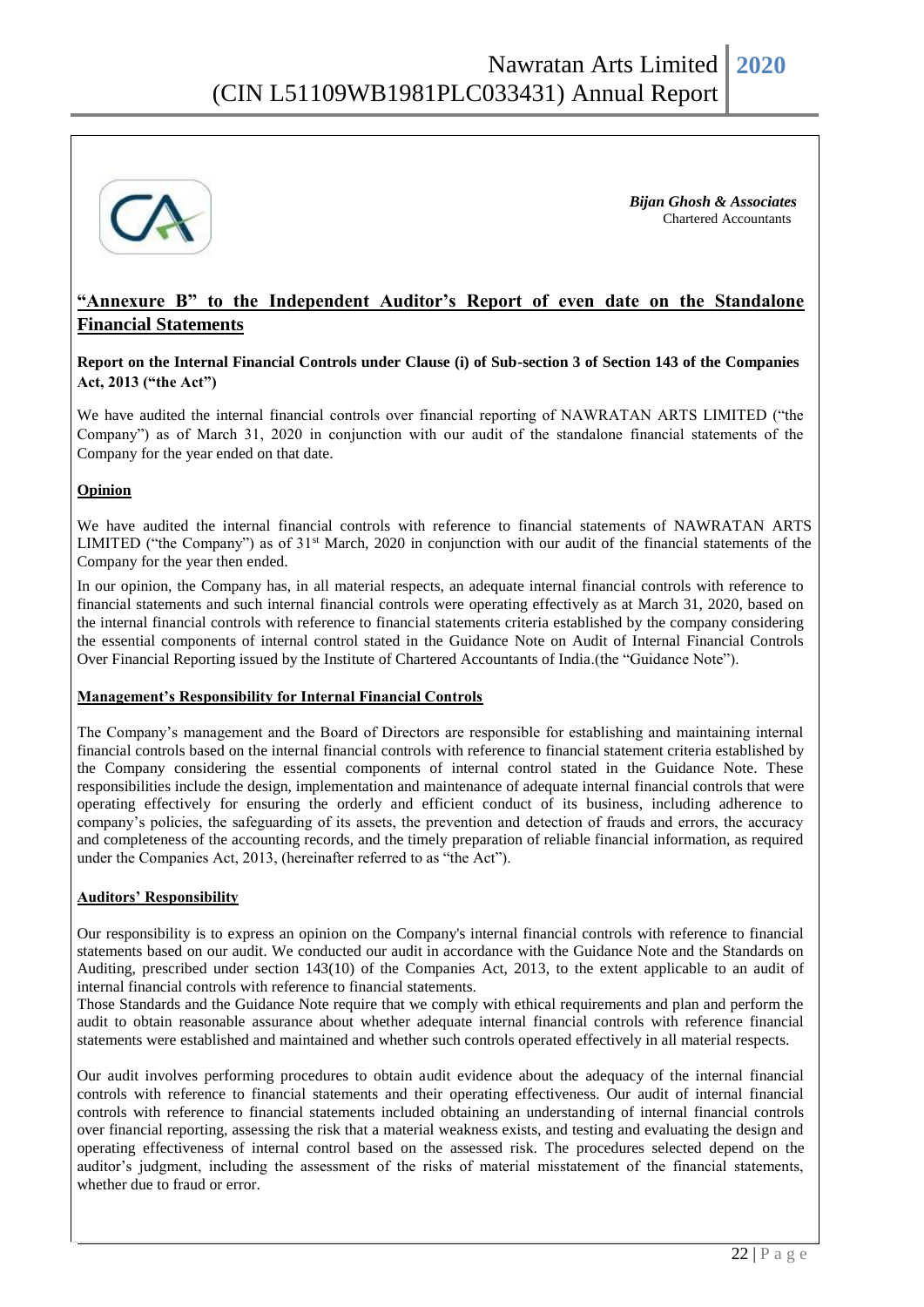We believe that the audit evidence we have obtained is sufficient and appropriate to provide a basis for our audit opinion on the Company's internal financial controls with reference to financial statements.

# **Meaning of Internal Financial Controls over Financial Reporting**

A company's internal financial control with reference to financial statements is a process designed to provide reasonable assurance regarding the reliability of financial reporting and the preparation of financial statements for external purposes in accordance with generally accepted accounting principles. A company's internal financial control with reference to financial statements includes those policies and procedures that (1) pertain to the maintenance of records that, in reasonable detail, accurately and fairly reflect the transactions and dispositions of the assets of the company; (2) provide reasonable assurance that transactions are recorded as necessary to permit preparation of financial statements in accordance with generally accepted accounting principles, and that receipts and expenditures of the company are being made only in accordance with authorizations of management and directors of the company; and (3) provide reasonable assurance regarding prevention or timely detection of unauthorized acquisition, use, or disposition of the company's assets that could have a material effect on the financial statements.

# **Inherent Limitations of Internal Financial Controls with Reference to Financial Statements**

Because of the inherent limitations of internal financial controls with reference to financial statements, including the possibility of collusion or improper management override of controls, material misstatements due to error or fraud may occur and not be detected. Also, projections of any evaluation of the internal financial controls with reference to financial statements to future periods are subject to the risk that the internal financial control with reference to financial statements may become inadequate because of changes in conditions, or that the degree of compliance with the policies or procedures may deteriorate.

**For M/s. Bijan Ghosh & Associates Chartered Accountants Firm's registration number: 323214E**

S/d

**CA. Bijan Ghosh Membership No: 009491 Place: Kolkata Date: The 30th day of June, 2020 UDIN: 20009491AAAABO5764**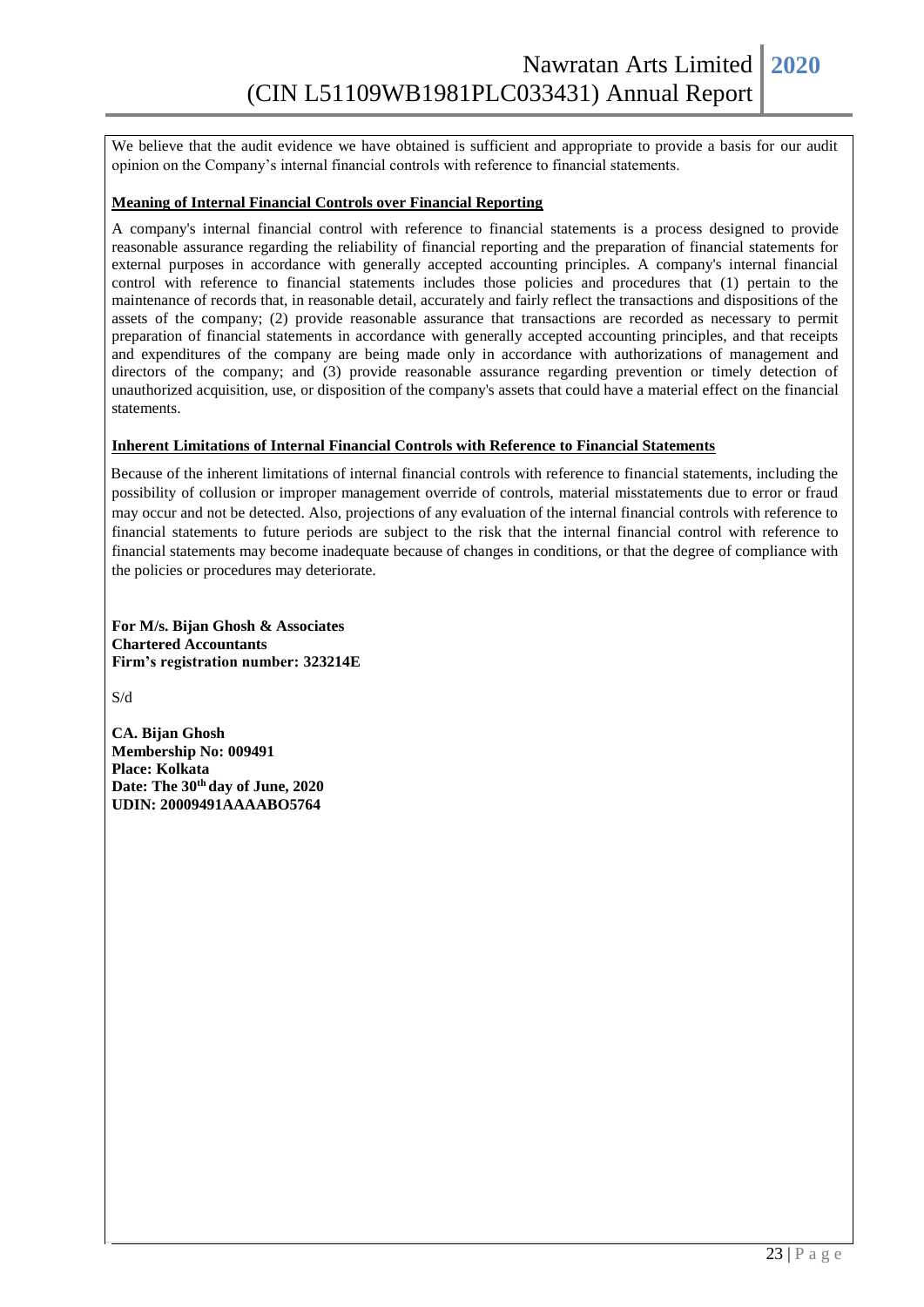Nawratan Arts Limited (CIN L51109WB1981PLC033431) Annual Report **2020**

|     | <b>NAWRATAN ARTS LIMITED</b>             |                    |                                    |                                      |
|-----|------------------------------------------|--------------------|------------------------------------|--------------------------------------|
|     | Balance sheet as at 31st March, 2020     |                    |                                    |                                      |
|     | <b>Particulars</b>                       | <b>Note</b>        | <b>Figures</b> as at               | (Amount in Rs.)<br>Figures as at     |
|     |                                          | No.                | 31.03.2020                         | 31.03.2019                           |
|     | <b>ASSETS</b>                            |                    |                                    |                                      |
|     | 1 Non-Current assets                     |                    |                                    |                                      |
|     | (A) Financial Assets                     |                    |                                    |                                      |
|     | (i) Investments                          | $\overline{c}$     | 16,648,152                         | 17,328,560                           |
|     | (ii) Loans                               | 3                  | 244,150                            | 244,150                              |
|     | <b>Total Non-Current Assets</b>          |                    | 16,892,302                         | 17,572,710                           |
|     | 2 Current assets                         |                    |                                    |                                      |
|     | (A) Inventories                          | $\overline{4}$     | 372,262                            | 567,338                              |
|     | (B) Financial Assets                     |                    |                                    |                                      |
|     | (i) Trade Receivables                    | 5                  | 1,690,771                          | 1,438,560                            |
|     | (ii) Cash and Cash Equivalents           | 6                  | 250,264                            | 281,756                              |
|     | (iii) Bank Balance other than (ii) above | 7                  | 2,315                              | 2,315                                |
|     | (C) Current Tax Assets (Net)             | 8                  |                                    |                                      |
|     | (D) Other Current Assets                 | 9                  | 324,370                            | 324,370                              |
|     | <b>Total Current Assets</b>              |                    | 2,639,982                          | 2,614,339                            |
|     | <b>TOTAL ASSETS</b>                      |                    | 19,532,284                         | 20,187,049                           |
|     |                                          |                    |                                    |                                      |
|     | <b>Particulars</b>                       | <b>Note</b><br>No. | <b>Figures</b> as at<br>31.03.2020 | Figures as at<br>31.03.2019          |
|     |                                          |                    |                                    |                                      |
|     | <b>EQUITY AND LIABILITIES</b>            |                    |                                    |                                      |
|     | $1$ Equity                               |                    |                                    |                                      |
|     | (A) Equity Share capital                 | 10                 | 11,000,000                         | 11,000,000                           |
|     | (B) Other Equity<br><b>Total Equity</b>  | 11                 | 5,111,237<br>16,111,237            | 5,777,253<br>$\overline{16,777,253}$ |
|     |                                          |                    |                                    |                                      |
|     | $2$ Liabilities                          |                    |                                    |                                      |
|     | (A) Non-Current Liabilities              |                    |                                    |                                      |
|     | (i) Deffered Tax Liabilities (Net)       | 12                 | 3,363,181                          | 3,363,181                            |
|     | <b>Total Non-Current Liabilities</b>     |                    | 3,363,181                          | 3,363,181                            |
|     |                                          |                    |                                    |                                      |
|     | (B) Current Liabilities                  |                    |                                    |                                      |
|     | (i) Financial Liabilities                |                    |                                    |                                      |
|     | (a) Trade Payables                       | 13                 | 14,000                             |                                      |
|     | (b) Other Financial Liabilities          | 14                 |                                    | 1,395                                |
|     | (iii) Other Current Liabilities          | 15                 | 43,866                             | 45,220                               |
|     | <b>Total Current Liabilities</b>         |                    | 57,866                             | 46,615                               |
|     | Total current & Non current liabilities  |                    | 3,421,047                          | 3,409,796                            |
|     | <b>TOTAL LIABILITIES</b>                 |                    | 19,532,284                         | 20,187,049                           |
|     | <b>Notes on Financial Statements</b>     | $1-29$             |                                    |                                      |
|     | As per our report annexed of even date   |                    |                                    |                                      |
|     | For Bijan Ghosh & Associates             |                    |                                    | For and on behalf of Board           |
|     | <b>Chartered Accountants</b>             |                    |                                    |                                      |
|     | Firm's Registration No.323214E           |                    |                                    |                                      |
|     |                                          |                    |                                    |                                      |
| S/d |                                          |                    | S/d                                | S/d                                  |
|     | <b>CA. Bijan Ghosh</b>                   |                    | <b>Tina Khaitan</b>                | Jai Prakash Gupta                    |
|     | Membership No. 009491                    |                    | Director                           | Whole Time Director                  |
|     | Date: 30th Day of June, 2020             |                    | DIN 07092761                       | DIN 07207528                         |
|     | <b>UDIN: 2000949AAAABO5764</b>           |                    |                                    |                                      |

24 | P a g e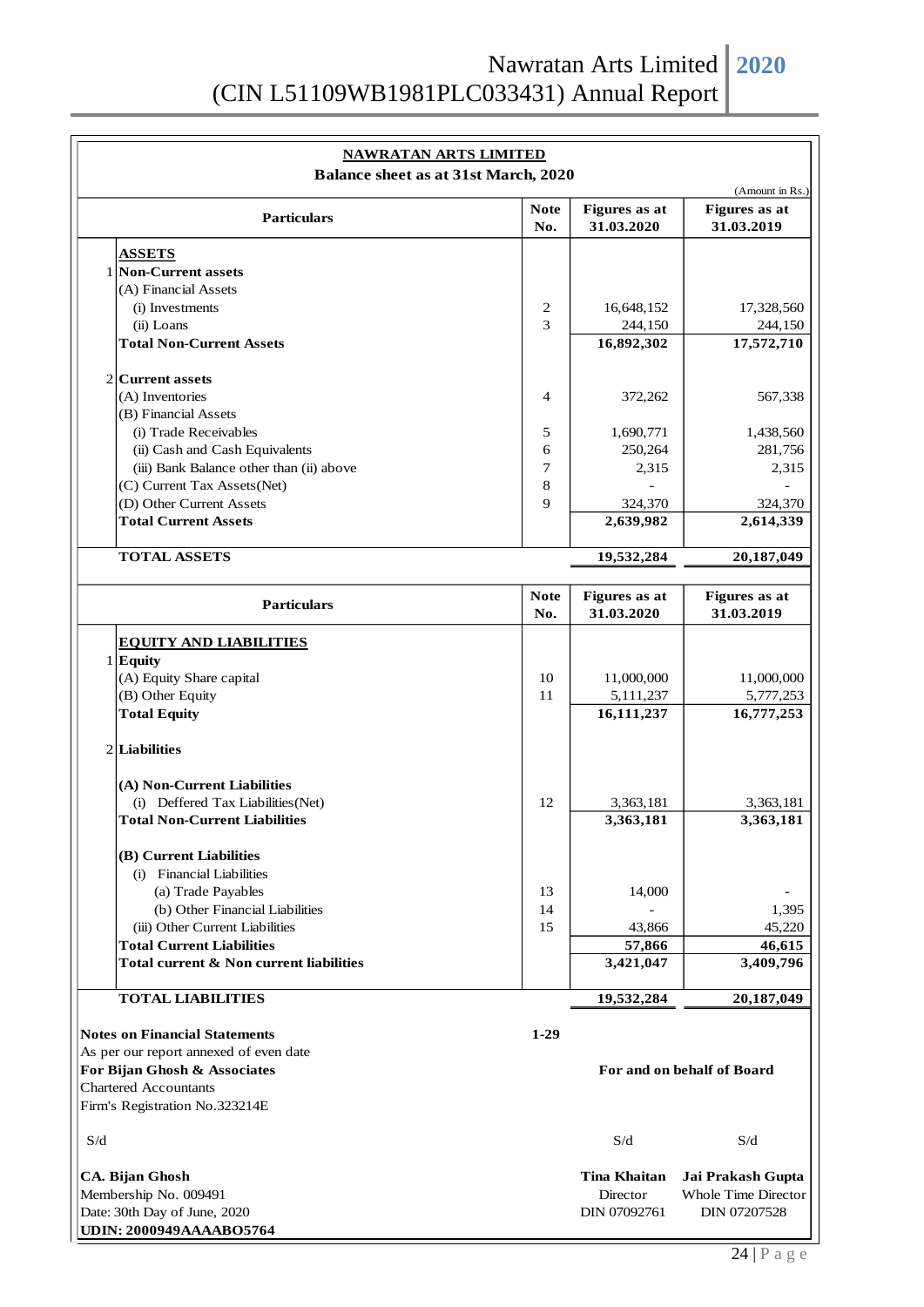|                         | Statement of Profit and loss for the years ended 31st March, 2020                                                                                                      |                    |                                             | (Amount in Rs.)                             |
|-------------------------|------------------------------------------------------------------------------------------------------------------------------------------------------------------------|--------------------|---------------------------------------------|---------------------------------------------|
|                         | <b>Particulars</b>                                                                                                                                                     | <b>Note</b><br>No. | Figures for the year<br>ended<br>31.03.2020 | Figures for the year<br>ended<br>31.03.2019 |
|                         | <b>Income</b>                                                                                                                                                          |                    |                                             |                                             |
| I                       | Revenue from operations                                                                                                                                                | 16                 | 273,600                                     | 1,438,560                                   |
| $\mathbf{I}$            | Other income                                                                                                                                                           | 17                 | (16, 681)                                   | (584,006)                                   |
| III                     | Total Revenue $(I + II)$                                                                                                                                               |                    | 256,919                                     | 854,554                                     |
| IV                      | <b>Expenses:</b>                                                                                                                                                       |                    |                                             |                                             |
|                         | Purchase of Stock-in-Trade                                                                                                                                             | 18                 |                                             |                                             |
|                         | Change in Inventories of Stock in Trade                                                                                                                                | 19                 | 195,076                                     | 1,025,689                                   |
|                         | Employee benefit Expenses                                                                                                                                              | 20                 | 266,275                                     | 370,000                                     |
|                         | Other expenses                                                                                                                                                         | 21                 | 461,584                                     | 287,393                                     |
|                         | <b>Total expenses</b>                                                                                                                                                  |                    | 922,935                                     | 1,683,082                                   |
| $\mathbf V$<br>VI       | Profit before tax (V-VI)<br>Tax expense :                                                                                                                              |                    | (666, 016)                                  | (828, 528)                                  |
|                         | $(1)$ Current tax                                                                                                                                                      |                    |                                             |                                             |
|                         | (2) Tax adjustments of earlier years                                                                                                                                   |                    |                                             |                                             |
|                         | (3) Deferred tax                                                                                                                                                       |                    |                                             |                                             |
| VII                     | Profit (loss) for the period                                                                                                                                           |                    | (666, 016)                                  | (828, 528)                                  |
| VIII<br>(1)             | <b>Other Comprehensive Income</b><br>Items that will not be reclassified subsequently<br>to the Profit and Loss Account<br>(a) Changes in fair values of investment in | 22                 |                                             |                                             |
|                         | equities carried at Fair Value Through OCI                                                                                                                             |                    |                                             | 196,416                                     |
|                         | (2) Income-tax relating to Items that will not be<br>reclassified subsequently to the Profit and Loss                                                                  |                    |                                             | (29, 462)                                   |
|                         | Other Comprehensive Income, net of tax                                                                                                                                 |                    |                                             | 166,954                                     |
|                         | <b>Total Comprehensive Income for the period</b>                                                                                                                       |                    | (666, 016)                                  | (661, 574)                                  |
|                         | <b>Basic &amp; Diluted earning per Equity Share:</b>                                                                                                                   | 23                 | (0.61)                                      | (0.75)                                      |
|                         | <b>Notes on Financial Statements</b>                                                                                                                                   | $1-29$             |                                             |                                             |
|                         | As per our report annexed of even date                                                                                                                                 |                    |                                             |                                             |
|                         | For Bijan Ghosh & Associates                                                                                                                                           |                    |                                             |                                             |
|                         | <b>Chartered Accountants</b>                                                                                                                                           |                    | For and on behalf of Board                  |                                             |
|                         | Firm's Registration No.323214E                                                                                                                                         |                    |                                             |                                             |
| $\mathrm{S}/\mathrm{d}$ |                                                                                                                                                                        |                    | $\mathbf{S}/\mathbf{d}$                     | S/d                                         |
| CA. Bijan Ghosh         |                                                                                                                                                                        |                    | <b>Tina Khaitan</b>                         | Jai Prakash Gupta                           |
|                         | Membership No. 009491                                                                                                                                                  |                    | Director                                    | Whole Time Director                         |
|                         | Date: 30th Day of June, 2020                                                                                                                                           |                    | DIN 07092761                                | DIN 07207528                                |
|                         | <b>UDIN: 2000949AAAABO5764</b>                                                                                                                                         |                    |                                             |                                             |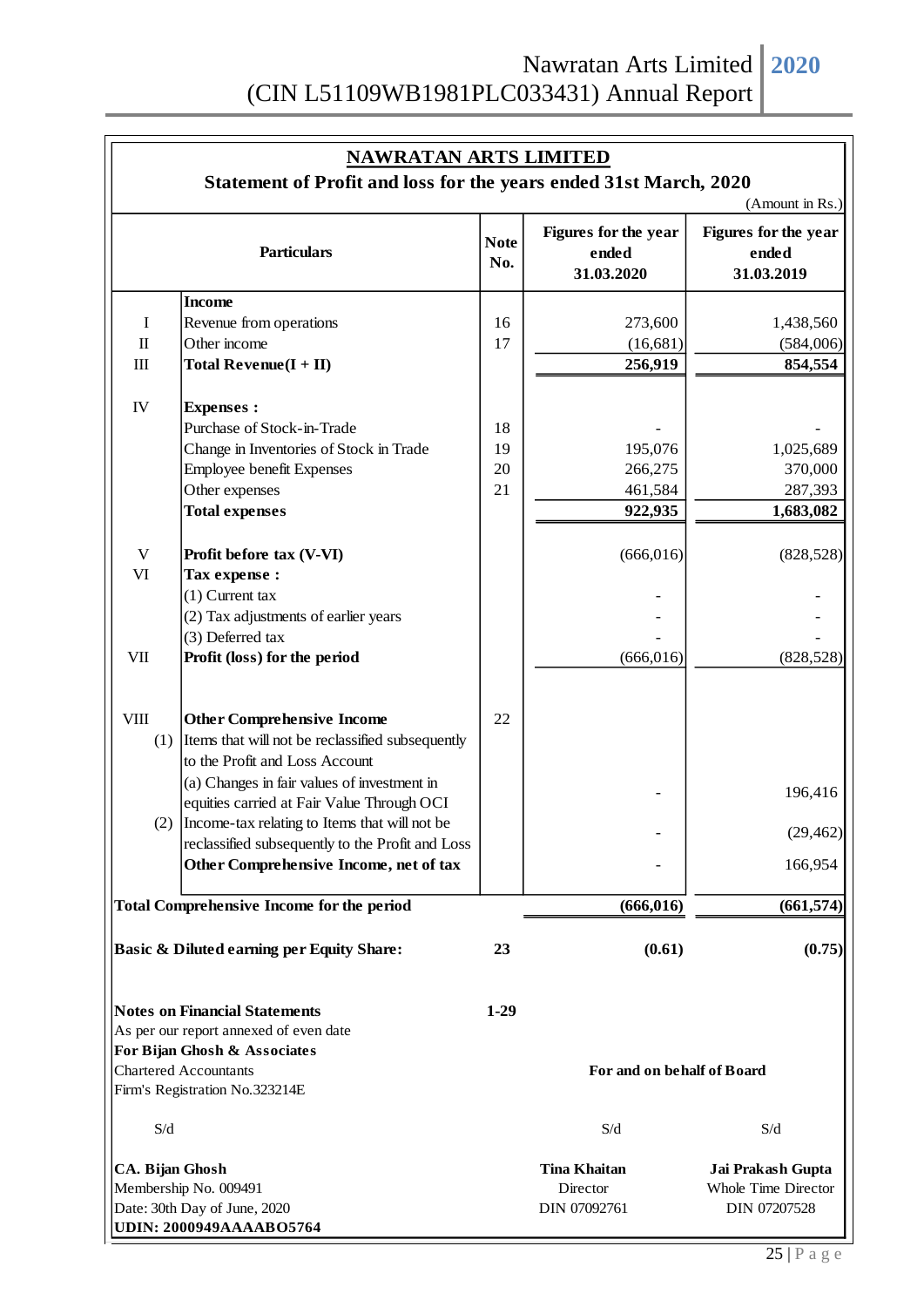# Nawratan Arts Limited (CIN L51109WB1981PLC033431) Annual Report **2020**

|                                         | <b>NAWRATAN ARTS LIMITED</b>                                  |                                     |                                                 |                              |                                          |
|-----------------------------------------|---------------------------------------------------------------|-------------------------------------|-------------------------------------------------|------------------------------|------------------------------------------|
|                                         | Statement of changes in Equity for the Financial Year 2019-20 |                                     |                                                 |                              | (Amount in Rs.)                          |
|                                         |                                                               |                                     |                                                 | <b>Total Equity</b>          |                                          |
| <b>Particulars</b>                      | <b>Equity Share</b><br>Capital                                | <b>Reserve And</b>                  | Other comprehensive income                      |                              | Attributable to the<br>equity holders of |
|                                         |                                                               | <b>Surplus Retained</b><br>Earnings | <b>Equity Instruments</b><br><b>Through OCI</b> | <b>Other Items</b><br>of OCI | the company                              |
| Balance as at 1st April, 2018           | 11,000,000                                                    | (711, 517)                          | 7,120,882                                       |                              | 17,409,365                               |
| Changes in Equity                       |                                                               |                                     |                                                 |                              |                                          |
| (a) Profit for the year                 |                                                               | (828, 528)                          |                                                 | ä,                           | (828,528)                                |
| (b) Gain on equities carried at FVTOCI  |                                                               |                                     | 196,416                                         |                              | 196,416                                  |
| Total Comprehensive Income for the year |                                                               | (828, 528)                          | 196,416                                         |                              | (632, 112)                               |
| Balance as at 31st March, 2019          | 11,000,000                                                    | (1,540,045)                         | 7,317,298                                       |                              | 16,777,253                               |
| Balance as at 1st April, 2019           | 11,000,000                                                    | (1,540,045)                         | 7,317,298                                       |                              | 16,777,253                               |
| Changes in Equity                       |                                                               |                                     |                                                 |                              |                                          |
| (a) Profit for the year                 |                                                               | (666, 016)                          |                                                 |                              | (666, 016)                               |
| (b) Gain on equities carried at FVTOCI  |                                                               |                                     |                                                 |                              |                                          |
| Total Comprehensive Income for the year |                                                               | (666, 016)                          |                                                 |                              | (666, 016)                               |
| Balance as at 31st March, 2020          | 11,000,000                                                    | (2,206,061)                         | 7,317,298                                       |                              | 16, 111, 237                             |
| Notes on Financial Statements           |                                                               |                                     |                                                 |                              |                                          |
| As per our report annexed of even date  |                                                               |                                     |                                                 |                              |                                          |
| For Bijan Ghosh & Associates            |                                                               |                                     |                                                 |                              |                                          |
| Chartered Accountants                   |                                                               |                                     |                                                 |                              |                                          |
| Firm's Registration No.323214E          |                                                               |                                     |                                                 | For and on behalf of Board   |                                          |
| S/d                                     |                                                               |                                     | S/d                                             | S/d                          |                                          |
| CA. Bijan Ghosh                         |                                                               |                                     | <b>Tina Khaitan</b>                             |                              | Jai Prakash Gupta                        |
| Membership No. 009491                   |                                                               |                                     | Director                                        |                              | Whole Time Director                      |
| Date: 30th Day of June, 2020            |                                                               |                                     | DIN 07092761                                    |                              | DIN 07207528                             |
| <b>UDIN: 2000949AAAABO5764</b>          |                                                               |                                     |                                                 |                              |                                          |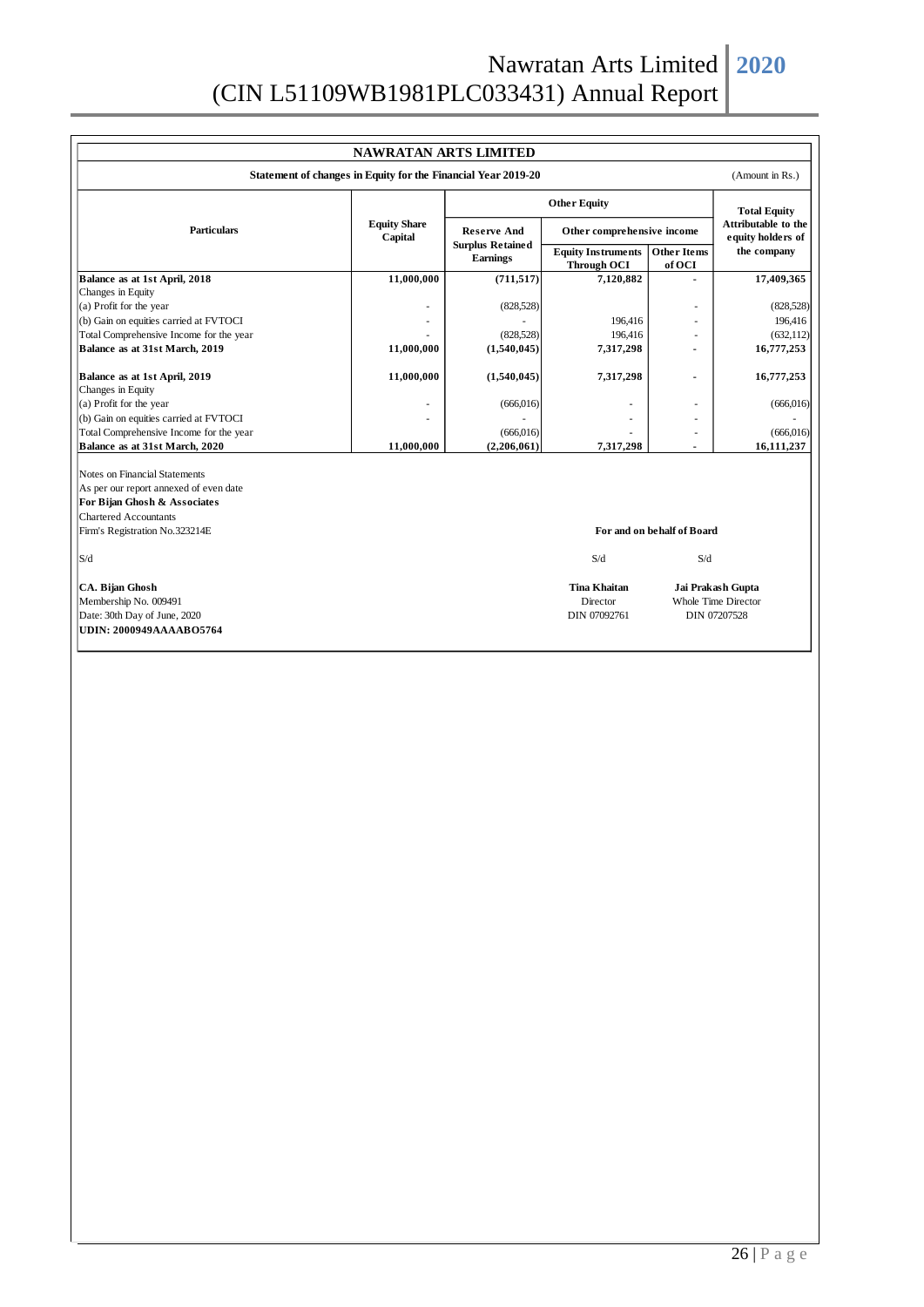| <b>NAWRATAN ARTS LIMITED</b>                                                  |                     |                            |                            |
|-------------------------------------------------------------------------------|---------------------|----------------------------|----------------------------|
| CASH FLOW STATEMENT FOR THE YEAR ENDED 31ST MARCH, 2020                       |                     |                            |                            |
|                                                                               |                     | 2019-20                    | (Amount in Rs.)<br>2018-19 |
| A) Cash flow from operating activities                                        |                     |                            |                            |
| Net Profit / (Loss) before extraordinary items and tax                        |                     | (666, 016)                 | (828,528)                  |
| <b>Adjustments for:</b><br>Interest income                                    |                     |                            |                            |
| Speculative profit                                                            |                     |                            |                            |
| Profit on Sale of Investments                                                 |                     | 216,148                    | 18,647                     |
| Profit on $F & O$                                                             |                     |                            | 565,459                    |
| Operating profit / (loss) before working capital changes                      |                     | (449, 868)                 | (244, 422)                 |
|                                                                               |                     |                            |                            |
| Changes in working capital:                                                   |                     |                            |                            |
| (Increase)/Decrease in Inventories                                            |                     | 195,076                    | 1,025,689                  |
| (Increase)/Decrease in Trade receivables                                      |                     | (252,211)                  | (334,209)                  |
| Increase/(Decrease) in Trade payables                                         |                     | 11,251                     | (162, 805)                 |
| Increase/(Decrease) in Other long term liabilty                               |                     | (495, 752)                 | 284,253                    |
| Net income $\text{tax}(paid) / \text{refunds}$                                |                     |                            |                            |
| <b>Cash Flow Before Extra-Ordinary Items</b>                                  |                     | (495, 752)                 | 284,253                    |
| Extra-Ordinary Items                                                          |                     |                            |                            |
| <b>Net Cash From Operating Activities</b>                                     |                     | (495, 752)                 | 284,253                    |
| <b>B</b> ) Cash flow from Investing activities                                |                     |                            |                            |
| Net Proceeds from dealings in Investments                                     |                     | 464,260                    | (4,197,361)                |
| Loans and Advances Given                                                      |                     |                            | 3,557,500                  |
| Profit on F & O                                                               |                     |                            | (565, 459)                 |
| <b>Interest Received</b>                                                      |                     |                            |                            |
| Net cash flow from / (used in) Investing activities (B)                       |                     | 464,260                    | (1,205,320)                |
| C) Cash flow from financing activities                                        |                     |                            |                            |
| Net cash flow from / (used in) financing activities (C)                       |                     |                            |                            |
| Net increase / (decrease) in Cash and cash equivalents $(A+B+C)$              |                     | (31, 492)                  | (921,067)                  |
| Cash and cash equivalents at the beginning of the year                        |                     | 281,756                    | 1,202,823                  |
|                                                                               |                     |                            |                            |
| Cash and cash equivalents at the end of the year                              |                     | 250,264                    | 281,756                    |
| Note:<br>1. Figures in bracket represent cash outflow.                        |                     |                            |                            |
| 2. Previous year's Figures have been regrouped/rearranged wherever necessary. |                     |                            |                            |
| This is the Cash Flow Statement referred to in our report of even date.       |                     |                            |                            |
| For Bijan Ghosh & Associates                                                  |                     | For and on behalf of Board |                            |
| <b>Chartered Accountants</b>                                                  |                     |                            |                            |
| Firm's Registration No.323214E                                                |                     |                            |                            |
|                                                                               |                     |                            |                            |
| S/d                                                                           | S/d                 |                            | S/d                        |
|                                                                               |                     |                            |                            |
| CA. Bijan Ghosh                                                               | <b>Tina Khaitan</b> |                            | Jai Prakash Gupta          |
| Membership No. 009491                                                         | Director            |                            | Whole Time Director        |
| Date: 30th Day of June, 2020                                                  | DIN 07092761        |                            | DIN 07207528               |
| <b>UDIN: 2000949AAAABO5764</b>                                                |                     |                            |                            |
|                                                                               |                     |                            |                            |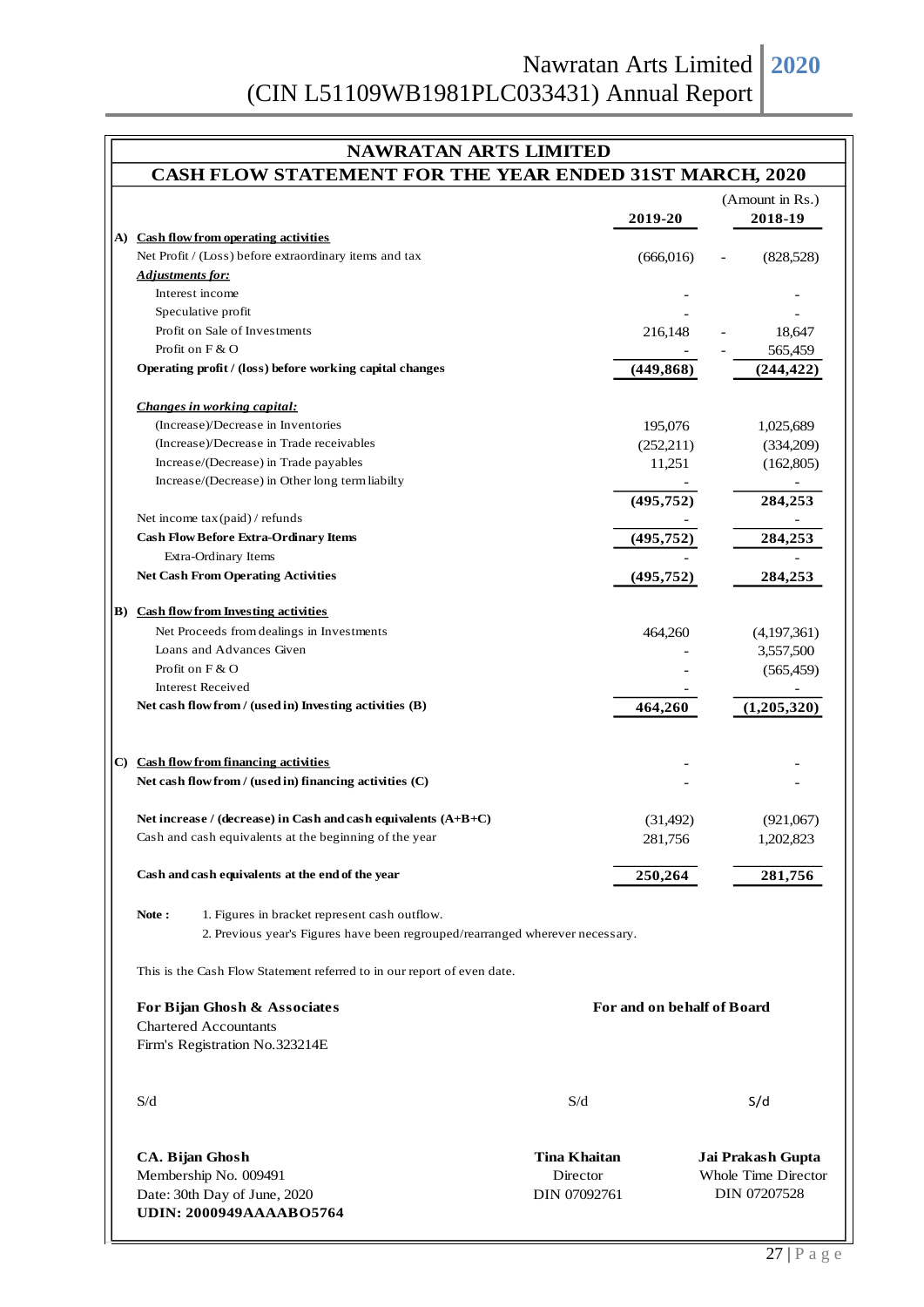# **NOTES ON FINANCIAL STATEMENT FOR THE YEAR ENDED ON 31ST MARCH, 2020**

#### **1. Statement of Significant accounting policies**

**A. Corporate Information**

Nawratan Arts Limited 'the company' is an entity incorporated in India. The registered office of the Company is located at 119/B, Muktaram Babu Street, 2nd Floor, Kolkata – 700007.

# **B. Significant Accounting Policies**

#### **B.1 Statement of Compliance**

The financial Statements of the Company have been prepared in accordance with the Indian Accounting Standard referred to as 'Ind AS' as notified under the Companies (Indian Accounting Standards) Rules, 2015 read with Section 133 of the Companies Act, 2013 with effect from April 1, 2018.

#### **B.2 Basis of Preparation and Presentation**

a) The 'Ind AS financial statements' has been prepared on historical cost basis, except for certain financial instruments which are measured at fair values at the end of each reporting period. Fair value is the price that would have been fetched to sell an asset or paid to transfer a liability in an orderly transaction between market participants at the measured date.

b) The preparation of the financial statements in conformity with the Ind AS, requires management to make judgements, estimates and assumptions that affect the application of accounting policies, the reported amounts of assets & liabilities and accompanying disclosures as at date of the Ind AS financial statements and the reported amounts of these revenues and expenses for the years under presentation. The estimates and assumptions are based on historical experience and other factors that are considered to be relevant. Actual results may differ from these estimates & assumptions.

The estimates and underlying assumptions are reviewed on an ongoing basis. Revisions to accounting estimates are recognized in the period in which the estimate is revised or in the period of the revision and future periods depending upon the effects.

c) The recognition and measurement of provisions are based on the assessment of the probability of an outflow of resources and on past experience and circumstances known at the balance sheet date. The actual outflow of resources at a future date may therefore vary from the figure included in provisions.

A provision is recognized if, as a result of a past event, the Company has a present legal obligation that can be estimated reliably, and it is probable that an outflow of economic benefits will be required to settle the obligation. Provisions (excluding retirement benefits and compensated leave) are not discounted to its present value and are determined by the best estimate of the outflow of economic benefits required to settle the obligation at the reporting date. These are reviewed at each reporting date adjusted to reflect the current best estimates.

d) In the normal course of business, contingent liabilities may arise from litigations and other claims against the Company. Where the potential liabilities have a low probability of crystallizing or are very difficult to quantify reliably, the same are treated as contingent liabilities.

Contingent liability is disclosed when the Company has a possible obligation or present obligation and it is probable that a cash flow will not be required to settle the obligation. Contingent assets are not disclosed in the financial statements unless an inflow of economics benefits is probable.

#### **B3. Revenue Recognition**

Revenue from sale of goods is recognized, when the significant risks and rewards of ownership have transferred to the buyer, recovery of the consideration is probable, the associated costs and possible return of goods can be estimated reliably, there is no continuing effective control over, or managerial involvement with, the goods, and the amount of revenue can be measured reliably. Revenue from the sale of goods is measured at the fair value of the consideration received or receivable. Sales are presented net of trade allowance, rebate, duties & taxes if any except excise duty if applicable.Other Revenue is recognized on accrual basis.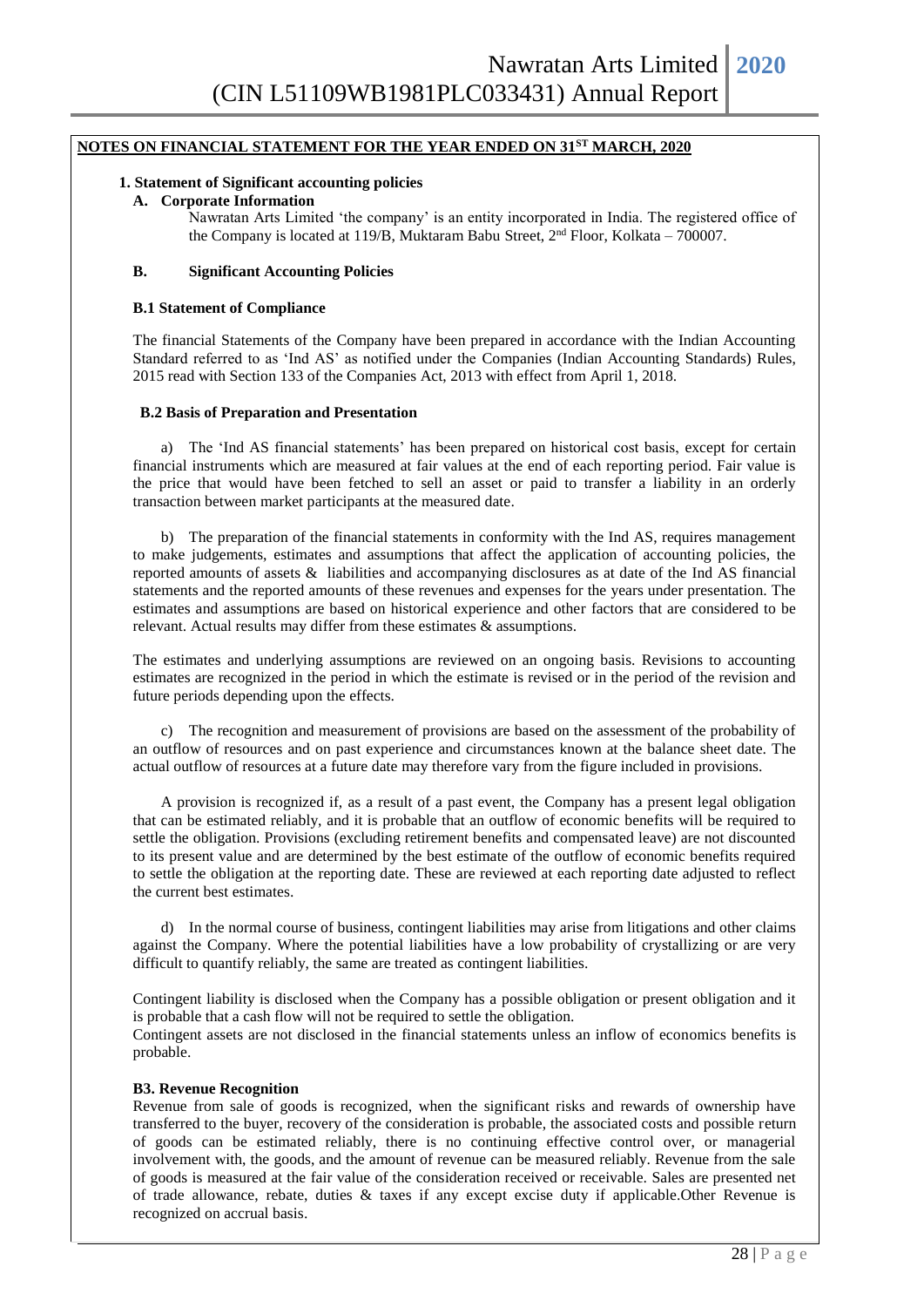#### **B4. Tax Expenses**

The tax expense for the period comprises of current and deferred income tax. Taxes are recognized in Statement of Profit & Loss, except to the extent that it relates to items recognized in the Other Comprehensive Income (OCI) or directly in equity, in which case, the taxes are also recognized in Other Comprehensive Income or directly on equity respectively.

#### **i) Current tax**

Current tax assets and liabilities are measured at the amount expected to be recovered from or paid to the Income Tax authorities, based on tax rates and laws that are enacted/prevailing at the Balance Sheet date.

#### **ii) Deferred tax**

Deferred tax is recognized on temporary differences between the carrying amounts of assets and liabilities in the financial statements and the corresponding tax bases used in the computation of taxable profit.

Deferred tax liabilities and assets are measured at the tax rates that are expected to apply in the period in which liability is settled or the asset is realized, based on tax rates and tax laws that have been enacted and/or substantively enacted at the end of reporting period. The carrying amount of Deferred tax liabilities and assets are reviewed at the end of each reporting period.

#### **B5. Financial Instruments & variables**

#### **(i) Recognition & Initial Measurement**

The Company initially recognises financial assets and financial liabilities when it becomes a party to the contractual provisions of the instrument. All financial assets and liabilities are measured at fair value on initial recognition. Transaction costs that are directly attributable to the acquisition or issue of financial assets and financial liabilities that are not at fair value through profit or loss are added to the fair value on initial recognition. Regular way purchase and sale of financial assets are accounted for at trade date.

#### **(ii) Classification & Subsequent measurement**

#### **a) Cash and cash equivalents**

The Company considers all highly liquid financial instruments, which are readily convertible into know amounts of cash that are subject to an insignificant risk of change in value and having original maturities of three months or less from the date of purchase, to be cash equivalents. Cash and cash equivalents consist of balances with banks which are unrestricted for withdrawal and usage.

#### **b) Financial assets at amortized cost**

Financial assets are subsequently measured at amortized cost if these financials assets are held within a business whose objective is to hold these assets in order to collect contractual cash flows and the contractual terms of the financial assets give rise on specified dates to cash flows that are solely payments of principal and interest on the principal amount outstanding.

#### **c) Financial assets at fair value through other comprehensive income (FVTOCI)**

A financial asset is subsequently measured at fair value through other comprehensive income if it is held within a business model whose objective is achieved by both collecting contractual cash flows and selling financial assets and the contractual terms of the financial asset give rise on specified dates to cash flows that are solely payments of principal and interest on the principal amount outstanding.

#### **d) Financial assets at fair value through profit or loss (FVTPL)**

A financial asset which is not classified in any of the above categories are subsequently fair valued through profit or loss.

#### **e) Financial liabilities**

Financial liabilities are subsequently carried at amortised cost using the effective interest method. For trade and other payables maturing within one year from the balance sheet date, the carrying amounts approximate fair value due to the short maturity of these instruments.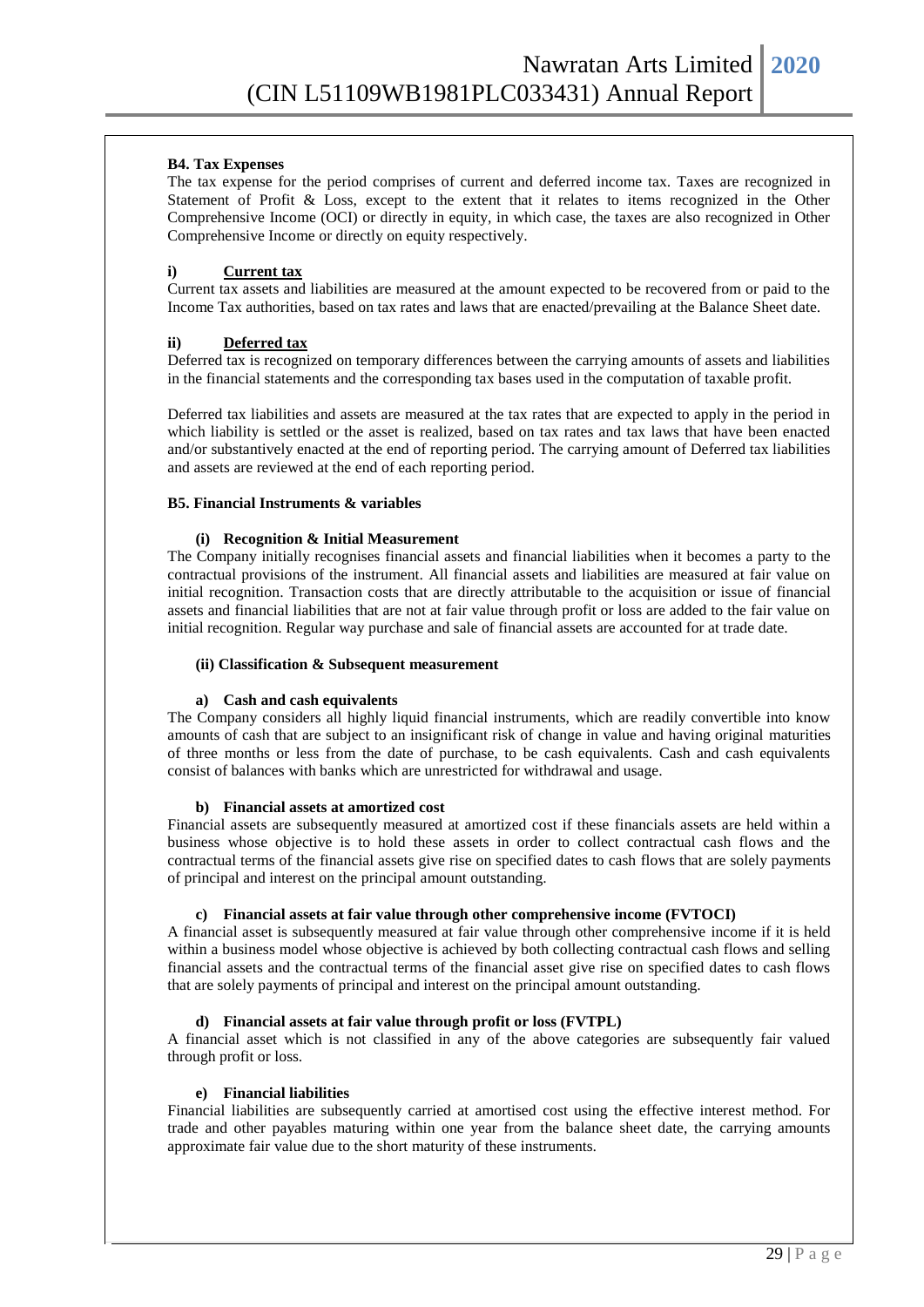#### **f) Derivative financial instruments accounting**

Derivative financial instruments are initially recognised at fair value on the date on which a derivative contract is entered into and are also subsequently restated at their fair value. Derivatives are carried as financial assets so long as the fair values are positive and as financial liabilities when the fair value are negative. Any gains or losses arising from changes in the fair value of derivatives are taken directly to Statement of Profit and Loss.

### **g) Investment in subsidiaries, joint venture and associates**

Investment in subsidiaries, joint venture and associates is carried at cost in the financial statements.

#### **(iii) Derecognition**

#### **a) Financial assets**

The Company derecognises a financial asset when the contractual rights to the cash flows from the financial asset expire, or it transfers the right to receive the contractual cash flows in a transaction in which substantially all of the risks and rewards of ownership of the financial assets are transferred or in which the Company neither transfers nor retains substantially all of the risks and rewards of ownership and does not retain control of the financial asset. If the Company enters into transactions whereby it transfers assets recognised on its balance sheet, but retains either all or substantially all of the risks and rewards of the transferred assets, the transferred assets are not derecognised.

#### **b) Financial liabilities**

The Company derecognises a financial liability when its contractual obligations are discharged or cancelled, or expire. The Company also derecognises a financial liability when its terms are modified and the cash flows under the modified terms are substantially different. In this case, a new financial liability based on the modified terms is recognised at fair value. The difference between the carrying amount of the financial liability extinguished and a new financial liability with modified terms is recognised in the statement of profit and loss.

### **(iv) Offsetting**

Financial assets and financial liabilities are offset and the net amount presented in the balance sheet when, and only when, the Company currently has a legally enforceable right to set off the amounts and it intends either to settle them on a net basis or realise the asset and settle the liability simultaneously.

### **B6. Earnings Per Share**

Basic and Diluted Earnings per share is calculated by dividing the net profit attributable to equity shareholders by weighted average number of equity shares/dilutive potential equity shares outstanding as at end of the reporting period as the case may be.

### **B7. Cash Flow**

Cash flows are reported using the Indirect Method, whereby profit/loss before tax is adjusted for the effect of transactions of non-cash nature and any deferrals or accruals of past or future cash receipts or payments and items of income or expenses associated with investing or financial cash flows. Cash flows from operating, investing and financial activities of the Company are segregated based on the available information.

For the purpose of cash flow statement, Cash and cash equivalents comprise cash at banks and on hand and short-term deposits with an unexpired maturity of three months or less, which are subject to an insignificant risk of changes in value, net of outstanding bank overdrafts, if any, Bank overdraft are disclosed within borrowings in current liabilities in the Balance Sheet.

#### **a) Inventories**

Stock-in-trade is valued at the lower of cost or net realisable value. Cost comprises of prime cost and other overheads incurred in bringing the inventories to their present location and condition computed on a moving weighted average basis.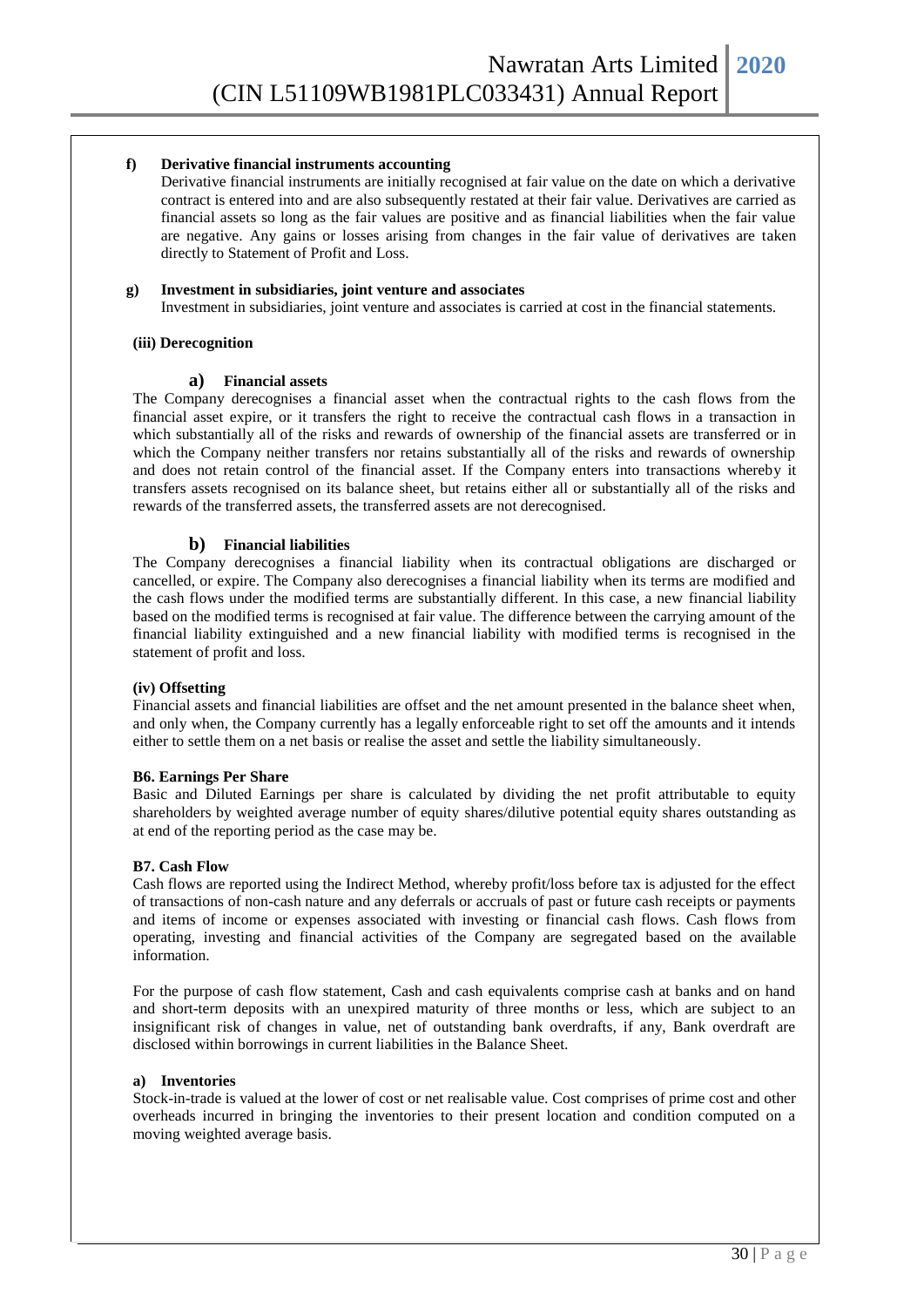# **NAWRATAN ARTS LIMITED**

# **Notes on Ind AS Financial Statements for the year ended 31st March,2020**

| 2. Investments                                      |              |                          |                     |          | $(A$ mount in $Rs.$ ) |
|-----------------------------------------------------|--------------|--------------------------|---------------------|----------|-----------------------|
|                                                     | Face         |                          |                     |          |                       |
| <b>Particulars</b>                                  | <b>Value</b> |                          | As at March 31,2020 |          | As at March 31,2019   |
| <b>Non-Current Investments</b>                      |              | Nos/Unit                 | Amount              | Nos/Unit | Amount                |
|                                                     |              |                          |                     |          |                       |
| Investments measured at FVTOCI                      |              |                          |                     |          |                       |
| Investment in Equity Instrumenst(Fully Paid Up)     |              |                          |                     |          |                       |
|                                                     |              |                          |                     |          |                       |
| <b>Others</b>                                       |              |                          |                     |          |                       |
| Quoted - At FVTOCI                                  |              |                          |                     |          |                       |
| <b>AKSHOTFBR</b>                                    |              | 6000                     | 666,029             |          |                       |
| <b>BHEL</b>                                         |              | 500                      | 334,541             |          |                       |
| <b>CDSL</b>                                         |              | 100                      | 353,547             |          |                       |
| CL Limited                                          | 10.00        | 2000                     | 360,266             | 2000     | 21,160                |
| <b>DREDCROP</b>                                     |              | 150                      | 353,498             |          |                       |
| <b>GSFC</b>                                         |              | 500                      | 312,381             |          |                       |
| <b>HSCL</b>                                         |              | 500                      | 404,539             |          |                       |
| <b>KEC</b>                                          |              | 1000                     | 4,929,927           |          |                       |
| Mangchefer                                          |              | 1000                     | 560,416             |          |                       |
| Ommetala                                            |              | 750                      | 157,664             |          |                       |
| Suryaroshni                                         |              | 503                      | 1,431,940           |          |                       |
| Tatamotors                                          |              | 700                      | 1,165,694           |          |                       |
| Power Finance Corporation Ltd                       | 10.00        | 200                      | 298,722             | 3,700    | 11,135,710            |
| Dentax (India) Ltd.                                 | 10.00        | 97,000                   | 242,500             | 97,000   | 242,500               |
| SREI Infra                                          | 10.00        | 200                      | 156,488             | 200      | 9,190                 |
|                                                     |              |                          |                     |          |                       |
| <b>Unquoted - At FVTOCI</b>                         |              |                          |                     |          |                       |
| Abhinandan Advisory Services Pvt. Ltd.              | 10.00        |                          |                     |          |                       |
| Anubhuti Commercial Pvt. Ltd.                       | 10.00        |                          |                     |          |                       |
| Emesh Education Solutions Pvt. Ltd.                 | 10.00        |                          |                     |          |                       |
| Juhi Commotrade Pvt. Ltd.                           | 10.00        |                          |                     |          |                       |
| Purple Edu Info Services Pvt. Ltd.                  | 10.00        |                          |                     |          |                       |
| Safe Zone Agro Commercial Pvt. Ltd.                 | 10.00        | $\overline{\phantom{0}}$ |                     |          |                       |
| Triksys Infotech Pvt. Ltd.                          | 10.00        |                          |                     |          |                       |
| Sigma Power Pvt. Ltd.                               | 10.00        | 224,000                  | 1,120,000           | 224,000  | 1,120,000             |
| Overreach Merchants Pvt. Ltd.                       | 10.00        | 1,000                    | 3,800,000           | 1,000    | 3,800,000             |
|                                                     |              |                          |                     |          |                       |
|                                                     |              |                          |                     |          |                       |
|                                                     |              |                          | 16,648,152          |          | 16,328,560            |
| <b>Investment in Mutual Funds</b>                   |              |                          |                     |          |                       |
| <b>ICICI Liquid Fund</b>                            |              |                          |                     |          | 1,000,000             |
|                                                     |              |                          |                     |          |                       |
| <b>TOTAL</b>                                        |              |                          | 16,648,152          |          | 17,328,560            |
|                                                     |              |                          |                     |          |                       |
| Aggregate Carrying value of Unquoted Investments    |              |                          | 4,920,000           |          | 4,920,000             |
| <b>Aggregate Market value of Quoted Investments</b> |              |                          | 11,728,152          |          | 12,408,560            |
|                                                     |              |                          |                     |          |                       |
| <b>Financial Assets Measure at FVTOCI</b>           |              |                          |                     |          |                       |
| <b>Equity Instruments - Equity Shares</b>           |              |                          |                     |          |                       |
|                                                     |              |                          |                     |          |                       |
|                                                     |              |                          |                     |          |                       |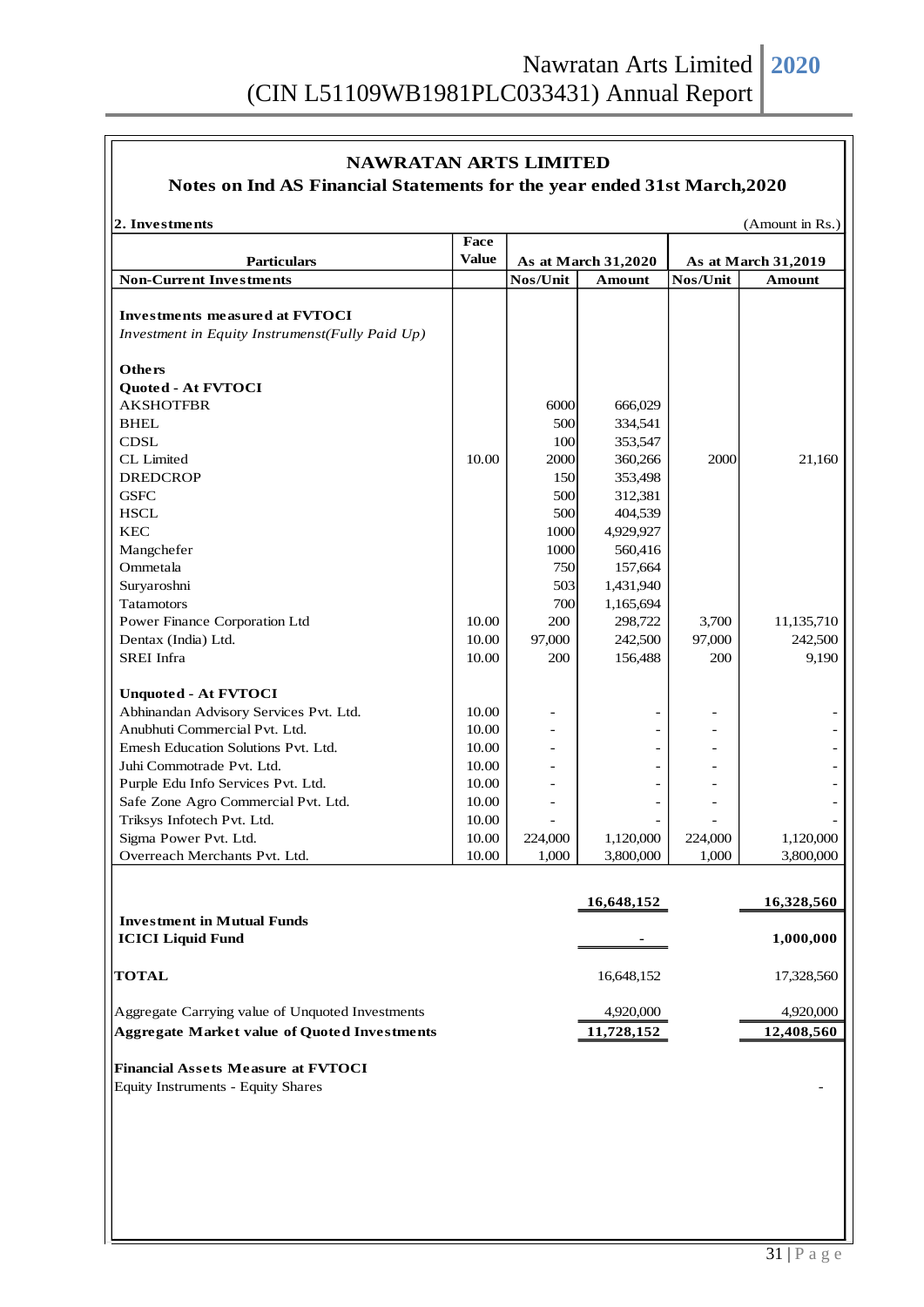| <b>NAWRATAN ARTS LIMITED</b>                                               |                                   |            |  |  |
|----------------------------------------------------------------------------|-----------------------------------|------------|--|--|
| NOTES ON FINANCIAL STATEMENT FOR THE YEAR ENDED 31st MARCH 2020            |                                   |            |  |  |
|                                                                            |                                   |            |  |  |
|                                                                            | As at 31.03.2020 As at 31.03.2019 |            |  |  |
| 3. Loans                                                                   |                                   |            |  |  |
| Unsecured, Considered good                                                 |                                   |            |  |  |
| Loan to Corporate Bodies                                                   | 244,150                           | 244,150    |  |  |
| <b>Total</b>                                                               | 244,150                           | 244,150    |  |  |
|                                                                            |                                   |            |  |  |
|                                                                            |                                   |            |  |  |
| 4. Inventories                                                             |                                   |            |  |  |
| Stock in trade                                                             | 372,262                           | 567,338    |  |  |
| <b>Total</b>                                                               | 372,262                           | 567,338    |  |  |
|                                                                            |                                   |            |  |  |
| <b>Detail of Inventories of Traded Goods</b>                               |                                   |            |  |  |
| Textile                                                                    | 372,262                           | 1,593,027  |  |  |
|                                                                            |                                   |            |  |  |
|                                                                            |                                   |            |  |  |
| <b>5. Trade Receivables</b>                                                |                                   |            |  |  |
| Unsecured, Considered                                                      | 1,690,771                         | 1,438,560  |  |  |
| good                                                                       |                                   |            |  |  |
| <b>Total</b>                                                               | 1,690,771                         | 1,438,560  |  |  |
| <b>Ageing</b><br>Debts over 6 Months                                       |                                   |            |  |  |
| Other debts                                                                | 1,690,771                         |            |  |  |
|                                                                            |                                   | 1,104,351  |  |  |
|                                                                            |                                   |            |  |  |
| 6. Cash & Cash Equivalents                                                 |                                   |            |  |  |
| Cash on Hand                                                               | 5,785                             | 71,181     |  |  |
| <b>Balance with Bank</b>                                                   | 244,479                           | 210,575    |  |  |
| <b>Total</b>                                                               | 250,264                           | 281,756    |  |  |
|                                                                            |                                   |            |  |  |
| 7. Bank Balance other than (ii) above                                      |                                   |            |  |  |
| Earmarked Balances with banks:                                             |                                   |            |  |  |
| <b>Unclaimed Dividend Account</b>                                          | 2,315                             | 2,315      |  |  |
| <b>Total</b>                                                               | 2,315                             | 2,315      |  |  |
|                                                                            |                                   |            |  |  |
|                                                                            |                                   |            |  |  |
| 8. Current tax assets                                                      |                                   |            |  |  |
| Advance tax (Net of provisions)                                            |                                   |            |  |  |
| <b>Total</b>                                                               |                                   |            |  |  |
|                                                                            |                                   |            |  |  |
| 9. Other Current Assets                                                    |                                   |            |  |  |
| Advances recoverable in cash or kind                                       | 242,500                           | 242,500    |  |  |
| <b>Balance with Revenue Authorities</b>                                    | 81,870                            | 81,870     |  |  |
| <b>Total</b>                                                               | 324,370                           | 324,370    |  |  |
|                                                                            |                                   |            |  |  |
|                                                                            |                                   |            |  |  |
| 10. Equity Share Capital                                                   |                                   |            |  |  |
|                                                                            |                                   |            |  |  |
| <b>Authorised Share Capital</b><br>11,00,000 Equity shares of Rs 10/- each | 11,000,000                        | 11,000,000 |  |  |
|                                                                            |                                   |            |  |  |
| <b>Issued, Subscribed and Fully paid up</b>                                |                                   |            |  |  |
| 11,00,000 Equity shares of Rs 10 each fully paid up                        | 11,000,000                        | 11,000,000 |  |  |
| <b>Total</b>                                                               | 11,000,000                        | 11,000,000 |  |  |
|                                                                            |                                   |            |  |  |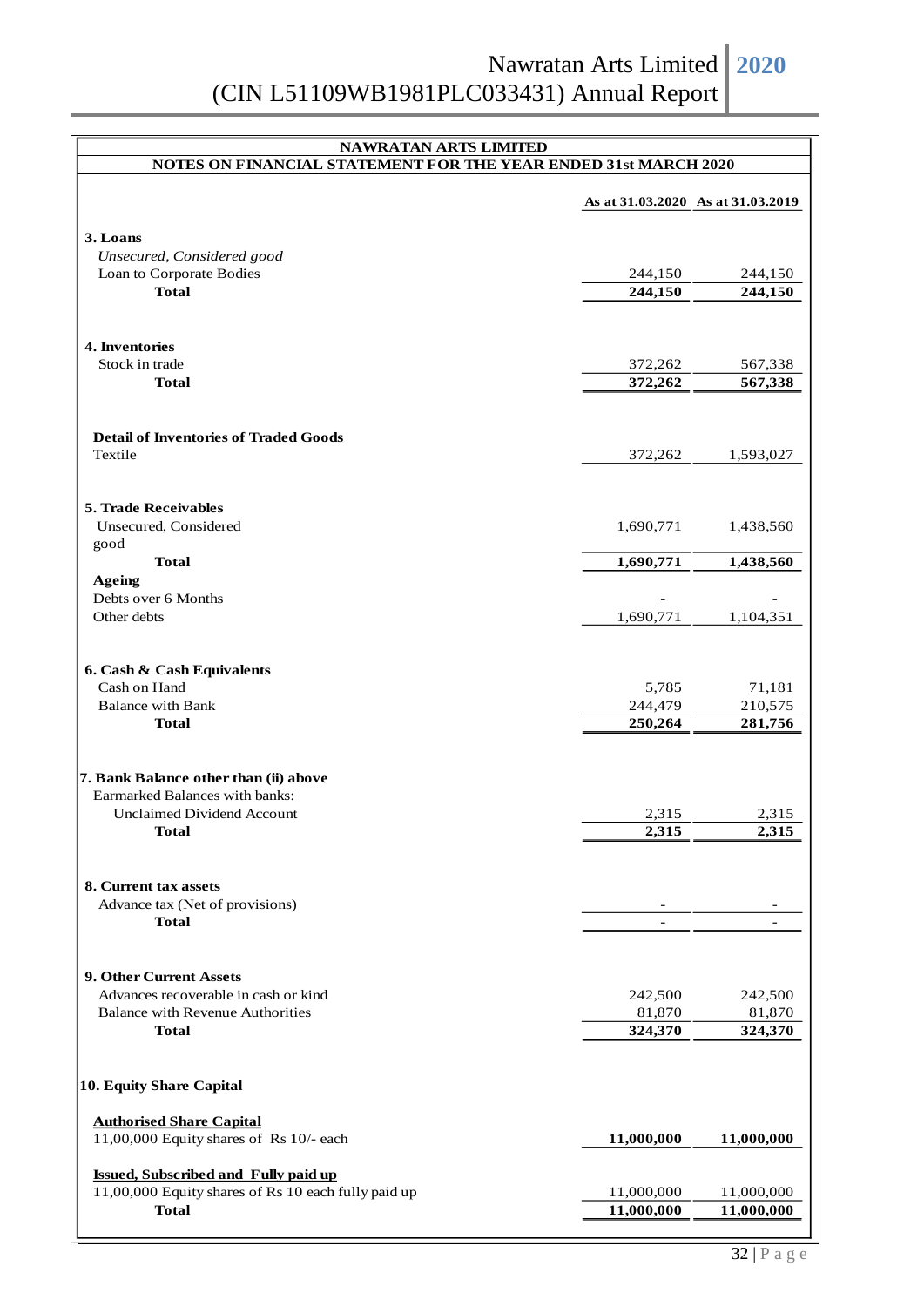# Nawratan Arts Limited (CIN L51109WB1981PLC033431) Annual Report **2020**

|                                                                                                                                                                                                                                                                                                                                                                                                                                                                        | <b>NAWRATAN ARTS LIMITED</b> |                |                   |                      |
|------------------------------------------------------------------------------------------------------------------------------------------------------------------------------------------------------------------------------------------------------------------------------------------------------------------------------------------------------------------------------------------------------------------------------------------------------------------------|------------------------------|----------------|-------------------|----------------------|
| NOTES ON FINANCIAL STATEMENT FOR THE YEAR ENDED 31st MARCH 2020<br>a) Reconciliation of the number of shares outstanding at the beginning and at the end of the reporting period                                                                                                                                                                                                                                                                                       |                              |                |                   |                      |
|                                                                                                                                                                                                                                                                                                                                                                                                                                                                        | As at March 31, 2020         |                |                   | As at March 31, 2019 |
| <b>Particulars</b>                                                                                                                                                                                                                                                                                                                                                                                                                                                     | No. Of Share                 | Amount(in Rs.) | No. Of Share      | Amount(in Rs.)       |
| Share Outstanding at the beginning of the year                                                                                                                                                                                                                                                                                                                                                                                                                         | 1100000                      | 11,000,000     | 1,100,000         | 11,000,000           |
| Add: Share issued during the year<br>Less: Share cancelled during the year                                                                                                                                                                                                                                                                                                                                                                                             |                              |                |                   |                      |
| Share Outstanding at the end of the year                                                                                                                                                                                                                                                                                                                                                                                                                               | 1100000                      | 11,000,000     | 1100000           | 11,000,000           |
| b) Details of shareholders holding more than 5% shares in the company                                                                                                                                                                                                                                                                                                                                                                                                  |                              |                |                   |                      |
|                                                                                                                                                                                                                                                                                                                                                                                                                                                                        | As at March 31, 2020         |                |                   | As at March 31, 2019 |
| Particulars                                                                                                                                                                                                                                                                                                                                                                                                                                                            | No. of Shares                | $\frac{6}{6}$  | No. of Shares     | $\frac{6}{6}$        |
| Pradeep Goenka                                                                                                                                                                                                                                                                                                                                                                                                                                                         |                              |                |                   |                      |
| Minakkshi Goenka                                                                                                                                                                                                                                                                                                                                                                                                                                                       |                              |                |                   |                      |
| Accord Merchandise Pvt. Ltd.                                                                                                                                                                                                                                                                                                                                                                                                                                           |                              |                |                   |                      |
| Pankaj Dhanuka (HUF)                                                                                                                                                                                                                                                                                                                                                                                                                                                   | 61,000                       | 5.55           | 61,000            | 5.55                 |
| Nita Agarwal                                                                                                                                                                                                                                                                                                                                                                                                                                                           | 60,500                       | 5.50           | 60,500            | 5.50                 |
| The company has only one class of equity shares having a face value of Rs 10 per share. Each holder of equity shares is<br>entitled to one vote per share. In the event of liquidation of the company, the holders of equity shares will be entitled to receive<br>their shares in remaining assets of the company, after distribution of all preferential amounts. The distribution will be in<br>proportion to the number of equity shares held by the shareholders. |                              |                |                   |                      |
|                                                                                                                                                                                                                                                                                                                                                                                                                                                                        |                              |                | <b>Year Ended</b> | <b>Year Ended</b>    |
| 11. Other Equity                                                                                                                                                                                                                                                                                                                                                                                                                                                       |                              |                | 31.03.20          | 31.03.19             |
| a) Retained Earning                                                                                                                                                                                                                                                                                                                                                                                                                                                    |                              |                |                   |                      |
| Opening Balance                                                                                                                                                                                                                                                                                                                                                                                                                                                        |                              |                | (1,540,045)       | (711, 517)           |
| Add:Profit(Loss) for the year                                                                                                                                                                                                                                                                                                                                                                                                                                          |                              |                | (666, 016)        | (828, 528)           |
| <b>Closing balance</b>                                                                                                                                                                                                                                                                                                                                                                                                                                                 |                              |                | (2,206,061)       | (1,540,045)          |
|                                                                                                                                                                                                                                                                                                                                                                                                                                                                        |                              |                |                   |                      |
| b) FVTOCI- Equity Instruments                                                                                                                                                                                                                                                                                                                                                                                                                                          |                              |                |                   |                      |
| <b>Opening Balance</b>                                                                                                                                                                                                                                                                                                                                                                                                                                                 |                              |                | 7,317,298         | 7,120,882            |
| Add: Change in fair value of FVTOCI equity instruments                                                                                                                                                                                                                                                                                                                                                                                                                 |                              |                |                   | 196,416              |
| Closing balance                                                                                                                                                                                                                                                                                                                                                                                                                                                        |                              |                | 7,317,298         | 7,317,298            |
| <b>Total</b>                                                                                                                                                                                                                                                                                                                                                                                                                                                           |                              |                | 5,111,237         | 5,777,253            |
| 12. Deferred Tax Liabilities (Net)                                                                                                                                                                                                                                                                                                                                                                                                                                     |                              |                |                   |                      |
| Deferred Tax Liabilities on account of temporary differences:                                                                                                                                                                                                                                                                                                                                                                                                          |                              |                |                   |                      |
| Fair value measurment of Equity Instruments                                                                                                                                                                                                                                                                                                                                                                                                                            |                              |                | 3,363,181         | 3,363,181            |
| <b>Total</b>                                                                                                                                                                                                                                                                                                                                                                                                                                                           |                              |                | 3,363,181         | 3,363,181            |
| 13. Trade Payables                                                                                                                                                                                                                                                                                                                                                                                                                                                     |                              |                |                   |                      |
| Others                                                                                                                                                                                                                                                                                                                                                                                                                                                                 |                              |                | 14,000            |                      |
|                                                                                                                                                                                                                                                                                                                                                                                                                                                                        |                              |                | 14,000            |                      |
| * The Company on the basis of information available to it has not been able to verify the status of vendors under Micro, Small<br>and Medium Enterprises Development Act, 2006 and hence disclosures relating to amount unpaid as at the year end together<br>with interest paid/payable under this act have not been given.                                                                                                                                           |                              |                |                   |                      |
| 14. Other Financial liabilities - Current                                                                                                                                                                                                                                                                                                                                                                                                                              |                              |                |                   |                      |
| Unclaimed Dividends*                                                                                                                                                                                                                                                                                                                                                                                                                                                   |                              |                |                   | 1,395                |
| Derivative Instruments                                                                                                                                                                                                                                                                                                                                                                                                                                                 |                              |                |                   |                      |
|                                                                                                                                                                                                                                                                                                                                                                                                                                                                        |                              |                |                   | 1,395                |

**15. Other Current Liabilities \*Unclaimed dividends represent the amount due to be transferred / Credited to Investor Education Protection Fund.**

| 15. Other Current Liabilities        |        |        |
|--------------------------------------|--------|--------|
| <b>Sundry Creditors for Expenses</b> | 43,866 | 45,220 |
| <b>Statutory Dues</b>                | ۰      |        |
|                                      | 43,866 | 45,220 |
|                                      |        |        |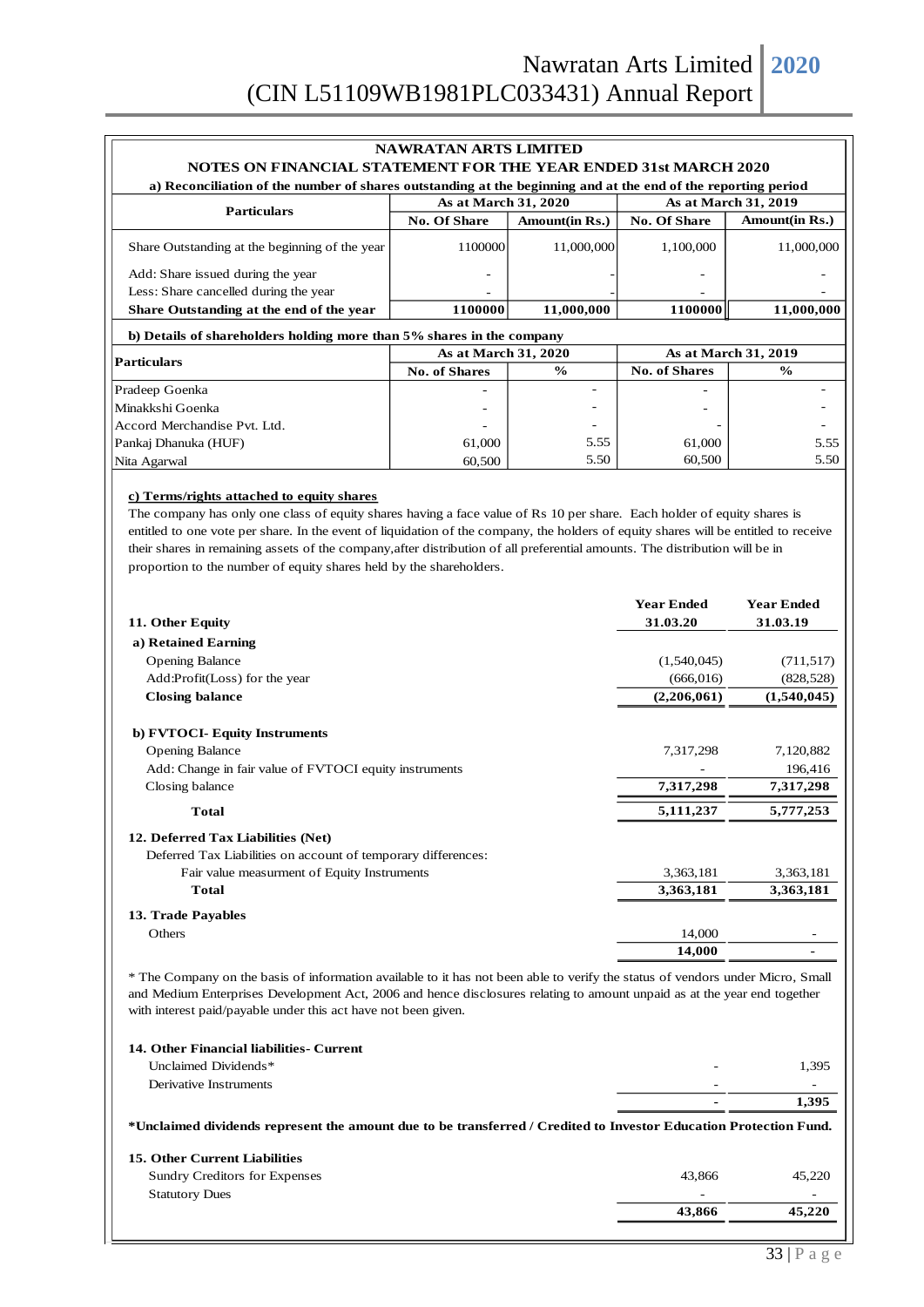**2020**

Nawratan Arts Limited (CIN L51109WB1981PLC033431) Annual Report

| NAWRATAN ARTS LIMITED<br>NOTES ON FINANCIAL STATEMENT FOR THE YEAR ENDED 31st MARCH 2020 |                    |                   |
|------------------------------------------------------------------------------------------|--------------------|-------------------|
|                                                                                          |                    | (Amount in Rs.)   |
|                                                                                          | <b>Year Ended</b>  | <b>Year Ended</b> |
|                                                                                          | 31.03.2020         | 31.03.2019        |
| <b>16. Revenue From Operations</b>                                                       |                    |                   |
| Sale of Traded Goods                                                                     | 273,600            | 1,438,560         |
|                                                                                          | 273,600            | 1,438,560         |
| <b>Details of sale of Traded Goods</b>                                                   |                    |                   |
| Textile                                                                                  | 273,600            | 1,438,560         |
|                                                                                          |                    |                   |
| 17. Other Income                                                                         |                    |                   |
| Speculative Profit<br>Income from Mutual Fund                                            | 101.296            |                   |
| <b>Interest Received</b>                                                                 | 92,941             |                   |
| Profit From F&O                                                                          |                    | (565, 459)        |
| Dividend                                                                                 | 5,230              | 100               |
| Profit/(Loss) from Equity Shares                                                         | (216, 148)         | (18, 647)         |
| Income on Instruments measured at FVTPL                                                  |                    |                   |
| <b>Total</b>                                                                             | (16, 681)          | (584, 006)        |
|                                                                                          |                    |                   |
| 18. Purchases of Stock in Trade                                                          |                    |                   |
| Stock-in-Trade                                                                           |                    |                   |
| <b>Total</b>                                                                             |                    |                   |
| <b>Details Of Purchase</b>                                                               |                    |                   |
| Textile                                                                                  |                    |                   |
|                                                                                          |                    |                   |
| 19. Changes in Inventories of Stock in Trade<br><b>Closing Stock</b>                     | 762,414            |                   |
|                                                                                          |                    | 567,338           |
| Opening Stock                                                                            | 567,338<br>195,076 | 1,593,027         |
|                                                                                          |                    | 1,025,689         |
| <b>Details of Closing Stock of Traded Goods</b>                                          |                    |                   |
| Textile goods                                                                            | 762,414            | 1,593,027         |
|                                                                                          |                    |                   |
| 20. Employee Benefits Expense<br>Salaries and allowanance                                | 266,275            | 370,000           |
| <b>Total</b>                                                                             | 266,275            | 370,000           |
|                                                                                          |                    |                   |
| 21. Other Expenses                                                                       |                    |                   |
| Advertisement                                                                            | 27,844             | 9,039             |
| Auditors Remuneration:                                                                   |                    |                   |
| For Statutory Audit                                                                      | 12,500             | 12,500            |
| For Tax Audit                                                                            | 2,500              | 2,500             |
| For others                                                                               |                    |                   |
| Printing & Stationery                                                                    | 26.510             | 26.100            |
| <b>Listing Fees</b>                                                                      | 81.420             | 79.650            |
| Filing fees                                                                              | 3,000              | 7,800             |
| <b>Interest Expenses</b>                                                                 |                    |                   |
| Conveyance                                                                               | 7,819              | 12,749            |
| Postage and telegram                                                                     | 11.410             | 10.070            |
| Accounting charges                                                                       |                    | 16,000            |
| General charges                                                                          | 23,340             | 56,369            |
| <b>Share Related Charges</b>                                                             | 83,973             |                   |
| <b>Share Related Expenses</b>                                                            | 1,050              |                   |
| <b>Stock Exchange Expenses</b>                                                           | 97,940             |                   |
| <b>Registrar Charges</b>                                                                 | 33,040             |                   |
| Demat charges                                                                            | 30,738             | 2,083             |
| Provision for Loss on F & O                                                              |                    | 16,493            |
| Professional charges                                                                     | 18,500             | 36,040            |
| <b>Total</b>                                                                             | 461,584            | 287,393           |
|                                                                                          |                    |                   |
| 22. Other Comprehensive Income/(Expense)(Net of Taxes)                                   |                    |                   |
| Fair Value of Equity Investments- Designated at OCI                                      | 166,954            | 166,954           |
| <b>Total</b>                                                                             | 166,954            | 166,954           |